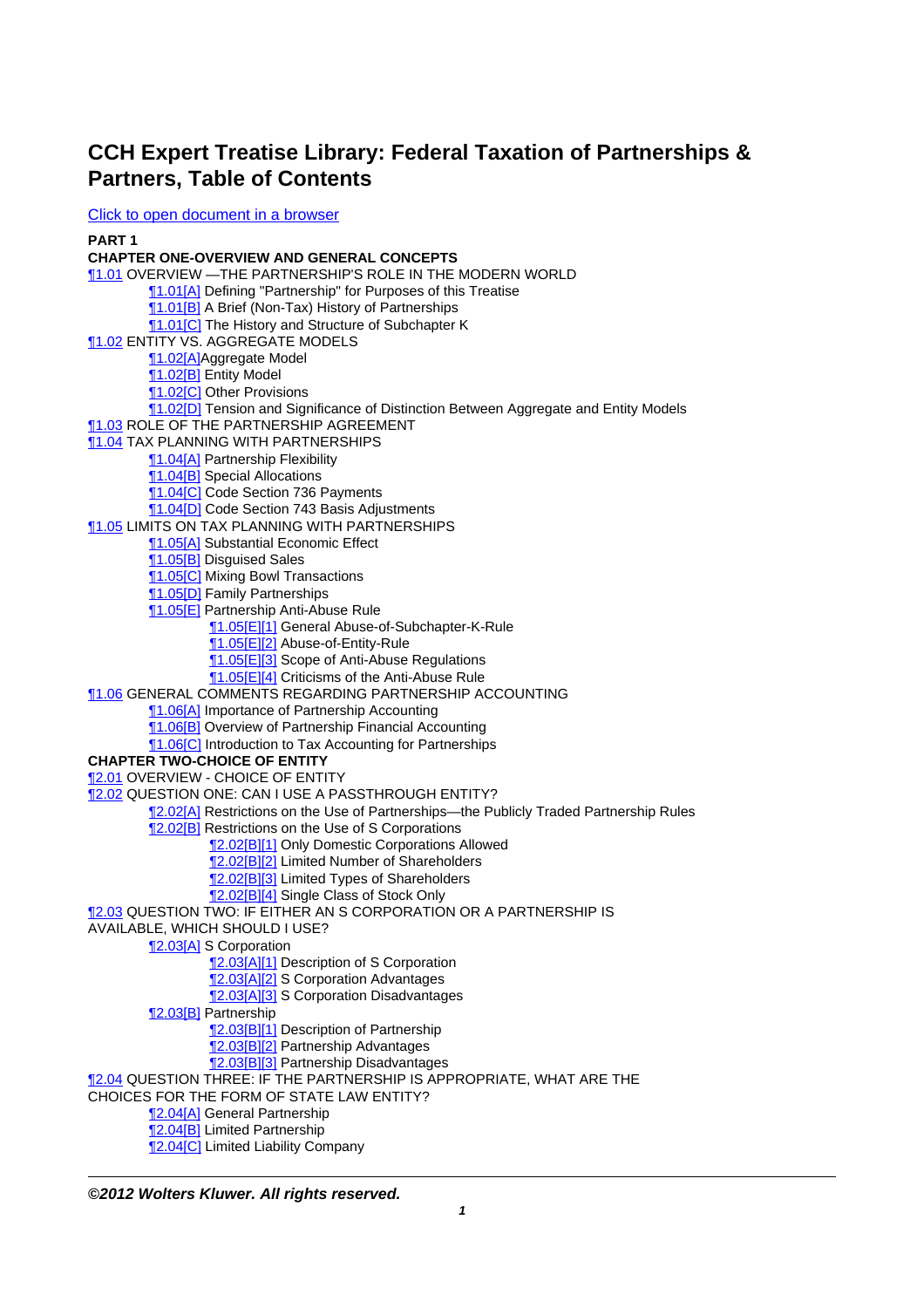[¶2.04\[C\]\[1\]](http://prod.resource.cch.com/resource/scion/citation/pit/2.04%5BC%5D%5B1%5D/GLP01?cfu=TAA) Special Types of LLCs [¶2.04\[D\]](http://prod.resource.cch.com/resource/scion/citation/pit/2.04%5BD%5D/GLP01?cfu=TAA) Limited Liability Partnership [¶2.04\[E\]](http://prod.resource.cch.com/resource/scion/citation/pit/2.04%5BE%5D/GLP01?cfu=TAA) Limited Liability Limited Partnership **12.05 QUESTION FOUR: IF THE S CORPORATION IS APPROPRIATE, WHAT ARE THE** CHOICES FOR THE FORM OF STATE LAW ENTITY?[ [¶2.06](http://prod.resource.cch.com/resource/scion/citation/pit/2.06/GLP01?cfu=TAA) QUESTION FIVE: IF NEITHER THE S CORPORATION NOR PARTNERSHIP IS AVAILABLE, WHAT ARE THE ASPECTS OF USING A C CORPORATION THAT I SHOULD BE AWARE OF? [¶2.06\[A\]](http://prod.resource.cch.com/resource/scion/citation/pit/2.06%5BA%5D/GLP01?cfu=TAA) C Corporation Advantages ¶2.06[A][1] Limited Liability [¶2.06\[A\]\[2\]](http://prod.resource.cch.com/resource/scion/citation/pit/2.06%5BA%5D%5B2%5D/GLP01?cfu=TAA) Management and Control Flexibility [¶2.06\[A\]\[3\]](http://prod.resource.cch.com/resource/scion/citation/pit/2.06%5BA%5D%5B3%5D/GLP01?cfu=TAA) Employment Taxes **T2.06[A][4]** Sale of C Corporation Stock [¶2.06\[A\]\[5\]](http://prod.resource.cch.com/resource/scion/citation/pit/2.06%5BA%5D%5B5%5D/GLP01?cfu=TAA) Flexible Capital Structures Permitted **[2.06[A][6]** Tax-Free Reorganizations [¶2.06\[A\]\[7\]](http://prod.resource.cch.com/resource/scion/citation/pit/2.06%5BA%5D%5B7%5D/GLP01?cfu=TAA) State Tax Considerations **12.06[A][8]** Code Section 1202 Reduced Capital Gains Rate on Sale of Qualified Small Business Stock **12.06[A][9]** Consolidated Returns with Controlled Subsidiaries Permitted [¶2.06\[A\]\[10\]](http://prod.resource.cch.com/resource/scion/citation/pit/2.06%5BA%5D%5B10%5D/GLP01?cfu=TAA) No Shareholder-Level Tax on Undistributed Income [¶2.06\[A\]\[11\]](http://prod.resource.cch.com/resource/scion/citation/pit/2.06%5BA%5D%5B11%5D/GLP01?cfu=TAA) Well-Established Body of Law For C Corporations 12.06[B]Disadvantages [¶2.06\[B\]\[1\]](http://prod.resource.cch.com/resource/scion/citation/pit/2.06%5BB%5D%5B1%5D/GLP01?cfu=TAA) Double Taxation Regime **[2.06[B][2] No Capital Gains Rate Differential [2.06[B][3]** Distribution of Appreciated Property Usually Triggers Corporate Level Gain [¶2.06\[B\]\[4\]](http://prod.resource.cch.com/resource/scion/citation/pit/2.06%5BB%5D%5B4%5D/GLP01?cfu=TAA) Potential Tax Traps: Accumulated Earnings Tax and Personal Holding Company Tax [¶2.06\[B\]\[5\]](http://prod.resource.cch.com/resource/scion/citation/pit/2.06%5BB%5D%5B5%5D/GLP01?cfu=TAA) Method of Accounting **12.07 ENTITY STRUCTURING CONSIDERATIONS [2.07[A] Formation Issues [2.07[A][1]** General Partnerships [¶2.07\[A\]\[2\]](http://prod.resource.cch.com/resource/scion/citation/pit/2.07%5BA%5D%5B2%5D/GLP01?cfu=TAA) Limited Partnerships [¶2.07\[A\]\[3\]](http://prod.resource.cch.com/resource/scion/citation/pit/2.07%5BA%5D%5B3%5D/GLP01?cfu=TAA) Limited Liability Partnerships [¶2.07\[A\]\[4\]](http://prod.resource.cch.com/resource/scion/citation/pit/2.07%5BA%5D%5B4%5D/GLP01?cfu=TAA) Limited Liability Companies (LLCs) [¶2.07\[A\]\[5\]](http://prod.resource.cch.com/resource/scion/citation/pit/2.07%5BA%5D%5B5%5D/GLP01?cfu=TAA) S Corporations [¶2.07\[A\]\[6\]](http://prod.resource.cch.com/resource/scion/citation/pit/2.07%5BA%5D%5B6%5D/GLP01?cfu=TAA) C Corporations [¶2.07\[B\]](http://prod.resource.cch.com/resource/scion/citation/pit/2.07%5BB%5D/GLP01?cfu=TAA) Capital Structure (Debt vs. Equity) Considerations 12.07[B][1] Overview [¶2.07\[B\]\[2\]](http://prod.resource.cch.com/resource/scion/citation/pit/2.07%5BB%5D%5B2%5D/GLP01?cfu=TAA) Partnerships **12.07[B][3] S Corporations** [¶2.07\[B\]\[4\]](http://prod.resource.cch.com/resource/scion/citation/pit/2.07%5BB%5D%5B4%5D/GLP01?cfu=TAA) C Corporations **12.08CONVERSION FROM ONE ENTITY INTO ANOTHER [2.08[A] C Corporation to Partnership or LLC [2.08[A][1]** Tax Consequences to Converting C Corporation **[2.08[A][2]** Tax Consequences to Shareholders/Owners **T2.08[B] S Corporation to Partnership or LLC 12.08[C]** Partnership to C Corporation **12.08 C | 11 Rev. Rul. 84-111 Method 1 12.08 C 2 Rev. Rul. 84-111 Method 2** [2.08[C][3]Rev. Rul. 84-111 Method 3 **[2.08[C][4]"Formless" Conversion Method** [¶2.08\[D\]P](http://prod.resource.cch.com/resource/scion/citation/pit/2.08%5BD%5D/GLP01?cfu=TAA)artnership to LLC [¶2.08\[E\]](http://prod.resource.cch.com/resource/scion/citation/pit/2.08%5BE%5D/GLP01?cfu=TAA) C Corporation to S Corporation **12.08[F]** S Corporation to C Corporation **CHAPTER 3—CLASSIFICATION AS A PARTNERSHIP FOR TAX PURPOSES** [¶3.01](http://prod.resource.cch.com/resource/scion/citation/pit/3.01/GLP01?cfu=TAA) OVERVIEW—CLASSIFICATION AS A PARTNERSHIP FOR TAX PURPOSES [¶3.02](http://prod.resource.cch.com/resource/scion/citation/pit/3.02/GLP01?cfu=TAA)STATUTORY AND CASE LAW DEFINITION OF "PARTNERSHIP" FOR FEDERAL INCOME TAX PURPOSES [¶3.02\[A\]](http://prod.resource.cch.com/resource/scion/citation/pit/3.02%5BA%5D/GLP01?cfu=TAA) Statutory Definition [¶3.02\[B\]](http://prod.resource.cch.com/resource/scion/citation/pit/3.02%5BB%5D/GLP01?cfu=TAA)Case Law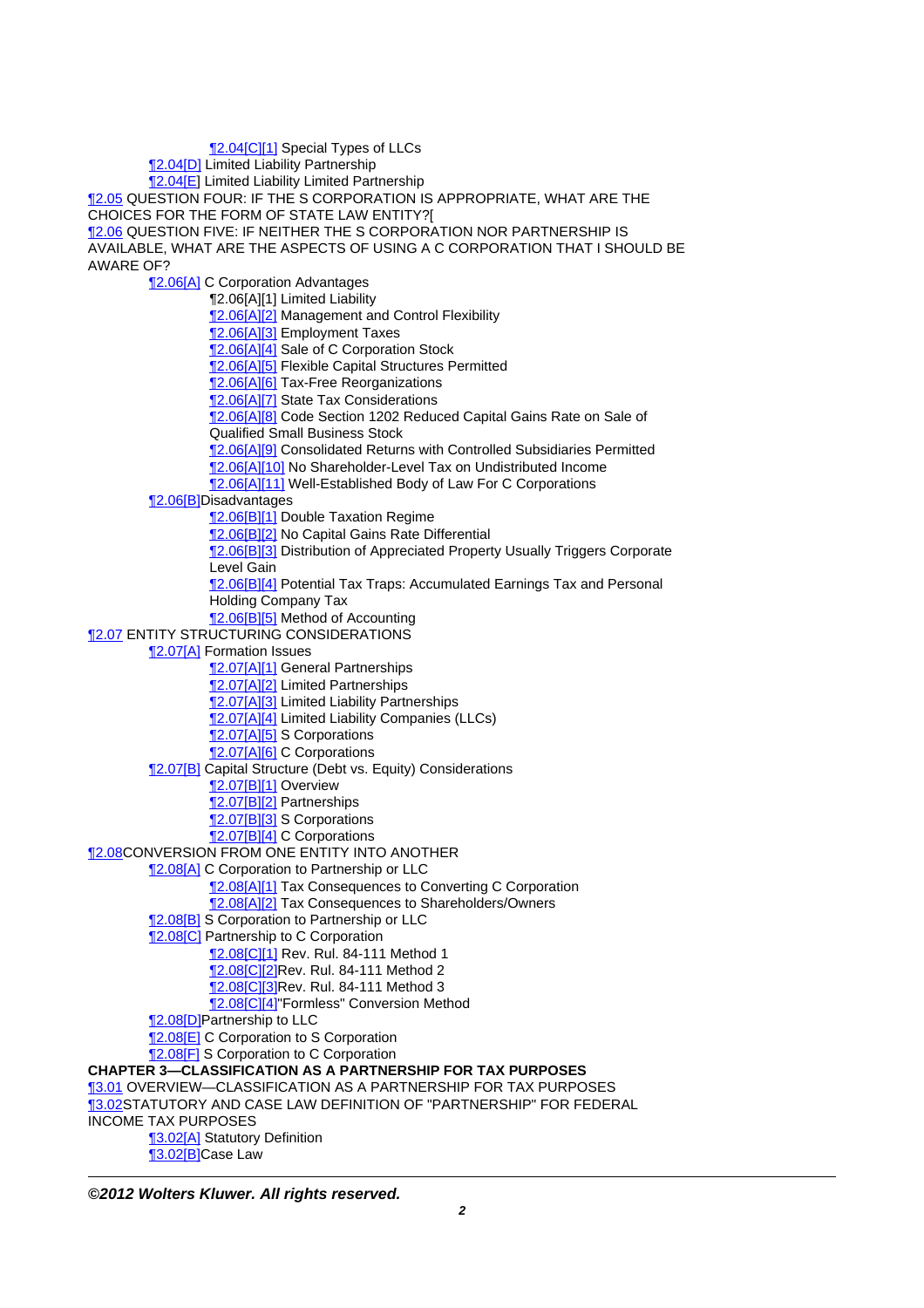[¶3.03](http://prod.resource.cch.com/resource/scion/citation/pit/3.03/GLP01?cfu=TAA)PRE-CHECK THE BOX REGULATIONS [¶3.03\[A\]](http://prod.resource.cch.com/resource/scion/citation/pit/3.03%5BA%5D/GLP01?cfu=TAA)Morrissey v. Commissioner and Corporate Resemblance [¶3.03\[B\]](http://prod.resource.cch.com/resource/scion/citation/pit/3.03%5BB%5D/GLP01?cfu=TAA) Kintner Regulations **13.03[B][1]** Continuity of Life [¶3.03\[B\]\[2\]](http://prod.resource.cch.com/resource/scion/citation/pit/3.03%5BB%5D%5B2%5D/GLP01?cfu=TAA) Centralization of Management [¶3.03\[B\]\[3\]](http://prod.resource.cch.com/resource/scion/citation/pit/3.03%5BB%5D%5B3%5D/GLP01?cfu=TAA) Limited Liability [¶3.03\[B\]\[4\]](http://prod.resource.cch.com/resource/scion/citation/pit/3.03%5BB%5D%5B4%5D/GLP01?cfu=TAA) Free Transferability of Interests [¶3.03\[C\]W](http://prod.resource.cch.com/resource/scion/citation/pit/3.03%5BC%5D/GLP01?cfu=TAA)ithdrawn Proposed Regulations on Limited Liability Company Classification [¶3.04](http://prod.resource.cch.com/resource/scion/citation/pit/3.04/GLP01?cfu=TAA) FIXED INVESTMENT TRUSTS AND THE DEFINITON OF BUSINESS ENTITY [¶3.05](http://prod.resource.cch.com/resource/scion/citation/pit/3.05/GLP01?cfu=TAA) ENTITY CLASSIFICATION UNDER THE CHECK THE BOX REGULATIONS [¶3.05\[A\]](http://prod.resource.cch.com/resource/scion/citation/pit/3.05%5BA%5D/GLP01?cfu=TAA) Business Entity Defined for Federal Tax Purposes **13.05[A][1] Whether a Separate Entity Exists** 13.05[A][2]Whether the Entity is a Business Entity for Federal Income Tax Purposes [¶3.05\[B\]](http://prod.resource.cch.com/resource/scion/citation/pit/3.05%5BB%5D/GLP01?cfu=TAA)"Member" Defined For Federal Tax Purposes [¶3.05\[C\]P](http://prod.resource.cch.com/resource/scion/citation/pit/3.05%5BC%5D/GLP01?cfu=TAA)artnerships Distinguished From Other Business Relationships **13.05[C][1]** Mere Co-Ownership of Property [¶3.05\[C\]\[2\]](http://prod.resource.cch.com/resource/scion/citation/pit/3.05%5BC%5D%5B2%5D/GLP01?cfu=TAA) Employer - Employee or Independent Contractor [¶3.05\[C\]\[3\]P](http://prod.resource.cch.com/resource/scion/citation/pit/3.05%5BC%5D%5B3%5D/GLP01?cfu=TAA)urchaser - Seller [¶3.05\[C\]\[4\]](http://prod.resource.cch.com/resource/scion/citation/pit/3.05%5BC%5D%5B4%5D/GLP01?cfu=TAA) Lender - Borrower [¶3.05\[C\]\[5\]L](http://prod.resource.cch.com/resource/scion/citation/pit/3.05%5BC%5D%5B5%5D/GLP01?cfu=TAA)essor- Lessee [¶3.06](http://prod.resource.cch.com/resource/scion/citation/pit/3.06/GLP01?cfu=TAA) ELIGIBLE ENTITY V. PER SE CORPORATIONS [¶3.06\[A\]](http://prod.resource.cch.com/resource/scion/citation/pit/3.06%5BA%5D/GLP01?cfu=TAA)List of Per Se Corporations in Treasury Regulations Section 301.7701-2 **13.06[B]Elective Classification for Entities** [¶3.06\[B\]\[1\]](http://prod.resource.cch.com/resource/scion/citation/pit/3.06%5BB%5D%5B1%5D/GLP01?cfu=TAA) Eligible Entity [¶3.07](http://prod.resource.cch.com/resource/scion/citation/pit/3.07/GLP01?cfu=TAA)ELECTION TO ADOPT OR CHANGE CLASSIFICATION (IRS FORM 8832) [¶3.07\[A\]](http://prod.resource.cch.com/resource/scion/citation/pit/3.07%5BA%5D/GLP01?cfu=TAA)Mechanics of Making Election **13.07[B]Restrictions on Changes to Classification 13.08 STATUS CHANGES UNDER THE CHECK THE BOX REGULATIONS 13.08[A]Change in Number of Members 13.08[B]** Election - Deemed Transactions [¶3.09](http://prod.resource.cch.com/resource/scion/citation/pit/3.09/GLP01?cfu=TAA) PARTNERSHIPS AMONG SHAREHOLDERS AND CORPORATIONS [¶3.09\[A\]](http://prod.resource.cch.com/resource/scion/citation/pit/3.09%5BA%5D/GLP01?cfu=TAA)Generally [¶3.09\[B\]](http://prod.resource.cch.com/resource/scion/citation/pit/3.09%5BB%5D/GLP01?cfu=TAA) Code Section 482 and Other Principles [¶3.09\[B\]\[1\]](http://prod.resource.cch.com/resource/scion/citation/pit/3.09%5BB%5D%5B1%5D/GLP01?cfu=TAA) Disregarding Entities [¶3.09\[B\]\[2\]](http://prod.resource.cch.com/resource/scion/citation/pit/3.09%5BB%5D%5B2%5D/GLP01?cfu=TAA) Code Section 482 [¶3.10](http://prod.resource.cch.com/resource/scion/citation/pit/3.10/GLP01?cfu=TAA)ELECTION TO BE EXCLUDED FROM SUBCHAPTER K (761(A)) **[3.10[A] Eligibility to Make and Mechanics of Making Election 13.10[A][1] Election for Full Exclusion from Subchapter K** [¶3.10\[A\]\[2\]](http://prod.resource.cch.com/resource/scion/citation/pit/3.10%5BA%5D%5B2%5D/GLP01?cfu=TAA) Request for Partial Exclusion from Subchapter K [¶3.10\[B\]](http://prod.resource.cch.com/resource/scion/citation/pit/3.10%5BB%5D/GLP01?cfu=TAA)Effects of Election [¶3.11](http://prod.resource.cch.com/resource/scion/citation/pit/3.11/GLP01?cfu=TAA) ELECTIVE EXCLUSION FROM PARTNERSHIP TREATMENT - CODE SECTION 761(F) FOR JOINT VENTURE OF SPOUSES [¶3.12](http://prod.resource.cch.com/resource/scion/citation/pit/3.12/GLP01?cfu=TAA)FOREIGN ENTITIES [¶3.12\[A\]](http://prod.resource.cch.com/resource/scion/citation/pit/3.12%5BA%5D/GLP01?cfu=TAA) Default Classification Rules **[3.12[B] List of Foreign Per Se Corporations Part 2 CHAPTER 4 -CONTRIBUTION OF PROPERTY IN EXCHANGE FOR PARTNERSHIP INTEREST** [¶4.01](http://prod.resource.cch.com/resource/scion/citation/pit/4.01/GLP01?cfu=TAA) OVERVIEW - CONTRIBUTION OF PROPERTY IN EXCHANGE FOR PARTNERSHIP INTEREST [¶4.02](http://prod.resource.cch.com/resource/scion/citation/pit/4.02/GLP01?cfu=TAA)GENERAL RULE: NONRECOGNITION OF GAIN OR LOSS [¶4.03](http://prod.resource.cch.com/resource/scion/citation/pit/4.03/GLP01?cfu=TAA)PROPERTY DEFINED [¶4.03\[A\]](http://prod.resource.cch.com/resource/scion/citation/pit/4.03%5BA%5D/GLP01?cfu=TAA) General [¶4.03\[B\]](http://prod.resource.cch.com/resource/scion/citation/pit/4.03%5BB%5D/GLP01?cfu=TAA)Intellectual Property **[4.03[C]** Cancellation of Indebtedness [¶4.04](http://prod.resource.cch.com/resource/scion/citation/pit/4.04/GLP01?cfu=TAA) BASIS OF PARTNERSHIP INTEREST TO CONTRIBUTING PARTNER [¶4.04\[A\]](http://prod.resource.cch.com/resource/scion/citation/pit/4.04%5BA%5D/GLP01?cfu=TAA) General [¶4.04\[B\]](http://prod.resource.cch.com/resource/scion/citation/pit/4.04%5BB%5D/GLP01?cfu=TAA) Promissory Notes [¶4.04\[C\]](http://prod.resource.cch.com/resource/scion/citation/pit/4.04%5BC%5D/GLP01?cfu=TAA) Corporate Stock **14.04 [D]** Personal Use Property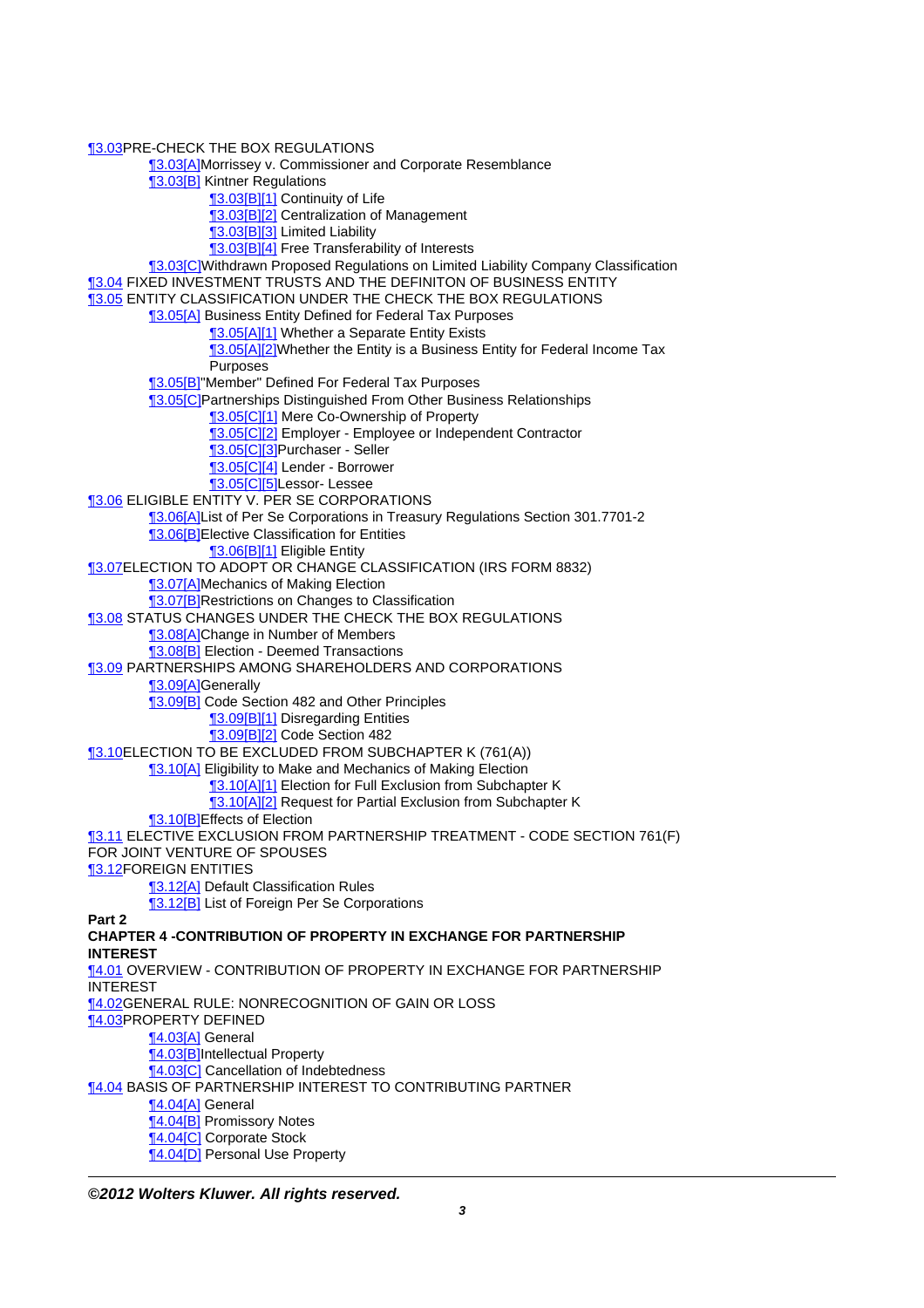[¶4.05](http://prod.resource.cch.com/resource/scion/citation/pit/4.05/GLP01?cfu=TAA) BASIS OF CONTRIBUTED PROPERTY TO PARTNERSHIP

[¶4.05\[A\]](http://prod.resource.cch.com/resource/scion/citation/pit/4.05%5BA%5D/GLP01?cfu=TAA) General

[¶4.05\[B\]](http://prod.resource.cch.com/resource/scion/citation/pit/4.05%5BB%5D/GLP01?cfu=TAA) Promissory Notes

[¶4.05\[C\]](http://prod.resource.cch.com/resource/scion/citation/pit/4.05%5BC%5D/GLP01?cfu=TAA) Corporate Stock

[¶4.05\[D\]](http://prod.resource.cch.com/resource/scion/citation/pit/4.05%5BD%5D/GLP01?cfu=TAA) Personal Use Property

[¶4.05\[E\]](http://prod.resource.cch.com/resource/scion/citation/pit/4.05%5BE%5D/GLP01?cfu=TAA)Contribution of Built-In Loss Property

[¶4.06](http://prod.resource.cch.com/resource/scion/citation/pit/4.06/GLP01?cfu=TAA) HOLDING PERIODS

[¶4.07](http://prod.resource.cch.com/resource/scion/citation/pit/4.07/GLP01?cfu=TAA)CODE SECTION 721(C) -GAIN INCLUDIBLE IN GROSS INCOME OF NON-U.S. PERSON [¶4.08](http://prod.resource.cch.com/resource/scion/citation/pit/4.08/GLP01?cfu=TAA) CODE SECTION 721(D) - CODE SECTION 367 TRANSFERS OF INTANGIBLES **14.09 GAIN RECOGNITION - EXCHANGE FOR PARTNERSHIP INVESTMENT COMPANY** 

INTEREST (721(B))

[¶4.09\[A\]](http://prod.resource.cch.com/resource/scion/citation/pit/4.09%5BA%5D/GLP01?cfu=TAA) General Gain Recognition Rule of Code Section 721(b)

[¶4.09\[B\]](http://prod.resource.cch.com/resource/scion/citation/pit/4.09%5BB%5D/GLP01?cfu=TAA)Definition of Investment Company

**14.09[C]** Diversification Requirement

## **CHAPTER FIVE-CONTRIBUTION OF SPECIAL TYPES OF PROPERTY TO A PARTNERSHIP** [¶5.01](http://prod.resource.cch.com/resource/scion/citation/pit/5.01/GLP01?cfu=TAA) OVERVIEW

[¶5.02](http://prod.resource.cch.com/resource/scion/citation/pit/5.02/GLP01?cfu=TAA)CONTRIBUTION OF ENCUMBERED PROPERTY

[¶5.02\[A\]](http://prod.resource.cch.com/resource/scion/citation/pit/5.02%5BA%5D/GLP01?cfu=TAA)Overview

**[5.02[B]** Contribution of Property Subject to Liabilities

[¶5.02\[B\]\[1\]](http://prod.resource.cch.com/resource/scion/citation/pit/5.02%5BB%5D%5B1%5D/GLP01?cfu=TAA) Adjusted Basis of Contributed Property is Greater Than Liability [¶5.02\[B\]\[2\]](http://prod.resource.cch.com/resource/scion/citation/pit/5.02%5BB%5D%5B2%5D/GLP01?cfu=TAA)Adjusted Basis of Contributed Property is Less Than Liability [¶5.02\[B\]\[3\]](http://prod.resource.cch.com/resource/scion/citation/pit/5.02%5BB%5D%5B3%5D/GLP01?cfu=TAA) Example of Contribution of Property Subject to a Nonrecourse Liability

**15.02[C]Liability Exceeds Fair Market Value of Contributed Property** [¶5.02\[D\]P](http://prod.resource.cch.com/resource/scion/citation/pit/5.02%5BD%5D/GLP01?cfu=TAA)otential Planning Techniques to Mitigate Gain Recognition

[¶5.03](http://prod.resource.cch.com/resource/scion/citation/pit/5.03/GLP01?cfu=TAA)CONTRIBUTION OF DEPRECIATION RECAPTURE PROPERTY

[¶5.03\[A\]](http://prod.resource.cch.com/resource/scion/citation/pit/5.03%5BA%5D/GLP01?cfu=TAA)Overview

**15.04CONTRIBUTION OF OTHER RECAPTURE PROPERTY** 

[¶5.05](http://prod.resource.cch.com/resource/scion/citation/pit/5.05/GLP01?cfu=TAA) CONTRIBUTION OF INVESTMENT CREDIT RECAPTURE PROPERTY

[¶5.05\[A\]](http://prod.resource.cch.com/resource/scion/citation/pit/5.05%5BA%5D/GLP01?cfu=TAA)Overview

[¶5.05\[B\]](http://prod.resource.cch.com/resource/scion/citation/pit/5.05%5BB%5D/GLP01?cfu=TAA) Contribution of Investment Credit Recapture Property

[¶5.06](http://prod.resource.cch.com/resource/scion/citation/pit/5.06/GLP01?cfu=TAA)CONTRIBUTION OF PROPERTY SUBJECT TO CODE SECTION 467 RENTAL

**AGREEMENTS** 

[¶5.07](http://prod.resource.cch.com/resource/scion/citation/pit/5.07/GLP01?cfu=TAA) DEPRECIATION COMPUTATION FOR CONTRIBUTION YEAR AND SUBSEQUENT YEARS

**15.08 UNREALIZED RECEIVABLES AND INVENTORY ITEMS** 

**15.09 OTHER TYPES OF PROPERTY** 

[¶5.09\[A\]](http://prod.resource.cch.com/resource/scion/citation/pit/5.09%5BA%5D/GLP01?cfu=TAA)Intangible Property

[¶5.09\[B\]](http://prod.resource.cch.com/resource/scion/citation/pit/5.09%5BB%5D/GLP01?cfu=TAA)Installment Notes

[¶5.09\[C\]](http://prod.resource.cch.com/resource/scion/citation/pit/5.09%5BC%5D/GLP01?cfu=TAA) Long-Term Contracts

[¶5.09\[D\]M](http://prod.resource.cch.com/resource/scion/citation/pit/5.09%5BD%5D/GLP01?cfu=TAA)arket Discount Bonds

[¶5.09\[E\]](http://prod.resource.cch.com/resource/scion/citation/pit/5.09%5BE%5D/GLP01?cfu=TAA)Code Section 481 Adjustments

[¶5.09\[F\]P](http://prod.resource.cch.com/resource/scion/citation/pit/5.09%5BF%5D/GLP01?cfu=TAA)assive Activities

**15.09[G]Partner Stock and Promissory Notes** 

[¶5.09\[H\]P](http://prod.resource.cch.com/resource/scion/citation/pit/5.09%5BH%5D/GLP01?cfu=TAA)ersonal Use Property

**CHAPTER 6-THE CONTRIBUTION OF SERVICES IN EXCHANGE FOR A PARTNERSHIP INTEREST**

[¶6.01](http://prod.resource.cch.com/resource/scion/citation/pit/6.01/GLP01?cfu=TAA)OVERVIEW - NONRECOGNITION RULE OF CODE SECTION 721(A) DOES NOT APPLY [¶6.02](http://prod.resource.cch.com/resource/scion/citation/pit/6.02/GLP01?cfu=TAA)BRIEF OVERVIEW OF DIFFERENCE BETWEEN CAPITAL INTERESTS AND PROFITS **INTERESTS** 

[¶6.02\[A\]](http://prod.resource.cch.com/resource/scion/citation/pit/6.02%5BA%5D/GLP01?cfu=TAA)Capital Interests Versus Profits Interests

[¶6.02\[B\]](http://prod.resource.cch.com/resource/scion/citation/pit/6.02%5BB%5D/GLP01?cfu=TAA)Undistributed Profits to Become Partnership Capital

[¶6.02\[C\]D](http://prod.resource.cch.com/resource/scion/citation/pit/6.02%5BC%5D/GLP01?cfu=TAA)isguised Capital Interests

[¶6.03](http://prod.resource.cch.com/resource/scion/citation/pit/6.03/GLP01?cfu=TAA)HISTORIC TREATMENT OF THE GRANT OF A CAPITAL INTEREST IN EXCHANGE FOR **SERVICES** 

[¶6.03\[A\]](http://prod.resource.cch.com/resource/scion/citation/pit/6.03%5BA%5D/GLP01?cfu=TAA)Prior to Enactment of Code Section 83

[¶6.03\[B\]](http://prod.resource.cch.com/resource/scion/citation/pit/6.03%5BB%5D/GLP01?cfu=TAA)Interaction with Code Section 83

[¶6.04](http://prod.resource.cch.com/resource/scion/citation/pit/6.04/GLP01?cfu=TAA) HISTORIC TREATMENT OF A GRANT OF A PROFITS INTEREST IN EXCHANGE FOR **SERVICES** 

[¶6.04\[A\]](http://prod.resource.cch.com/resource/scion/citation/pit/6.04%5BA%5D/GLP01?cfu=TAA) The Sol Diamond Case

**[6.04[A][1]** The Tax Court Decision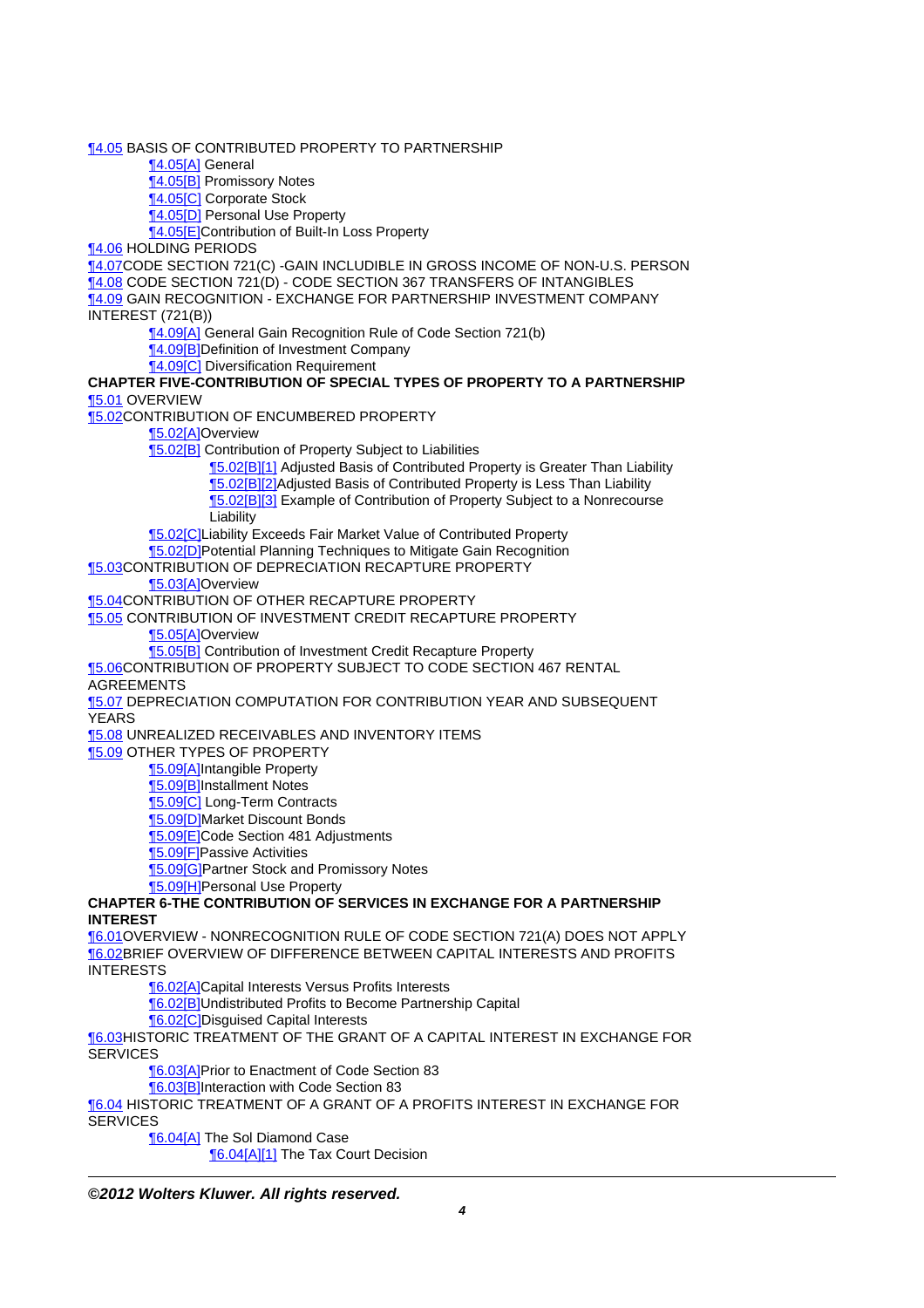[¶6.04\[A\]\[2\]](http://prod.resource.cch.com/resource/scion/citation/pit/6.04%5BA%5D%5B2%5D/GLP01?cfu=TAA) Contemporary Commentary On The Tax Court Decision [¶6.04\[A\]\[3\]](http://prod.resource.cch.com/resource/scion/citation/pit/6.04%5BA%5D%5B3%5D/GLP01?cfu=TAA) Seventh Circuit's Decision On Appeal [¶6.04\[B\]](http://prod.resource.cch.com/resource/scion/citation/pit/6.04%5BB%5D/GLP01?cfu=TAA)Period Between Sol Diamond and Campbell v. Commissioner [¶6.04\[C\]](http://prod.resource.cch.com/resource/scion/citation/pit/6.04%5BC%5D/GLP01?cfu=TAA) Campbell v. Commissioner [¶6.04\[C\]\[1\]](http://prod.resource.cch.com/resource/scion/citation/pit/6.04%5BC%5D%5B1%5D/GLP01?cfu=TAA) The Tax Court decision [¶6.04\[C\]\[2\]](http://prod.resource.cch.com/resource/scion/citation/pit/6.04%5BC%5D%5B2%5D/GLP01?cfu=TAA) The Eighth Circuit's Decision On Appeal [¶6.05](http://prod.resource.cch.com/resource/scion/citation/pit/6.05/GLP01?cfu=TAA) THE IRS' INITIAL ADMINISTRATIVE RESPONSE TO CAMPBELL V. COMMISSIONER - REVENUE PROCEDURES 93-27 AND 2001-43 [¶6.05\[A\]](http://prod.resource.cch.com/resource/scion/citation/pit/6.05%5BA%5D/GLP01?cfu=TAA)Applicable Definitions [¶6.05\[A\]\[1\]](http://prod.resource.cch.com/resource/scion/citation/pit/6.05%5BA%5D%5B1%5D/GLP01?cfu=TAA)Capital Interest [¶6.05\[A\]\[2\]](http://prod.resource.cch.com/resource/scion/citation/pit/6.05%5BA%5D%5B2%5D/GLP01?cfu=TAA)Profits Interest [¶6.05\[B\]](http://prod.resource.cch.com/resource/scion/citation/pit/6.05%5BB%5D/GLP01?cfu=TAA) General Rule of Revenue Procedure 93-27 **[6.05[C]**Revenue Procedure 93-27 Exceptions [¶6.05\[D\]R](http://prod.resource.cch.com/resource/scion/citation/pit/6.05%5BD%5D/GLP01?cfu=TAA)evenue Procedure 2001-43 **16.06THE IRS' LATEST ADMINISTRATIVE APPROACH - THE 2005 PROPOSED** REGULATIONS AND NOTICE 2005-43 [¶6.06\[A\]](http://prod.resource.cch.com/resource/scion/citation/pit/6.06%5BA%5D/GLP01?cfu=TAA)Overview [¶6.06\[B\]](http://prod.resource.cch.com/resource/scion/citation/pit/6.06%5BB%5D/GLP01?cfu=TAA) Application of Code Section 83 to Compensatory Partnership Interests **[6.06[C]** Valuation of Compensatory Partnership Interest [¶6.06\[D\]T](http://prod.resource.cch.com/resource/scion/citation/pit/6.06%5BD%5D/GLP01?cfu=TAA)he Safe Harbor Election in Notice 2005-43's Proposed Revenue Procedure [¶6.06\[D\]\[1\]C](http://prod.resource.cch.com/resource/scion/citation/pit/6.06%5BD%5D%5B1%5D/GLP01?cfu=TAA)onditions Precedent **[6.06[D][2]Termination of Safe Harbor Election** [¶6.06\[D\]\[3\]P](http://prod.resource.cch.com/resource/scion/citation/pit/6.06%5BD%5D%5B3%5D/GLP01?cfu=TAA)ractical Issues Surrounding Safe Harbor Election **[6.06[E]Tax Accounting for Compensatory Partnership Interests** [¶6.06\[F\]](http://prod.resource.cch.com/resource/scion/citation/pit/6.06%5BF%5D/GLP01?cfu=TAA) Income Inclusion and Partnership's Deduction **[6.06[F][1]** Timing of Income Inclusion and Partnership's Deduction [¶6.06\[F\]\[2\]A](http://prod.resource.cch.com/resource/scion/citation/pit/6.06%5BF%5D%5B2%5D/GLP01?cfu=TAA)llocation of Partnership's Deduction [¶6.06\[G\]](http://prod.resource.cch.com/resource/scion/citation/pit/6.06%5BG%5D/GLP01?cfu=TAA)Forfeiture of Certain Compensatory Partnership Interests [¶6.06\[H\]](http://prod.resource.cch.com/resource/scion/citation/pit/6.06%5BH%5D/GLP01?cfu=TAA) Effective Dates **[6.06[I]** Special Case of Disregarded Entities **16.07"CARRIED INTEREST" LEGISLATION - THE SPECIAL CASE OF "INVESTMENT** SERVICES PARTNERSHIP INTERESTS" [¶6.07\[A\]](http://prod.resource.cch.com/resource/scion/citation/pit/6.07%5BA%5D/GLP01?cfu=TAA)Overview [¶6.07\[B\]](http://prod.resource.cch.com/resource/scion/citation/pit/6.07%5BB%5D/GLP01?cfu=TAA) Current Federal Income Tax Treatment of Carried Interests **[6.07[C]** Proposed Legislation to Change Taxation of Carried Interests **[6.07[C][1]Overview** [¶6.07\[C\]\[2\]P](http://prod.resource.cch.com/resource/scion/citation/pit/6.07%5BC%5D%5B2%5D/GLP01?cfu=TAA)roposed Carried Interest Tax Legislation [¶6.08](http://prod.resource.cch.com/resource/scion/citation/pit/6.08/GLP01?cfu=TAA)DEFERRED COMPENSATION - CODE SECTION 409A ISSUES **CHAPTER 7—CONTRIBUTIONS TO PARTNERSHIP DISTINGUISHED FROM OTHER TRANSACTIONS** [¶7.01](http://prod.resource.cch.com/resource/scion/citation/pit/7.01/GLP01?cfu=TAA) OVERVIEW [¶7.02](http://prod.resource.cch.com/resource/scion/citation/pit/7.02/GLP01?cfu=TAA)DISGUISED SALES [¶7.02\[A\]](http://prod.resource.cch.com/resource/scion/citation/pit/7.02%5BA%5D/GLP01?cfu=TAA)Background **T7.02[B]** Inconsistent Case Law [¶7.02\[B\]\[1\]](http://prod.resource.cch.com/resource/scion/citation/pit/7.02%5BB%5D%5B1%5D/GLP01?cfu=TAA) Cases Resulting in Sale Treatment [¶7.02\[B\]\[2\]](http://prod.resource.cch.com/resource/scion/citation/pit/7.02%5BB%5D%5B2%5D/GLP01?cfu=TAA)Cases Resulting in Contribution/Distribution Treatment [¶7.02\[C\]](http://prod.resource.cch.com/resource/scion/citation/pit/7.02%5BC%5D/GLP01?cfu=TAA) Code Section 707(a)(2)(B) **17.02[D]** 1992 Treasury Regulations [¶7.02\[D\]\[1\]](http://prod.resource.cch.com/resource/scion/citation/pit/7.02%5BD%5D%5B1%5D/GLP01?cfu=TAA) General **T7.02[D][2]** Simultaneous versus Non-Simultaneous Transfers **17.02[D][3] Encumbered Property** [¶7.02\[E\]](http://prod.resource.cch.com/resource/scion/citation/pit/7.02%5BE%5D/GLP01?cfu=TAA)Other Effects of Having a Disguised Sale [¶7.02\[F\]C](http://prod.resource.cch.com/resource/scion/citation/pit/7.02%5BF%5D/GLP01?cfu=TAA)ertain Transfers Exempted from Disguised Sale Rules [¶7.03](http://prod.resource.cch.com/resource/scion/citation/pit/7.03/GLP01?cfu=TAA)DISGUISED SALE OF PROPERTY BY PARTNERSHIP TO PARTNER **17.04 CONTRIBUTION VERSUS LOAN** [¶7.04\[A\]](http://prod.resource.cch.com/resource/scion/citation/pit/7.04%5BA%5D/GLP01?cfu=TAA) General **17.04[B]** Caselaw Involving Partnership Capital Contribution Versus Loan to Partnership Question **T7.04[C]** Other Tax Consequences of Contribution Versus Loan [¶7.04\[C\]\[1\]N](http://prod.resource.cch.com/resource/scion/citation/pit/7.04%5BC%5D%5B1%5D/GLP01?cfu=TAA)ature of Transferor's Loss **17.04[C][2] Partnership Versus Disregarded Entity**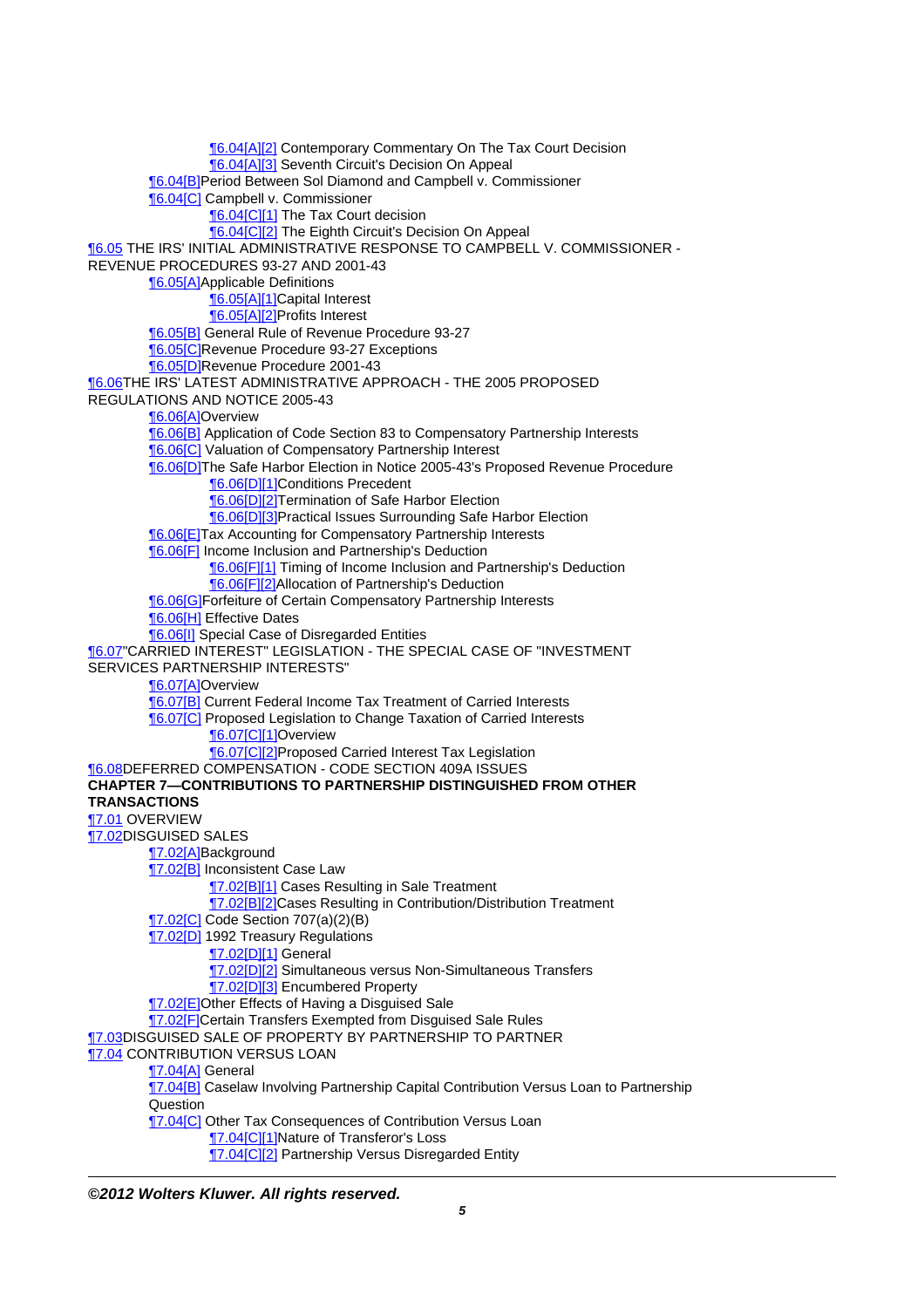**CHAPTER 8—-PARTNER'S BASIS IN PARTNERSHIP INTEREST (OUTSIDE BASIS)** [¶8.01](http://prod.resource.cch.com/resource/scion/citation/pit/8.01/GLP01?cfu=TAA) OVERVIEW **18.01[A]Importance of Outside Basis** [¶8.01\[B\]](http://prod.resource.cch.com/resource/scion/citation/pit/8.01%5BB%5D/GLP01?cfu=TAA) Partner Only Has One Outside Basis [¶8.01\[C\]O](http://prod.resource.cch.com/resource/scion/citation/pit/8.01%5BC%5D/GLP01?cfu=TAA)utside Basis Compared to Capital Accounts [¶8.02](http://prod.resource.cch.com/resource/scion/citation/pit/8.02/GLP01?cfu=TAA)INITIAL BASIS OF PARTNERSHIP INTEREST [¶8.02\[A\]](http://prod.resource.cch.com/resource/scion/citation/pit/8.02%5BA%5D/GLP01?cfu=TAA)Partnership Interest Acquired by Contribution of Money or Other Property [¶8.02\[B\]](http://prod.resource.cch.com/resource/scion/citation/pit/8.02%5BB%5D/GLP01?cfu=TAA) Partnership Interest Acquired by Purchase or Exchange [¶8.02\[C\]](http://prod.resource.cch.com/resource/scion/citation/pit/8.02%5BC%5D/GLP01?cfu=TAA) Partnership Interest Acquired by Gift or From Decedent [¶8.02\[C\]\[1\]](http://prod.resource.cch.com/resource/scion/citation/pit/8.02%5BC%5D%5B1%5D/GLP01?cfu=TAA) Acquired by Gift [¶8.02\[C\]\[2\]](http://prod.resource.cch.com/resource/scion/citation/pit/8.02%5BC%5D%5B2%5D/GLP01?cfu=TAA) Acquired From Decedent [¶8.02\[D\]](http://prod.resource.cch.com/resource/scion/citation/pit/8.02%5BD%5D/GLP01?cfu=TAA) Partnership Interest Acquired by Performance of Services [¶8.03](http://prod.resource.cch.com/resource/scion/citation/pit/8.03/GLP01?cfu=TAA) SPECIAL CONSIDERATIONS FOR NONCOMPENSATORY OPTIONS AND CREDITORS' EXCHANGE OF PARTNERSHIP DEBT FOR PARTNERSHIP INTEREST **[8.03[A]** Issuing Noncompensatory Options to Acquire Partnership Interests [¶8.03\[B\]](http://prod.resource.cch.com/resource/scion/citation/pit/8.03%5BB%5D/GLP01?cfu=TAA)Creditor's Exchange of Partnership Debt for a Partnership Interest [¶8.04](http://prod.resource.cch.com/resource/scion/citation/pit/8.04/GLP01?cfu=TAA) ADJUSTMENTS TO BASIS DURING LIFE OF PARTNERSHIP [¶8.04\[A\]](http://prod.resource.cch.com/resource/scion/citation/pit/8.04%5BA%5D/GLP01?cfu=TAA) Increases in Outside Basis [¶8.04\[B\]](http://prod.resource.cch.com/resource/scion/citation/pit/8.04%5BB%5D/GLP01?cfu=TAA)Decreases in Outside Basis [¶8.04\[C\]](http://prod.resource.cch.com/resource/scion/citation/pit/8.04%5BC%5D/GLP01?cfu=TAA) Special Rule for Transfers to Foreign Corporations [¶8.04\[C\]\[1\]T](http://prod.resource.cch.com/resource/scion/citation/pit/8.04%5BC%5D%5B1%5D/GLP01?cfu=TAA)ransfer by Partnership Treated as Transfer by Partners **[8.04[C][2]Transfer of Partnership Interest Treated as Transfer of** Proportionate Share of Assets **18.05ALTERNATIVE METHOD OF DETERMINING BASIS 18.06 ORDERING AND TIMING OF BASIS ADJUSTMENTS** [¶8.06\[A\]](http://prod.resource.cch.com/resource/scion/citation/pit/8.06%5BA%5D/GLP01?cfu=TAA) In Connection with Code Section 704(d) [¶8.06\[B\]](http://prod.resource.cch.com/resource/scion/citation/pit/8.06%5BB%5D/GLP01?cfu=TAA)In Connection with Current Distributions [¶8.07](http://prod.resource.cch.com/resource/scion/citation/pit/8.07/GLP01?cfu=TAA) EFFECT OF PARTNERSHIP LIABILITIES ON PARTNER'S BASIS [¶8.07\[A\]](http://prod.resource.cch.com/resource/scion/citation/pit/8.07%5BA%5D/GLP01?cfu=TAA)Prior Law **18.07 B**Current Law **[8.07[B][1]** Effect of Partnership Liabilities on Outside Basis **[8.07[B][2]** Special Considerations for Contributions and Distributions of Property Subject to a Liability [¶8.07\[C\]](http://prod.resource.cch.com/resource/scion/citation/pit/8.07%5BC%5D/GLP01?cfu=TAA) IRS vs. the Taxpayers in Recent Transactions Involving Basis **18.07[C][1]** Borrowing at a Premium, with Partnership Assuming Debt and Taxpayer Contributing Proceeds to Partnership **18.07[C][2]** Buying and Writing Options to Create Positive Outside Basis **CHAPTER 9- PARTNERSHIP LIABILITIES** [¶9.01](http://prod.resource.cch.com/resource/scion/citation/pit/9.01/GLP01?cfu=TAA) OVERVIEW—PARTNERSHIP LIABILITIES [¶9.02](http://prod.resource.cch.com/resource/scion/citation/pit/9.02/GLP01?cfu=TAA) LIABILITY DEFINED [¶9.02\[A\]](http://prod.resource.cch.com/resource/scion/citation/pit/9.02%5BA%5D/GLP01?cfu=TAA)Historic Meaning of "Liability" for Code Section 752 Purposes [¶9.02\[B\]](http://prod.resource.cch.com/resource/scion/citation/pit/9.02%5BB%5D/GLP01?cfu=TAA) Current Definitions under Treasury Regulations Section 1.752-1(a)(4) **[9.02[B][1]** Section 1.752-1 Liabilities [¶9.02\[B\]\[2\]](http://prod.resource.cch.com/resource/scion/citation/pit/9.02%5BB%5D%5B2%5D/GLP01?cfu=TAA)Section 1.752-7 Liabilities [¶9.03](http://prod.resource.cch.com/resource/scion/citation/pit/9.03/GLP01?cfu=TAA)DETERMINING A PARTNER'S SHARE OF SECTION 1.752-1 LIABILITIES **[9.03[A]** Recourse Liabilities [¶9.03\[A\]\[1\]](http://prod.resource.cch.com/resource/scion/citation/pit/9.03%5BA%5D%5B1%5D/GLP01?cfu=TAA) Definition [¶9.03\[A\]\[2\]](http://prod.resource.cch.com/resource/scion/citation/pit/9.03%5BA%5D%5B2%5D/GLP01?cfu=TAA)Determination of a Partner's Share of Recourse Liabilities [¶9.03\[B\]](http://prod.resource.cch.com/resource/scion/citation/pit/9.03%5BB%5D/GLP01?cfu=TAA)Nonrecourse Liabilities [¶9.03\[B\]\[1\]](http://prod.resource.cch.com/resource/scion/citation/pit/9.03%5BB%5D%5B1%5D/GLP01?cfu=TAA) Definition [9.03[B][2] Determination of a Partner's Share of Nonrecourse Liabilities **[9.03[B][3] Partnership Minimum Gain** [¶9.03\[B\]\[4\]](http://prod.resource.cch.com/resource/scion/citation/pit/9.03%5BB%5D%5B4%5D/GLP01?cfu=TAA) Section 704(c) Minimum Gain [¶9.03\[B\]\[5\]](http://prod.resource.cch.com/resource/scion/citation/pit/9.03%5BB%5D%5B5%5D/GLP01?cfu=TAA) Excess Nonrecourse Liabilities [¶9.03\[B\]\[6\]](http://prod.resource.cch.com/resource/scion/citation/pit/9.03%5BB%5D%5B6%5D/GLP01?cfu=TAA) Example of a Partner's Share of Nonrecourse Liabilities [¶9.03\[C\]](http://prod.resource.cch.com/resource/scion/citation/pit/9.03%5BC%5D/GLP01?cfu=TAA) Bifurcation of Partnership Liabilities [¶9.03\[D\]W](http://prod.resource.cch.com/resource/scion/citation/pit/9.03%5BD%5D/GLP01?cfu=TAA)hen to Determine a Partner's Share of Liabilities [¶9.03\[E\]](http://prod.resource.cch.com/resource/scion/citation/pit/9.03%5BE%5D/GLP01?cfu=TAA) Netting Rule for Simultaneous Changes in a Partner's Share of Partnership Liabilities [¶9.03\[F\]](http://prod.resource.cch.com/resource/scion/citation/pit/9.03%5BF%5D/GLP01?cfu=TAA) Fair Market Value Limitation **[9.03[G]** Special Rule for Disregarded Entities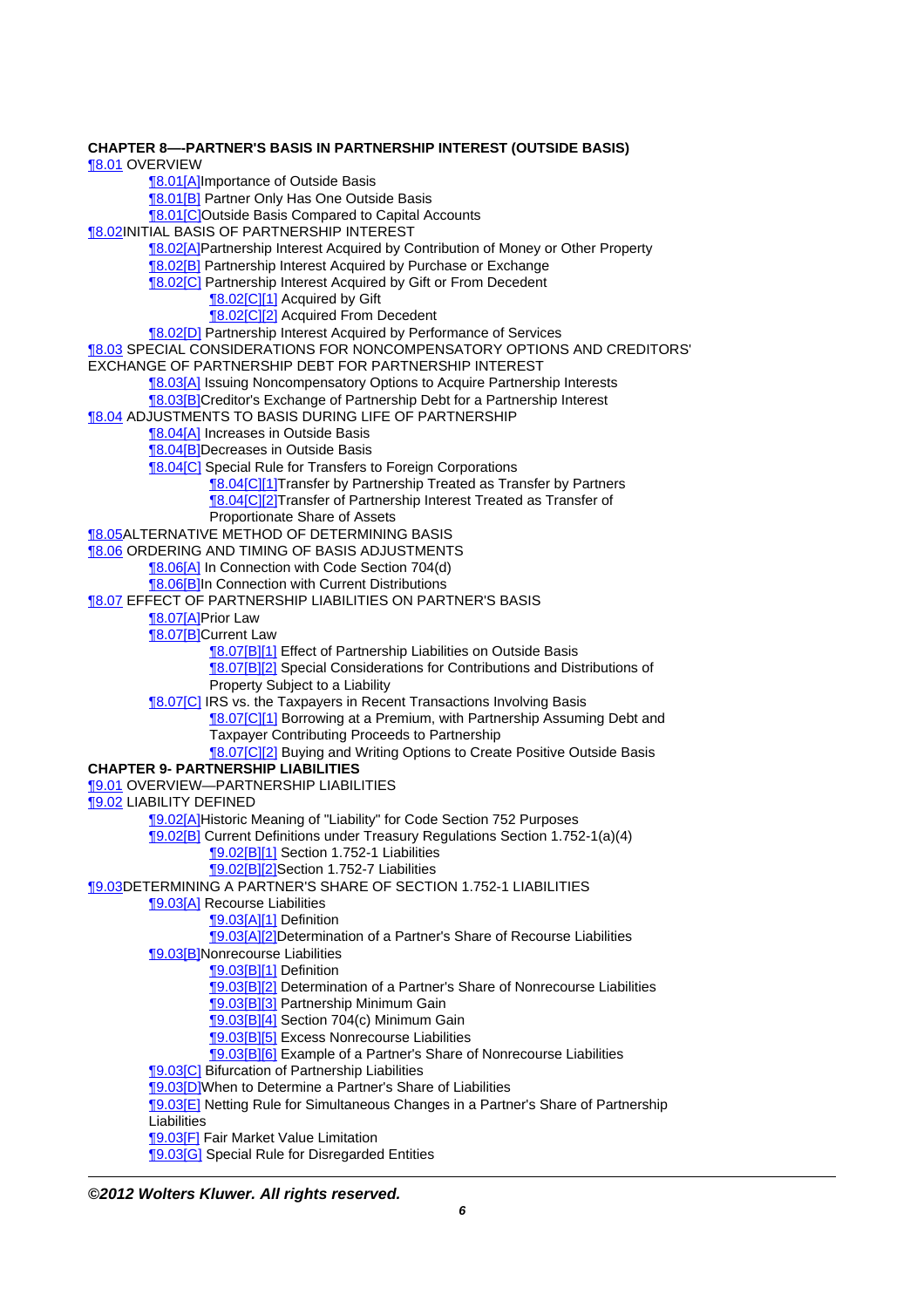[¶9.03\[H\]H](http://prod.resource.cch.com/resource/scion/citation/pit/9.03%5BH%5D/GLP01?cfu=TAA)istory of the Rules [¶9.03\[H\]\[1\]P](http://prod.resource.cch.com/resource/scion/citation/pit/9.03%5BH%5D%5B1%5D/GLP01?cfu=TAA)rior to 1988 **[9.03[H][2]** Temporary Regulations Issued in 1988 [¶9.03\[H\]\[3\]](http://prod.resource.cch.com/resource/scion/citation/pit/9.03%5BH%5D%5B3%5D/GLP01?cfu=TAA) Current Regulations under Code Section 752 [¶9.04](http://prod.resource.cch.com/resource/scion/citation/pit/9.04/GLP01?cfu=TAA)SPECIAL RULES FOR SECTION 1.752-7 LIABILITIES [¶9.04\[A\]](http://prod.resource.cch.com/resource/scion/citation/pit/9.04%5BA%5D/GLP01?cfu=TAA) Purpose and Intent of Regulations Section 1.752-7 [¶9.04\[A\]\[1\]](http://prod.resource.cch.com/resource/scion/citation/pit/9.04%5BA%5D%5B1%5D/GLP01?cfu=TAA)Certain Defined Terms [¶9.04\[A\]\[2\]](http://prod.resource.cch.com/resource/scion/citation/pit/9.04%5BA%5D%5B2%5D/GLP01?cfu=TAA)Application of Code Section 704(c) Principles [¶9.04\[A\]\[3\]](http://prod.resource.cch.com/resource/scion/citation/pit/9.04%5BA%5D%5B3%5D/GLP01?cfu=TAA) When a Liability is Assumed [¶9.04\[B\]](http://prod.resource.cch.com/resource/scion/citation/pit/9.04%5BB%5D/GLP01?cfu=TAA)Triggering Events [¶9.04\[B\]\[1\]](http://prod.resource.cch.com/resource/scion/citation/pit/9.04%5BB%5D%5B1%5D/GLP01?cfu=TAA)Sale or Other Taxable Disposition of a Section 1.752-7 Liability Partner's Interest [¶9.04\[B\]\[2\]](http://prod.resource.cch.com/resource/scion/citation/pit/9.04%5BB%5D%5B2%5D/GLP01?cfu=TAA) Distribution in Liquidation of Section 1.752-7 Liability Partner's Interest [9.04[B][3] Assumption of a Section 1.752-7 Liability by a Partner Other Than a Section 1.752-7 Liability Partner **[9.04[C]** Exceptions to Basis Reduction Rule [¶9.04\[D\]T](http://prod.resource.cch.com/resource/scion/citation/pit/9.04%5BD%5D/GLP01?cfu=TAA)iered Partnerships [¶9.04\[E\]](http://prod.resource.cch.com/resource/scion/citation/pit/9.04%5BE%5D/GLP01?cfu=TAA)Regulations Section 1.752-6 [¶9.05](http://prod.resource.cch.com/resource/scion/citation/pit/9.05/GLP01?cfu=TAA) PARTNER LOANS, GUARANTEES, INDEMNIFICATION AND ASSUMPTION ARRANGEMENTS [¶9.05\[A\]](http://prod.resource.cch.com/resource/scion/citation/pit/9.05%5BA%5D/GLP01?cfu=TAA) Historical Background [¶9.05\[B\]](http://prod.resource.cch.com/resource/scion/citation/pit/9.05%5BB%5D/GLP01?cfu=TAA) Guarantees, Indemnification Agreements and Assumption Agreements **19.05[C]Nonrecourse Loans by Partners** [¶9.05\[C\]\[1\]](http://prod.resource.cch.com/resource/scion/citation/pit/9.05%5BC%5D%5B1%5D/GLP01?cfu=TAA) Wrapped Debt **[9.05[C][2]De Minimis Exception Part 3 CHAPTER 10 Partnership Tax Year** [¶10.01](http://prod.resource.cch.com/resource/scion/citation/pit/10.01/GLP01?cfu=TAA) OVERVIEW - PARTNERSHIP TAX YEAR **10.01[A]** Issues Involved in a partnership's selection of its tax year [¶10.01\[B\]](http://prod.resource.cch.com/resource/scion/citation/pit/10.01%5BB%5D/GLP01?cfu=TAA) Observation on Reference to Guaranteed Payments in Regulation Section 1.706-1(a)(1) **10.01[C]** Majority Interest Taxable Year [¶10.01\[C\]\[1\]](http://prod.resource.cch.com/resource/scion/citation/pit/10.01%5BC%5D%5B1%5D/GLP01?cfu=TAA) Interests in Partnership Profits and Capital [¶10.01\[C\]\[2\]M](http://prod.resource.cch.com/resource/scion/citation/pit/10.01%5BC%5D%5B2%5D/GLP01?cfu=TAA)ajority Interest Taxable Year Rules **[10.01[D]** Principal Partner Rule [¶10.01\[E\]](http://prod.resource.cch.com/resource/scion/citation/pit/10.01%5BE%5D/GLP01?cfu=TAA) Least Aggregate Deferral Rule [¶10.01\[F\]I](http://prod.resource.cch.com/resource/scion/citation/pit/10.01%5BF%5D/GLP01?cfu=TAA)nterests of Tax-Exempt Partners [¶10.01\[G\]](http://prod.resource.cch.com/resource/scion/citation/pit/10.01%5BG%5D/GLP01?cfu=TAA) Disregarded Foreign Partners [¶10.02](http://prod.resource.cch.com/resource/scion/citation/pit/10.02/GLP01?cfu=TAA)CHANGES IN A PARTNERSHIP'S REQUIRED TAXABLE YEAR [¶10.03](http://prod.resource.cch.com/resource/scion/citation/pit/10.03/GLP01?cfu=TAA)CHANGE IN A PARTNER'S TAX YEAR [¶10.03\[A\]](http://prod.resource.cch.com/resource/scion/citation/pit/10.03%5BA%5D/GLP01?cfu=TAA)Partner's Natural Business Year [¶10.03\[B\]](http://prod.resource.cch.com/resource/scion/citation/pit/10.03%5BB%5D/GLP01?cfu=TAA)Filing Requirements **[10.03[C]** Code Section 444 Election to Use a Tax Year Other Than a Permitted Tax Year **10.03[C][1] Procedures for Making a Code Section 444 Election** [¶10.03\[C\]\[2\]](http://prod.resource.cch.com/resource/scion/citation/pit/10.03%5BC%5D%5B2%5D/GLP01?cfu=TAA) Tiered Structures under Code Section 444 [¶10.04](http://prod.resource.cch.com/resource/scion/citation/pit/10.04/GLP01?cfu=TAA)MONTHLY REPORTING PERIOD FOR TAX-EXEMPT BOND INVESTMENT PARTNERSHIPS **Chapter 11-Partnership's Method of Accounting** [¶11.01](http://prod.resource.cch.com/resource/scion/citation/pit/11.01/GLP01?cfu=TAA) OVERVIEW - PARTNERSHIP'S METHOD OF ACCOUNTING [¶11.01\[A\]](http://prod.resource.cch.com/resource/scion/citation/pit/11.01%5BA%5D/GLP01?cfu=TAA) Partnership's Accounting Method Independent of Partners' Methods [¶11.02](http://prod.resource.cch.com/resource/scion/citation/pit/11.02/GLP01?cfu=TAA)GENERAL RULES CONCERNING ACCOUNTING METHODS [¶11.02\[A\]](http://prod.resource.cch.com/resource/scion/citation/pit/11.02%5BA%5D/GLP01?cfu=TAA) Definition of Accounting Method [¶11.02\[B\]](http://prod.resource.cch.com/resource/scion/citation/pit/11.02%5BB%5D/GLP01?cfu=TAA) Clear Reflection of Income Principle [¶11.02\[C\]D](http://prod.resource.cch.com/resource/scion/citation/pit/11.02%5BC%5D/GLP01?cfu=TAA)ifferent Accounting Methods for Different Businesses [¶11.02\[D\]A](http://prod.resource.cch.com/resource/scion/citation/pit/11.02%5BD%5D/GLP01?cfu=TAA)doption of and Change in Accounting Method [¶11.03](http://prod.resource.cch.com/resource/scion/citation/pit/11.03/GLP01?cfu=TAA) METHODS OF ACCOUNTING [¶11.03\[A\]](http://prod.resource.cch.com/resource/scion/citation/pit/11.03%5BA%5D/GLP01?cfu=TAA)Cash Receipts and Disbursements Method [¶11.03\[A\]\[1\]](http://prod.resource.cch.com/resource/scion/citation/pit/11.03%5BA%5D%5B1%5D/GLP01?cfu=TAA) General Rules for Cash Receipts and Disbursements Method [¶11.03\[A\]\[2\]](http://prod.resource.cch.com/resource/scion/citation/pit/11.03%5BA%5D%5B2%5D/GLP01?cfu=TAA)Doctrine of Constructive Receipt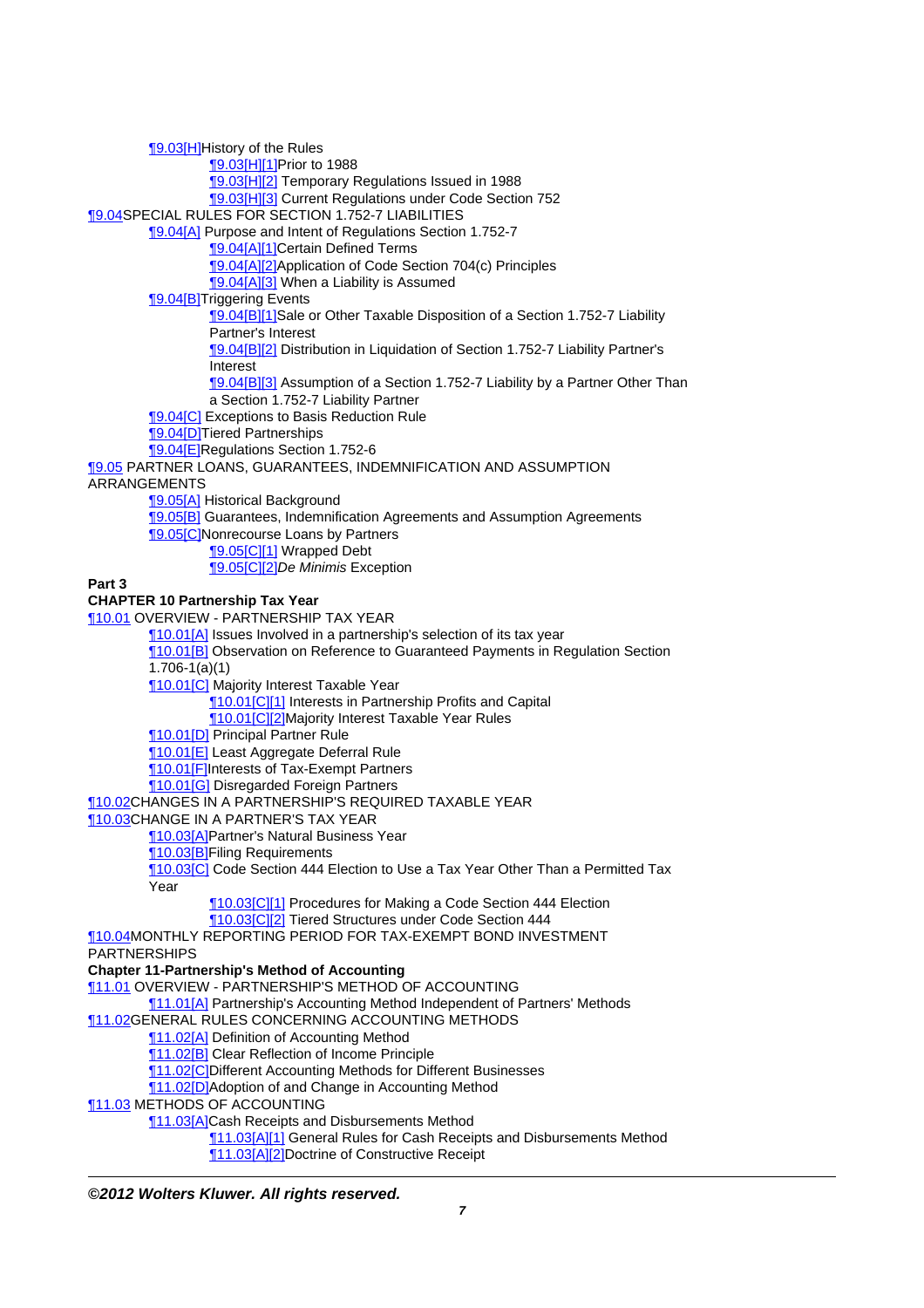[¶11.03\[A\]\[3\]](http://prod.resource.cch.com/resource/scion/citation/pit/11.03%5BA%5D%5B3%5D/GLP01?cfu=TAA)Prohibitions on the Use of the Cash Receipts and Disbursements Method of Accounting [¶11.03\[B\]](http://prod.resource.cch.com/resource/scion/citation/pit/11.03B/GLP01?cfu=TAA)Accrual Method of Accounting [¶11.03\[B\]\[1\]](http://prod.resource.cch.com/resource/scion/citation/pit/11.03%5BB%5D%5B1%5D/GLP01?cfu=TAA)General Rules for Accrual Method of Accounting [¶11.03\[B\]\[2\]](http://prod.resource.cch.com/resource/scion/citation/pit/11.03%5BB%5D%5B2%5D/GLP01?cfu=TAA)Rules for Accrual of Income [¶11.03\[B\]\[3\]](http://prod.resource.cch.com/resource/scion/citation/pit/11.03%5BB%5D%5B3%5D/GLP01?cfu=TAA) General Rules for Accrual of Expenses [¶11.03\[C\]L](http://prod.resource.cch.com/resource/scion/citation/pit/11.03%5BC%5D/GLP01?cfu=TAA)imitations for Partnerships on Use of Cash Method of Accounting [¶11.03\[C\]\[1\]](http://prod.resource.cch.com/resource/scion/citation/pit/11.03%5BC%5D%5B1%5D/GLP01?cfu=TAA) Definition of a Tax Shelter [¶11.03\[C\]\[2\]P](http://prod.resource.cch.com/resource/scion/citation/pit/11.03%5BC%5D%5B2%5D/GLP01?cfu=TAA)artnership with a C Corporation General Partner [¶11.03\[C\]\[3\]P](http://prod.resource.cch.com/resource/scion/citation/pit/11.03%5BC%5D%5B3%5D/GLP01?cfu=TAA)artnerships Engaged in a Farming Business **11.03[C][4] Partnership That is Qualifying Taxpayer Under Rev. Proc.** 2001-10 [¶11.03\[C\]\[5\]P](http://prod.resource.cch.com/resource/scion/citation/pit/11.03%5BC%5D%5B5%5D/GLP01?cfu=TAA)artnership That is Qualifying Small Business Taxpayer Under Rev. Proc. 2002-28 [¶11.04](http://prod.resource.cch.com/resource/scion/citation/pit/11.04/GLP01?cfu=TAA)CHANGING ACCOUNTING METHODS [¶11.04\[A\]](http://prod.resource.cch.com/resource/scion/citation/pit/11.04%5BA%5D/GLP01?cfu=TAA)Automatic Consent of IRS for Changes in Accounting Methods [¶11.04\[B\]](http://prod.resource.cch.com/resource/scion/citation/pit/11.04%5BB%5D/GLP01?cfu=TAA)Advance Consent of IRS for Changes in Accounting Methods **Chapter 12-Tax Accounting for Partnership Operations** [¶12.01](http://prod.resource.cch.com/resource/scion/citation/pit/12.01/GLP01?cfu=TAA) OVERVIEW - TAX ACCOUNTING FOR PARTNERSHIP OPERATIONS [¶12.01\[A\]](http://prod.resource.cch.com/resource/scion/citation/pit/12.01%5BA%5D/GLP01?cfu=TAA)Introduction [¶12.01\[B\]](http://prod.resource.cch.com/resource/scion/citation/pit/12.01%5BB%5D/GLP01?cfu=TAA)Aggregate and Entity Concepts in United States vs. Basye [¶12.02](http://prod.resource.cch.com/resource/scion/citation/pit/12.02/GLP01?cfu=TAA)PARTNER'S CAPITAL ACCOUNTS [¶12.02\[A\]](http://prod.resource.cch.com/resource/scion/citation/pit/12.02%5BA%5D/GLP01?cfu=TAA)Significance of Partners' Capital Accounts [¶12.02\[B\]](http://prod.resource.cch.com/resource/scion/citation/pit/12.02%5BB%5D/GLP01?cfu=TAA)Distinguishing Book Capital Accounts from GAAP Capital Accounts and Tax Capital Accounts **12.02[C]** Capital Account Maintenance Rules for Specific Items [¶12.02\[C\]\[1\]M](http://prod.resource.cch.com/resource/scion/citation/pit/12.02%5BC%5D%5B1%5D/GLP01?cfu=TAA)oney and Liabilities **12.02[C][2] Contribution of Promissory Notes** [¶12.02\[D\]](http://prod.resource.cch.com/resource/scion/citation/pit/12.02%5BD%5D/GLP01?cfu=TAA) Fair Market Value of Other Property [¶12.02\[D\]\[1\]C](http://prod.resource.cch.com/resource/scion/citation/pit/12.02%5BD%5D%5B1%5D/GLP01?cfu=TAA)ode Section 704(c) Considerations 12.02[D][2] Allocation of other Items to Partners' Capital Accounts [¶12.02\[E\]](http://prod.resource.cch.com/resource/scion/citation/pit/12.02%5BE%5D/GLP01?cfu=TAA)Revaluation of Partners' Capital Accounts [¶12.02\[E\]\[1\]](http://prod.resource.cch.com/resource/scion/citation/pit/12.02%5BE%5D%5B1%5D/GLP01?cfu=TAA)Importance of Capital Account Revaluation of Partnership Property Rules [¶12.02\[E\]\[2\]](http://prod.resource.cch.com/resource/scion/citation/pit/12.02%5BE%5D%5B2%5D/GLP01?cfu=TAA) Mandatory Revaluations of Property **12.02[E][3]**Elective or Optional Revaluations of Partners' Capital Accounts and Partnership Property [¶12.02\[E\]\[4\]](http://prod.resource.cch.com/resource/scion/citation/pit/12.02%5BE%5D%5B4%5D/GLP01?cfu=TAA) Analysis of Situations Involving Capital Account Maintenance Rules [¶12.03](http://prod.resource.cch.com/resource/scion/citation/pit/12.03/GLP01?cfu=TAA) COMPUTATION OF PARTNERSHIP TAXABLE INCOME [¶12.06](http://prod.resource.cch.com/resource/scion/citation/pit/12.06/GLP01?cfu=TAA)DETERMINING PARTNERSHIP ITEMS VS. PARTNER ITEMS [¶12.06\[A\]](http://prod.resource.cch.com/resource/scion/citation/pit/12.06%5BA%5D/GLP01?cfu=TAA)Differentiating Partnership Revenue and Expenses from Partner Revenue and Expenses [¶12.07](http://prod.resource.cch.com/resource/scion/citation/pit/12.07/GLP01?cfu=TAA)TREATMENT OF SPECIFIC ITEMS OF INCOME, GAIN, LOSS, DEDUCTION & CREDIT [¶12.07\[A\]](http://prod.resource.cch.com/resource/scion/citation/pit/12.07%5BA%5D/GLP01?cfu=TAA)Dealer Status [¶12.07\[A\]\[1\]](http://prod.resource.cch.com/resource/scion/citation/pit/12.07%5BA%5D%5B1%5D/GLP01?cfu=TAA) Dealer or Trader Partnerships [¶12.07\[A\]\[2\]](http://prod.resource.cch.com/resource/scion/citation/pit/12.07%5BA%5D%5B2%5D/GLP01?cfu=TAA)Partnerships that are Real Estate Dealers [¶12.07\[B\]](http://prod.resource.cch.com/resource/scion/citation/pit/12.07%5BB%5D/GLP01?cfu=TAA) Code Section 1033 Condemnation of Property [¶12.07\[C\]C](http://prod.resource.cch.com/resource/scion/citation/pit/12.07%5BC%5D/GLP01?cfu=TAA)ode Section 1031 Tax-Deferred Exchanges **12.07[C][1] Summary of Pertinent Provisions of Code Section 1031** 12.07<sup>[C][2]</sup> Code Section 1031(a) and Partnerships **112.07[D]Cancellation of Indebtedness Income** [¶12.07\[D\]\[1\]](http://prod.resource.cch.com/resource/scion/citation/pit/12.07%5BD%5D%5B1%5D/GLP01?cfu=TAA) Summary of Provisions of Code Section 108 [¶12.07\[D\]\[2\]A](http://prod.resource.cch.com/resource/scion/citation/pit/12.07%5BD%5D%5B2%5D/GLP01?cfu=TAA)pplication of Code Section 108 to Partnerships [¶12.07\[E\]](http://prod.resource.cch.com/resource/scion/citation/pit/12.07%5BE%5D/GLP01?cfu=TAA) Tax Credits of Partnerships [¶12.07\[E\]\[1\]](http://prod.resource.cch.com/resource/scion/citation/pit/12.07%5BE%5D%5B1%5D/GLP01?cfu=TAA)Rehabilitation Credit [¶12.07\[E\]\[2\]](http://prod.resource.cch.com/resource/scion/citation/pit/12.07%5BE%5D%5B2%5D/GLP01?cfu=TAA) Other Investment credits [¶12.07\[E\]\[3\]](http://prod.resource.cch.com/resource/scion/citation/pit/12.07%5BE%5D%5B3%5D/GLP01?cfu=TAA)Alcohol Fuels Credit **T12.07[E][4]Credit for Research Activities** [¶12.07\[E\]\[5\]](http://prod.resource.cch.com/resource/scion/citation/pit/12.07%5BE%5D%5B5%5D/GLP01?cfu=TAA) Low-Income Housing Tax Credit [¶12.07\[E\]\[6\]](http://prod.resource.cch.com/resource/scion/citation/pit/12.07%5BE%5D%5B6%5D/GLP01?cfu=TAA) Work Opportunity Credit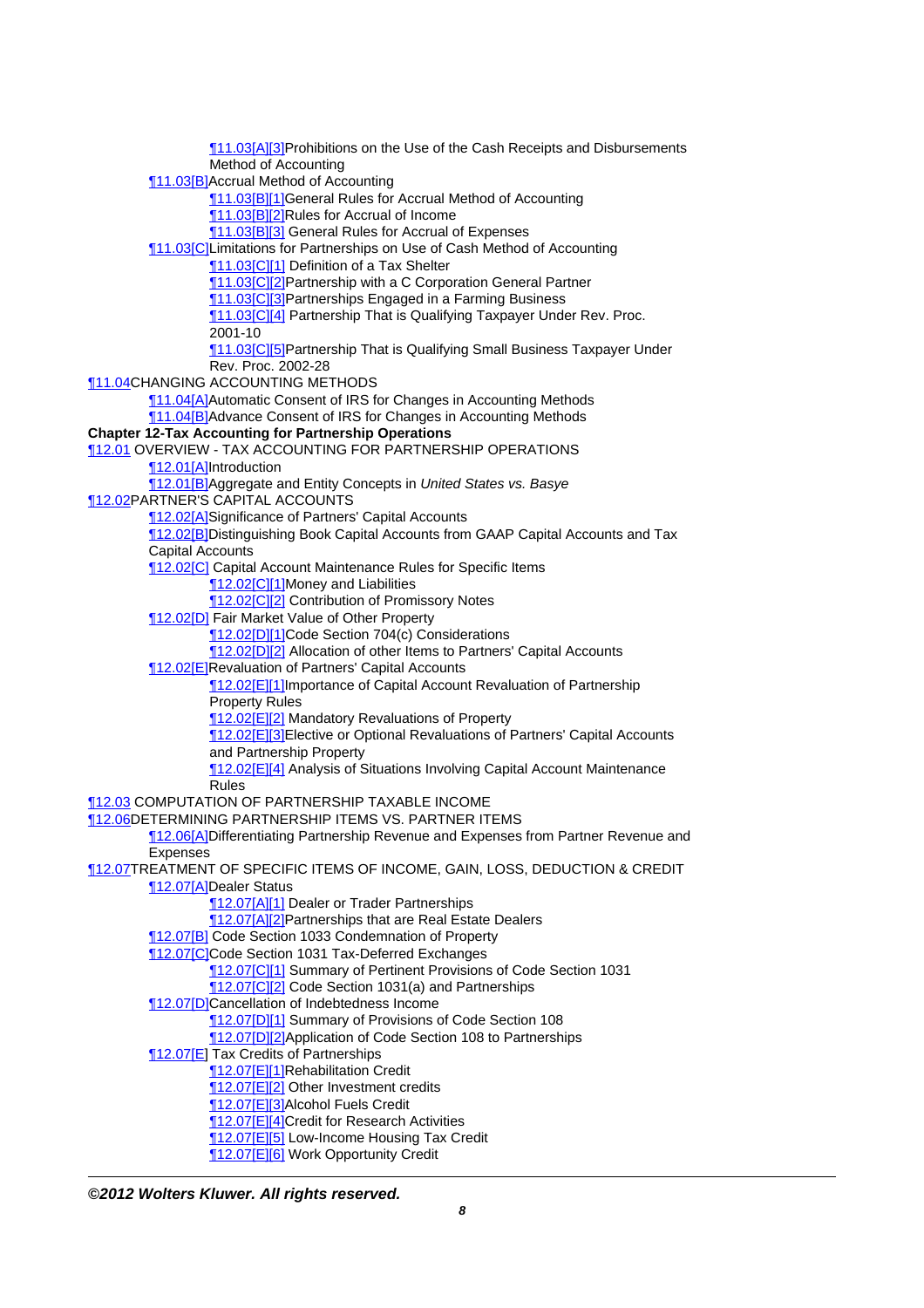[¶12.07\[E\]\[7\]](http://prod.resource.cch.com/resource/scion/citation/pit/12.07%5BE%5D%5B7%5D/GLP01?cfu=TAA) Enhanced Oil Recovery Credit

[¶12.07\[E\]\[8\]](http://prod.resource.cch.com/resource/scion/citation/pit/12.07%5BE%5D%5B8%5B%5D/GLP01?cfu=TAA)Disabled Access Credit

[¶12.07\[E\]\[9\]](http://prod.resource.cch.com/resource/scion/citation/pit/12.07%5BE%5D%5B9%5D/GLP01?cfu=TAA) Employer Social Security Credit

[¶12.07\[E\]\[10\]](http://prod.resource.cch.com/resource/scion/citation/pit/12.07%5BE%5D%5B10%5D/GLP01?cfu=TAA) Clinical Testing Expenses for Certain Drugs for Rare Diseases or Conditions

[¶12.07\[E\]\[11\]](http://prod.resource.cch.com/resource/scion/citation/pit/12.07%5BE%5D%5B11%5D/GLP01?cfu=TAA) Credit for Qualified Fuels Produced from Nonconventional Sources

[¶12.07\[E\]\[12\]](http://prod.resource.cch.com/resource/scion/citation/pit/12.07%5BE%5D%5B12%5D/GLP01?cfu=TAA)Renewable Electricity Production Credit

[¶12.07\[E\]\[13\]](http://prod.resource.cch.com/resource/scion/citation/pit/12.07%5BE%5D%5B13%5D/GLP01?cfu=TAA) Empower Zone Employment Credit

[¶12.07\[E\]\[14\]](http://prod.resource.cch.com/resource/scion/citation/pit/12.07%5BE%5D%5B14%5D/GLP01?cfu=TAA) Indian Employment Credit

[¶12.07\[E\]\[15\]](http://prod.resource.cch.com/resource/scion/citation/pit/12.07%5BE%5D%5B15%5D/GLP01?cfu=TAA)Credit for Certain Uses of Gasoline

[¶12.07\[E\]\[16\]](http://prod.resource.cch.com/resource/scion/citation/pit/12.07%5BE%5D%5B16%5D/GLP01?cfu=TAA)New Markets Credit

**12.07[E][17]Credit for Small Employer Pension Plan Startup Costs** 

[¶12.07\[E\]\[18\]](http://prod.resource.cch.com/resource/scion/citation/pit/12.07%5BE%5D%5B18%5D/GLP01?cfu=TAA) Employer Provided Child Care Credit

**12.07[E][19]New Energy Efficient Home Credit** 

[¶12.07\[E\]\[20\]](http://prod.resource.cch.com/resource/scion/citation/pit/12.07%5BE%5D%5B20%5D/GLP01?cfu=TAA)Manufacturer's Credit for Energy Efficient Appliances

**12.07[E][21]** Credit for Health Insurance Premiums paid by Eligible Small Business Employer

[¶12.11](http://prod.resource.cch.com/resource/scion/citation/pit/12.11/GLP01?cfu=TAA)APPLICATION OF AGGREGATE OR ENTITY THEORY DEPENDENT UPON ISSUE **CHAPTER 13- SEPARATELY STATED PARTNERSHIP ITEMS**

[¶13.01](http://prod.resource.cch.com/resource/scion/citation/pit/13.01/GLP01?cfu=TAA)INTRODUCTION - SEPARATELY STATED PARTNERSHIP ITEMS

[¶13.01\[A\]](http://prod.resource.cch.com/resource/scion/citation/pit/13.01%5BA%5D/GLP01?cfu=TAA) Separately Stated Items Required By Code Section 702(a)

[¶13.01\[A\]\[1\]](http://prod.resource.cch.com/resource/scion/citation/pit/13.01%5BA%5D%5B1%5D/GLP01?cfu=TAA) Capital Gains and Losses

**13.01[A][2]** Section 1231 Gains and Losses

**13.01[A][3]Charitable Contributions** 

[¶13.01\[A\]\[4\]](http://prod.resource.cch.com/resource/scion/citation/pit/13.01%5BA%5D%5B4%5D/GLP01?cfu=TAA)Dividends

[¶13.01\[A\]\[5\]](http://prod.resource.cch.com/resource/scion/citation/pit/13.01%5BA%5D%5B5%5D/GLP01?cfu=TAA)Foreign Taxes

[¶13.01\[B\]](http://prod.resource.cch.com/resource/scion/citation/pit/13.01%5BB%5D/GLP01?cfu=TAA)Other Separately Stated Items Addressed in the Regulations or Elsewhere

[¶13.01\[B\]\[1\]](http://prod.resource.cch.com/resource/scion/citation/pit/13.01%5BB%5D%5B1%5D/GLP01?cfu=TAA) Tax Exempt Interest

[¶13.01\[B\]\[2\]](http://prod.resource.cch.com/resource/scion/citation/pit/13.01%5BB%5D%5B2%5D/GLP01?cfu=TAA) Qualified Production Activities Income

13.01[B][3]Recovery of Tax Benefit Items

[¶13.01\[B\]\[4\]](http://prod.resource.cch.com/resource/scion/citation/pit/13.01%5BB%5D%5B4%5D/GLP01?cfu=TAA) Gains and Losses from Wagering Transactions

[¶13.01\[B\]\[5\]](http://prod.resource.cch.com/resource/scion/citation/pit/13.01%5BB%5D%5B5%5D/GLP01?cfu=TAA)Soil and Water Conservation Expenditures

[¶13.01\[B\]\[6\]](http://prod.resource.cch.com/resource/scion/citation/pit/13.01%5BB%5D%5B6%5D/GLP01?cfu=TAA) Non business Expenses described in Code Section 212

[¶13.01\[B\]\[7\]](http://prod.resource.cch.com/resource/scion/citation/pit/13.01%5BB%5D%5B7%5D/GLP01?cfu=TAA)Medical Expenses Described in Code Section 213

**13.01[B][8]** Taxes and Interest Paid to Cooperative Housing Corporation

[¶13.01\[B\]\[9\]](http://prod.resource.cch.com/resource/scion/citation/pit/13.01%5BB%5D%5B9%5D/GLP01?cfu=TAA)Intangible Drilling and Development Costs

[¶13.01\[B\]\[10\]](http://prod.resource.cch.com/resource/scion/citation/pit/13.01%5BB%5D%5B10%5D/GLP01?cfu=TAA)Certain Mining Exploration Expenditures

[¶13.01\[B\]\[11\]](http://prod.resource.cch.com/resource/scion/citation/pit/13.01%5BB%5D%5B11%5D/GLP01?cfu=TAA) Partnership Gain or Loss on Disproportionate Distributions

**13.01[B][12]** Specially Allocated Items

**13.01[B][13] Alimony and Expenses for the Care of Certain Dependents** 

[¶13.01\[B\]\[14\]](http://prod.resource.cch.com/resource/scion/citation/pit/13.01%5BB%5D%5B14%5D/GLP01?cfu=TAA)Hobby Losses

[¶13.01\[B\]\[15\]](http://prod.resource.cch.com/resource/scion/citation/pit/13.01%5BB%5D%5B15%5D/GLP01?cfu=TAA)Controlled Foreign Corporations

[¶13.01\[B\]\[16\]](http://prod.resource.cch.com/resource/scion/citation/pit/13.01%5BB%5D%5B16%5D/GLP01?cfu=TAA)Foreign Earned Income Exclusion

[¶13.01\[B\]\[17\]](http://prod.resource.cch.com/resource/scion/citation/pit/13.01%5BB%5D%5B17%5D/GLP01?cfu=TAA)Net Operating Loss Deduction

[¶13.01\[B\]\[18\]](http://prod.resource.cch.com/resource/scion/citation/pit/13.01%5BB%5D%5B18%5D/GLP01?cfu=TAA) Alternative Minimum Tax Items

[¶13.01\[B\]\[19\]](http://prod.resource.cch.com/resource/scion/citation/pit/13.01%5BB%5D%5B19%5D/GLP01?cfu=TAA)Investment Interest and Net Investment Income

[¶13.01\[B\]\[20\]](http://prod.resource.cch.com/resource/scion/citation/pit/13.01%5BB%5D%5B20%5D/GLP01?cfu=TAA)Code Section 179 Expense

**13.01[B][21] Oil and Gas Depletion** 

[¶13.01\[B\]\[22\]](http://prod.resource.cch.com/resource/scion/citation/pit/13.01%5BB%5D%5B22%5D/GLP01?cfu=TAA)Foreign Partners

[¶13.01\[B\]\[23\]](http://prod.resource.cch.com/resource/scion/citation/pit/13.01%5BB%5D%5B23%5D/GLP01?cfu=TAA)Partnerships Subject to Uniform Capitalization Rules

[¶13.01\[B\]\[24\]](http://prod.resource.cch.com/resource/scion/citation/pit/13.01%5BB%5D%5B24%5D/GLP01?cfu=TAA) Debt Financed Distributions

[¶13.01\[B\]\[25\]](http://prod.resource.cch.com/resource/scion/citation/pit/13.01%5BB%5D%5B25%5D/GLP01?cfu=TAA)Contributions to Partner Retirement Plans

[¶13.01\[B\]\[26\]](http://prod.resource.cch.com/resource/scion/citation/pit/13.01%5BB%5D%5B26%5D/GLP01?cfu=TAA)Net Earnings from Self-Employment

[¶13.01\[B\]\[27\]](http://prod.resource.cch.com/resource/scion/citation/pit/13.01%5BB%5D%5B27%5D/GLP01?cfu=TAA)Other Amounts That Have to be Separately Stated by a

Partnership

[¶13.02](http://prod.resource.cch.com/resource/scion/citation/pit/13.02/GLP01?cfu=TAA)CHARACTER OF SEPARATELY STATED ITEMS

[¶13.02\[A\]](http://prod.resource.cch.com/resource/scion/citation/pit/13.02%5BA%5D/GLP01?cfu=TAA) Partnership Level Characterization

[¶13.02\[B\]](http://prod.resource.cch.com/resource/scion/citation/pit/13.02%5BB%5D/GLP01?cfu=TAA)Entity and Aggregate Concepts in International Taxation-Brown Group Cases

**[13.02[B][1]Basic laws that pertain to the Brown Group cases** 

**13.02[B][2]Facts and Issue of Brown Group Case**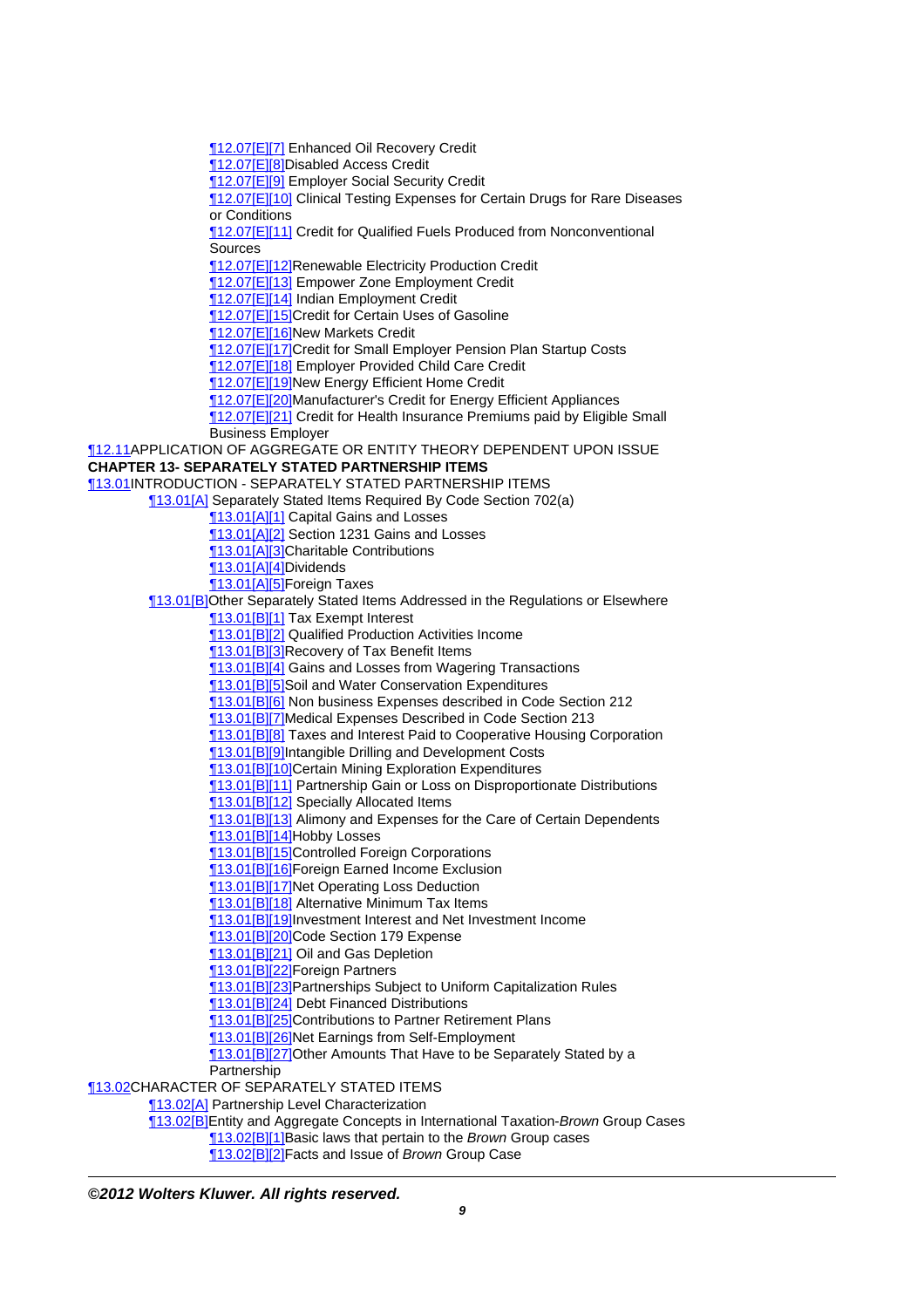[¶13.02\[B\]\[3\]](http://prod.resource.cch.com/resource/scion/citation/pit/13.02%5BB%5D%5B3%5D/GLP01?cfu=TAA)Court's Ruling in Brown Group Case **13.02[B][4]** Subsequent Regulations As a Result of Brown Group Decisions **Chapter 14- Partnership Compliance Issues** [¶14.01](http://prod.resource.cch.com/resource/scion/citation/pit/14.01/GLP01?cfu=TAA) OVERVIEW - PARTNERSHIP COMPLIANCE ISSUES [¶14.02](http://prod.resource.cch.com/resource/scion/citation/pit/14.02/GLP01?cfu=TAA) ESTIMATED TAX PAYMENTS [¶14.03](http://prod.resource.cch.com/resource/scion/citation/pit/14.03/GLP01?cfu=TAA) CODE SECTION 481 ADJUSTMENTS [¶14.04](http://prod.resource.cch.com/resource/scion/citation/pit/14.04/GLP01?cfu=TAA)PARTNERSHIP ELECTIONS VS. ELECTIONS SEPARATELY MADE BY PARTNERS [¶14.05](http://prod.resource.cch.com/resource/scion/citation/pit/14.05/GLP01?cfu=TAA) EFFECT OF PARTNERSHIP OWNERSHIP OF CERTAIN ASSETS [¶14.05\[A\]](http://prod.resource.cch.com/resource/scion/citation/pit/14.05%5BA%5D/GLP01?cfu=TAA) Code Section 1202 Qualified Small Business Stock and Code Section 1045 [¶14.05\[B\]](http://prod.resource.cch.com/resource/scion/citation/pit/14.05%5BB%5D/GLP01?cfu=TAA) S Corporation Partners [¶14.05\[C\]](http://prod.resource.cch.com/resource/scion/citation/pit/14.05%5BC%5D/GLP01?cfu=TAA) Partnership ownership of Code Section 1244 Stock [¶14.06](http://prod.resource.cch.com/resource/scion/citation/pit/14.06/GLP01?cfu=TAA) PARTNERSHIP AS A PERSON OR TAXPAYER FOR PURPOSES OF CERTAIN **PROVISIONS** [¶14.06\[A\]](http://prod.resource.cch.com/resource/scion/citation/pit/14.06%5BA%5D/GLP01?cfu=TAA)Employment Taxes [¶14.06\[B\]](http://prod.resource.cch.com/resource/scion/citation/pit/14.06%5BB%5D/GLP01?cfu=TAA) Tax Shelter Promoter Penalty [¶14.07](http://prod.resource.cch.com/resource/scion/citation/pit/14.07/GLP01?cfu=TAA) PARTNERSHIP REPORTING [¶14.07\[A\]](http://prod.resource.cch.com/resource/scion/citation/pit/14.07%5BA%5D/GLP01?cfu=TAA) Partnership Returns of Income [¶14.07\[A\]\[1\]](http://prod.resource.cch.com/resource/scion/citation/pit/14.07%5BA%5D%5B1%5D/GLP01?cfu=TAA) Preparer Penalties for Partnership Returns [¶14.07\[B\]](http://prod.resource.cch.com/resource/scion/citation/pit/14.07%5BB%5D/GLP01?cfu=TAA) Return of U. S. Partners with Respect to Certain Foreign Partnerships [¶14.07\[C\]](http://prod.resource.cch.com/resource/scion/citation/pit/14.07%5BC%5D/GLP01?cfu=TAA) Requirement to Report Certain Transfers to Foreign Partnerships [¶14.07\[D\]](http://prod.resource.cch.com/resource/scion/citation/pit/14.07%5BD%5D/GLP01?cfu=TAA) Returns for Certain Interests Acquired or Disposed of In Certain Foreign **Partnerships** [¶14.08](http://prod.resource.cch.com/resource/scion/citation/pit/14.08/GLP01?cfu=TAA) REPORTABLE TRANSACTIONS AND DISCLOSURE REQUIREMENTS [¶14.08\[A\]](http://prod.resource.cch.com/resource/scion/citation/pit/14.08%5BA%5D/GLP01?cfu=TAA) Reasons for Current Disclosure Requirements [¶14.08\[B\]](http://prod.resource.cch.com/resource/scion/citation/pit/14.08%5BB%5D/GLP01?cfu=TAA) Registration Requirements for Material Advisors and Disclosure Requirements for Reportable Transactions [¶14.08\[B\]\[1\]](http://prod.resource.cch.com/resource/scion/citation/pit/14.08%5BB%5D%5B1%5D/GLP01?cfu=TAA) Registration Requirements for Material Advisors [¶14.08\[B\]\[2\]](http://prod.resource.cch.com/resource/scion/citation/pit/14.08%5BB%5D%5B2%5D/GLP01?cfu=TAA)Disclosure Requirements **14.08[B][3]** Penalties for Failure to Report Reportable or Listed Transactions **14.08[C]** Accuracy-Related Penalties [¶14.09](http://prod.resource.cch.com/resource/scion/citation/pit/14.09/GLP01?cfu=TAA)LIENS **Chapter 15-Partnership Organization and Syndication Costs** [¶15.01](http://prod.resource.cch.com/resource/scion/citation/pit/15.01/GLP01?cfu=TAA) OVERVIEW - PARTNERSHIP ORGANIZATION AND SYNDICATION COSTS [¶15.01\[A\]](http://prod.resource.cch.com/resource/scion/citation/pit/15.01%5BA%5D/GLP01?cfu=TAA)Distinguishing Partnership Syndication, Organizational and Start-Up Costs from Partnership Capital Costs of Buildings and Other Fixed Assets **15.01[A][1]** Costs Ineligible for Certain Tax Credits **15.01[A][2]** Comparison of Partnership Organizational Expenses and Start-Up Costs with Costs Required to be Capitalized by Code Section 263. [¶15.02](http://prod.resource.cch.com/resource/scion/citation/pit/15.02/GLP01?cfu=TAA) PARTNERSHIP ORGANIZATIONAL EXPENSES [¶15.02\[A\]](http://prod.resource.cch.com/resource/scion/citation/pit/15.02%5BA%5D/GLP01?cfu=TAA) Definition of Partnership Organizational Expenses [¶15.02\[A\]\[1\]](http://prod.resource.cch.com/resource/scion/citation/pit/15.02%5BA%5D%5B1%5D/GLP01?cfu=TAA) Attempts to Disguise Partnership Organizational Expenses [¶15.02\[B\]](http://prod.resource.cch.com/resource/scion/citation/pit/15.02%5BB%5D/GLP01?cfu=TAA)Tax Treatment of Partnership Organizational Expenses **15.02[B][1]** Date a Partnership Begins Business [¶15.03](http://prod.resource.cch.com/resource/scion/citation/pit/15.03/GLP01?cfu=TAA) SYNDICATION EXPENSES [¶15.03\[A\]](http://prod.resource.cch.com/resource/scion/citation/pit/15.03%5BA%5D/GLP01?cfu=TAA) Attempts to Deduct Syndication Expenses by Disguising Those Expenditures as Other Payments [¶15.03\[B\]](http://prod.resource.cch.com/resource/scion/citation/pit/15.03%5BB%5D/GLP01?cfu=TAA) Presumption that Partnership Formation Expenses are Syndication Expenses [¶15.04](http://prod.resource.cch.com/resource/scion/citation/pit/15.04/GLP01?cfu=TAA)START-UP COSTS **T15.04[A] Reasons for the Enactment of Code Section 195** [¶15.04\[B\]](http://prod.resource.cch.com/resource/scion/citation/pit/15.04%5BB%5D/GLP01?cfu=TAA) Definition of Start-Up Costs [¶15.04\[B\]\[1\]](http://prod.resource.cch.com/resource/scion/citation/pit/15.04%5BB%5D%5B1%5D/GLP01?cfu=TAA) Investigatory Expenses [¶15.04\[B\]\[2\]](http://prod.resource.cch.com/resource/scion/citation/pit/15.04%5BB%5D%5B2%5D/GLP01?cfu=TAA) Other Definitional Aspects of Start-Up Costs [¶15.04\[B\]\[3\]](http://prod.resource.cch.com/resource/scion/citation/pit/15.04%5BB%5D%5B3%5D/GLP01?cfu=TAA)Investment Activities Contrasted with Active Trade or Business **Activities** [¶15.04\[B\]\[4\]](http://prod.resource.cch.com/resource/scion/citation/pit/15.04%5BB%5D%5B4%5D/GLP01?cfu=TAA) Context Requirement of Code Section 195(c)(1)(B) [¶15.04\[C\]](http://prod.resource.cch.com/resource/scion/citation/pit/15.04%5BC%5D/GLP01?cfu=TAA) Deduction and Amortization of Start-up Costs [¶15.04\[C\]\[1\]](http://prod.resource.cch.com/resource/scion/citation/pit/15.04%5BC%5D%5B1%5D/GLP01?cfu=TAA) Election to Amortize Start-up Costs [¶15.04\[C\]\[2\]](http://prod.resource.cch.com/resource/scion/citation/pit/15.04%5BC%5D%5B2%5D/GLP01?cfu=TAA) Date that Partnership's Active Trade or Business Begins **CHAPTER 16-TEFRA PARTNERSHIP AUDIT & LITIGATION RULES** [¶16.01](http://prod.resource.cch.com/resource/scion/citation/pit/16.01/GLP01?cfu=TAA) OVERVIEW - TEFRA PARTNERSHIP AUDIT & LITIGATION RULES [¶16.01\[A\]](http://prod.resource.cch.com/resource/scion/citation/pit/16.01%5BA%5D/GLP01?cfu=TAA)General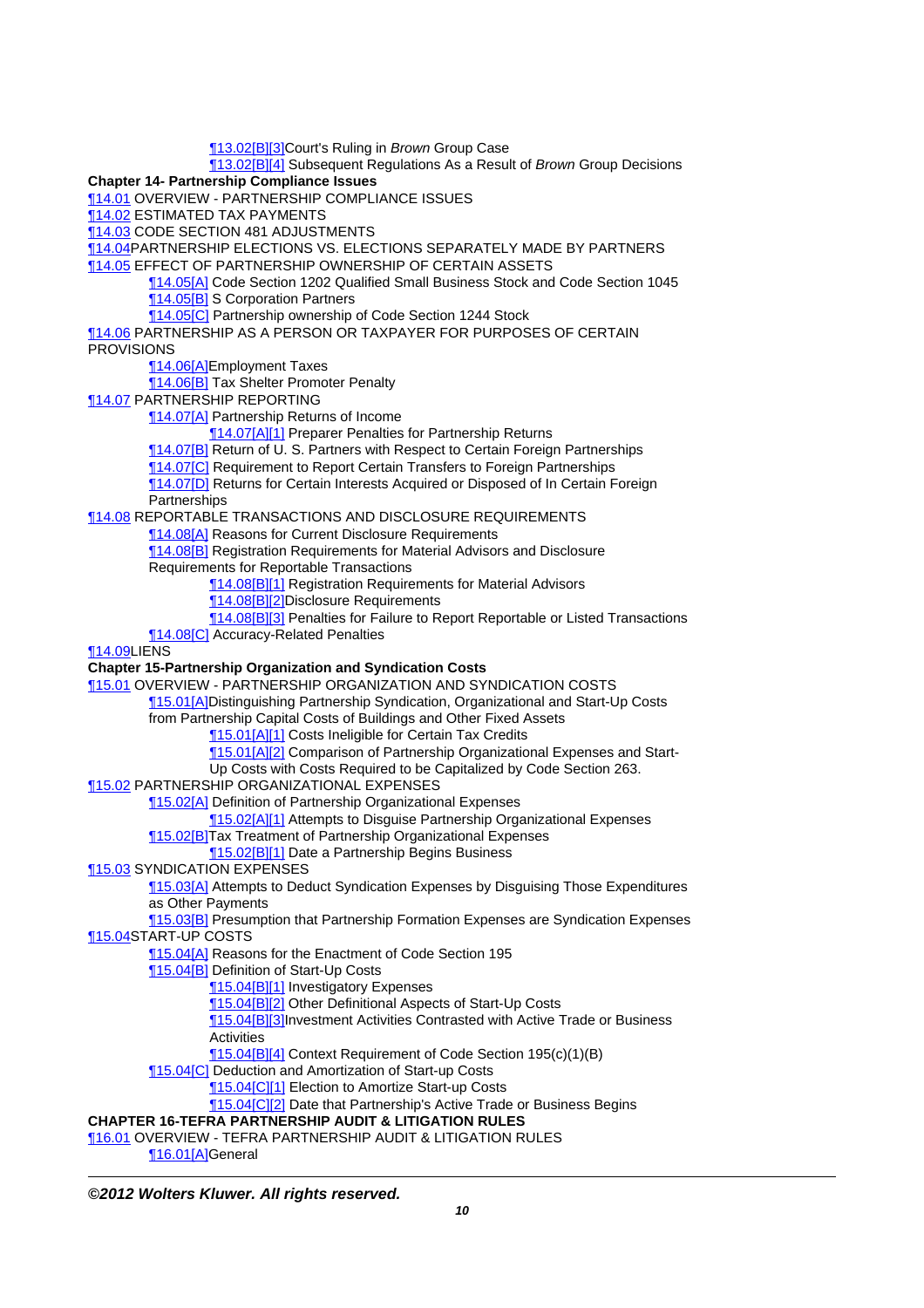[¶16.01\[B\]](http://prod.resource.cch.com/resource/scion/citation/pit/16.01%5BB%5D/GLP01?cfu=TAA) Statutory and Regulatory Scheme **16.01 [C]Small Partnership Exception 16.01DElecting Large Partnerships** [¶16.02](http://prod.resource.cch.com/resource/scion/citation/pit/16.02/GLP01?cfu=TAA) AUDIT RULES [¶16.02\[A\]](http://prod.resource.cch.com/resource/scion/citation/pit/16.02%5BA%5D/GLP01?cfu=TAA)Tax Matters Partner [¶16.02\[A\]\[1\]](http://prod.resource.cch.com/resource/scion/citation/pit/16.02%5BA%5D%5B1%5D/GLP01?cfu=TAA) TMP Eligibility [¶16.02\[A\]\[2\]](http://prod.resource.cch.com/resource/scion/citation/pit/16.02%5BA%5D%5B2%5D/GLP01?cfu=TAA) TMP Designation [¶16.02\[A\]\[3\]](http://prod.resource.cch.com/resource/scion/citation/pit/16.02%5BA%5D%5B3%5D/GLP01?cfu=TAA)Resignation of, or Revocation of Designation as, TMP [¶16.02\[A\]\[4\]](http://prod.resource.cch.com/resource/scion/citation/pit/16.02%5BA%5D%5B4%5D/GLP01?cfu=TAA) Summary of Duties of TMP [¶16.02\[B\]](http://prod.resource.cch.com/resource/scion/citation/pit/16.02%5BB%5D/GLP01?cfu=TAA)Partnership Items [¶16.02\[B\]\[1\]](http://prod.resource.cch.com/resource/scion/citation/pit/16.02%5BB%5D%5B1%5D/GLP01?cfu=TAA)Treatment of Partnership Items [¶16.02\[B\]\[2\]](http://prod.resource.cch.com/resource/scion/citation/pit/16.02%5BB%5D%5B2%5D/GLP01?cfu=TAA)Definition **16.02[B][3]** Conversion to Nonpartnership Item [¶16.02\[B\]\[4\]](http://prod.resource.cch.com/resource/scion/citation/pit/16.02%5BB%5D%5B4%5D/GLP01?cfu=TAA)Affected Items **16.02[C]** Consistency requirement - partner — partnership [¶16.03](http://prod.resource.cch.com/resource/scion/citation/pit/16.03/GLP01?cfu=TAA) ADMINISTRATIVE PROCEEDINGS [¶16.03\[A\]](http://prod.resource.cch.com/resource/scion/citation/pit/16.03%5BA%5D/GLP01?cfu=TAA)Notice Requirements [¶16.03\[A\]\[1\]](http://prod.resource.cch.com/resource/scion/citation/pit/16.03%5BA%5D%5B1%5D/GLP01?cfu=TAA) General Rule [¶16.03\[A\]\[2\]](http://prod.resource.cch.com/resource/scion/citation/pit/16.03%5BA%5D%5B2%5D/GLP01?cfu=TAA) Responsibilities of TMP [¶16.03\[B\]](http://prod.resource.cch.com/resource/scion/citation/pit/16.03%5BB%5D/GLP01?cfu=TAA)Settlement agreements [¶16.03\[C\]C](http://prod.resource.cch.com/resource/scion/citation/pit/16.03%5BC%5D/GLP01?cfu=TAA)omputational adjustments [¶16.04](http://prod.resource.cch.com/resource/scion/citation/pit/16.04/GLP01?cfu=TAA) PARTNER'S PARTICIPATION IN ADMINISTRATIVE PARTNERSHIP PROCEEDINGS [¶16.05](http://prod.resource.cch.com/resource/scion/citation/pit/16.05/GLP01?cfu=TAA)PETITION FOR READJUSTMENT OF PARTNERSHIP ITEMS AFTER FPAA [¶16.06](http://prod.resource.cch.com/resource/scion/citation/pit/16.06/GLP01?cfu=TAA) ASSESSMENTS [¶16.07](http://prod.resource.cch.com/resource/scion/citation/pit/16.07/GLP01?cfu=TAA) ADMINISTRATIVE ADJUSTMENT REQUESTS [¶16.07\[A\]](http://prod.resource.cch.com/resource/scion/citation/pit/16.07%5BA%5D/GLP01?cfu=TAA)AAR Filed on Behalf of Partnership [¶16.07\[B\]](http://prod.resource.cch.com/resource/scion/citation/pit/16.07%5BB%5D/GLP01?cfu=TAA) AAR Filed by Partner on Behalf of Itself [¶16.08](http://prod.resource.cch.com/resource/scion/citation/pit/16.08/GLP01?cfu=TAA)STATUTES OF LIMITATIONS [¶16.08\[A\]](http://prod.resource.cch.com/resource/scion/citation/pit/16.08%5BA%5D/GLP01?cfu=TAA) General Three-Year Statute of Limitations [¶16.08\[B\]](http://prod.resource.cch.com/resource/scion/citation/pit/16.08%5BB%5D/GLP01?cfu=TAA) Four-Year Statute of Limitations for Converted Items **16.08[C]** Suspension of Statute of Limitations [¶16.08\[D\]](http://prod.resource.cch.com/resource/scion/citation/pit/16.08%5BD%5D/GLP01?cfu=TAA) Extension of Statute of Limitations [¶16.09](http://prod.resource.cch.com/resource/scion/citation/pit/16.09/GLP01?cfu=TAA)"OVERSHELTERED" RETURNS (an income tax return that shows no taxable income for the tax year and a net loss from TEFRA partnership items) **Part 4 CHAPTER 17-COMPUTATION OF PARTNERS' DISTRIBUTIVE SHARES** [¶17.01](http://prod.resource.cch.com/resource/scion/citation/pit/17.01/GLP01?cfu=TAA) OVERVIEW - PARTNERS' DISTRIBUTIVE SHARE - CODE SECTION 704 [¶17.02](http://prod.resource.cch.com/resource/scion/citation/pit/17.02/GLP01?cfu=TAA) GENERAL RULES FOR VALIDITY OF PARTNERSHIP ALLOCATIONS - THREE TESTS UNDER CODE SECTION 704(b) [¶17.03](http://prod.resource.cch.com/resource/scion/citation/pit/17.03/GLP01?cfu=TAA) SUBSTANTIAL ECONOMIC EFFECT SAFE HARBOR **17.03[A]** Maintenance of Capital Accounts **17.03[A][1]General Rules** [¶17.03\[A\]\[2\]](http://prod.resource.cch.com/resource/scion/citation/pit/17.03%5BA%5D%5B2%5D/GLP01?cfu=TAA)Specific Items **T17.03[A][3] Restatement of Capital Accounts** [¶17.03\[B\]](http://prod.resource.cch.com/resource/scion/citation/pit/17.03%5BB%5D/GLP01?cfu=TAA) Economic Effect [¶17.03\[B\]\[1\]](http://prod.resource.cch.com/resource/scion/citation/pit/17.03%5BB%5D%5B1%5D/GLP01?cfu=TAA)Safe Harbor [¶17.03\[B\]\[2\]](http://prod.resource.cch.com/resource/scion/citation/pit/17.03%5BB%5D%5B2%5D/GLP01?cfu=TAA) Alternate Test for Economic Effect (Qualified Income Offset) [¶17.03\[C\]](http://prod.resource.cch.com/resource/scion/citation/pit/17.03%5BC%5D/GLP01?cfu=TAA) Substantiality [¶17.03\[C\]\[1\]](http://prod.resource.cch.com/resource/scion/citation/pit/17.03%5BC%5D%5B1%5D/GLP01?cfu=TAA) Shifting Allocations **T17.03 CI21** Transitory Allocations [¶17.03\[D\]E](http://prod.resource.cch.com/resource/scion/citation/pit/17.03%5BD%5D/GLP01?cfu=TAA)conomic Effect Equivalence Test [¶17.04](http://prod.resource.cch.com/resource/scion/citation/pit/17.04/GLP01?cfu=TAA)REALLOCATION PER PARTNERS' INTERESTS IN PARTNERSHIP [¶17.05](http://prod.resource.cch.com/resource/scion/citation/pit/17.05/GLP01?cfu=TAA) SPECIAL RULES REGARDING CERTAIN ALLOCATIONS [¶17.05\[A\]](http://prod.resource.cch.com/resource/scion/citation/pit/17.05%5BA%5D/GLP01?cfu=TAA)Nonrecourse Deductions [¶17.05\[A\]\[1\]](http://prod.resource.cch.com/resource/scion/citation/pit/17.05%5BA%5D%5B1%5D/GLP01?cfu=TAA) Overview **17.05[A][2]Nonrecourse Deductions Defined** [¶17.05\[A\]\[3\]](http://prod.resource.cch.com/resource/scion/citation/pit/17.05%5BA%5D%5B3%5D/GLP01?cfu=TAA) Partnership Minimum Gain [¶17.05\[A\]\[4\]](http://prod.resource.cch.com/resource/scion/citation/pit/17.05%5BA%5D%5B4%5D/GLP01?cfu=TAA)Partner's Share of Minimum Gain [¶17.05\[A\]\[5\]](http://prod.resource.cch.com/resource/scion/citation/pit/17.05%5BA%5D%5B5%5D/GLP01?cfu=TAA) Minimum Gain Chargeback [¶17.05\[A\]\[6\]](http://prod.resource.cch.com/resource/scion/citation/pit/17.05%5BA%5D%5B6%5D/GLP01?cfu=TAA)Distributions of Proceeds of Nonrecourse Financing [¶17.05\[A\]\[7\]](http://prod.resource.cch.com/resource/scion/citation/pit/17.05%5BA%5D%5B7%5D/GLP01?cfu=TAA) Safe Harbor for Nonrecourse Deduction Allocations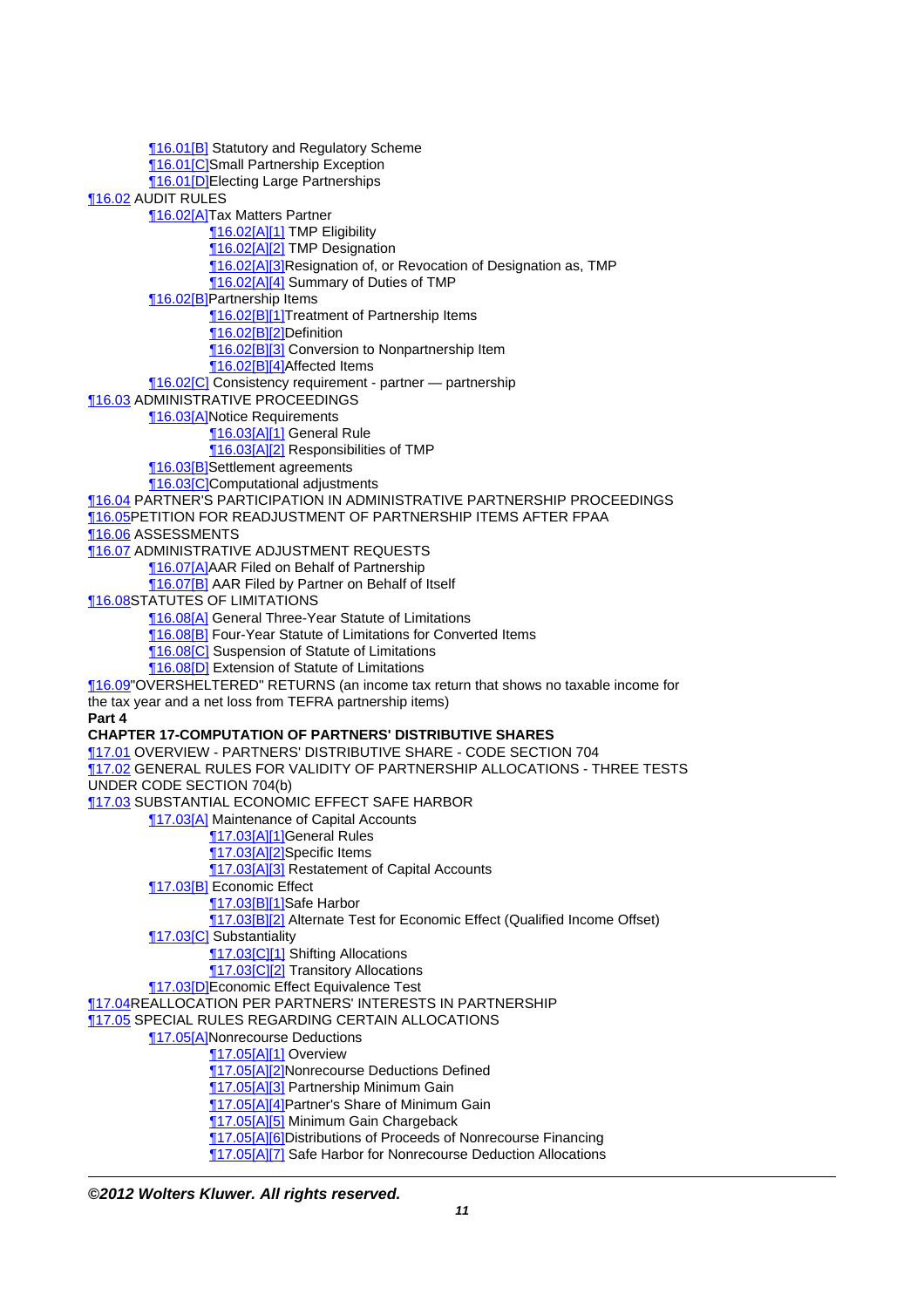[¶17.05\[A\]\[8\]](http://prod.resource.cch.com/resource/scion/citation/pit/17.05%5BA%5D%5B8%5D/GLP01?cfu=TAA)Nonrecourse Debt Where Partner Bears Economic Risk of Loss [¶17.05\[A\]\[9\]](http://prod.resource.cch.com/resource/scion/citation/pit/17.05%5BA%5D%5B9%5D/GLP01?cfu=TAA) Tiered Partnerships [¶17.05\[B\]](http://prod.resource.cch.com/resource/scion/citation/pit/17.05%5BB%5D/GLP01?cfu=TAA)Tax / Book Capital Account Disparities [¶17.05\[C\]](http://prod.resource.cch.com/resource/scion/citation/pit/17.05%5BC%5D/GLP01?cfu=TAA) Restrictions on Allocations of Particular Items **117.05[C][1] Tax Credits** [¶17.05\[C\]\[2\]D](http://prod.resource.cch.com/resource/scion/citation/pit/17.05%5BC%5D%5B2%5D/GLP01?cfu=TAA)epreciation Recapture [¶17.05\[C\]\[3\]P](http://prod.resource.cch.com/resource/scion/citation/pit/17.05%5BC%5D%5B3%5D/GLP01?cfu=TAA)ercentage Depletion Allowance [¶17.05\[C\]\[4\]](http://prod.resource.cch.com/resource/scion/citation/pit/17.05%5BC%5D%5B4%5D/GLP01?cfu=TAA) Foreign Taxes [¶17.05\[C\]\[5\]](http://prod.resource.cch.com/resource/scion/citation/pit/17.05%5BC%5D%5B5%5D/GLP01?cfu=TAA) Forfeiture of Compensatory Capital Interest [¶17.06](http://prod.resource.cch.com/resource/scion/citation/pit/17.06/GLP01?cfu=TAA) ALLOCATIONS AND DISTRIBUTIONS WITH RESPECT TO CONTRIBUTED PROPERTY: CODE SECTION 704(c) [¶17.06\[A\]](http://prod.resource.cch.com/resource/scion/citation/pit/17.06%5BA%5D/GLP01?cfu=TAA) Traditional Method of Allocations [¶17.06\[A\]\[1\]](http://prod.resource.cch.com/resource/scion/citation/pit/17.06%5BA%5D%5B1%5D/GLP01?cfu=TAA) Ceiling Rule [¶17.06\[B\]](http://prod.resource.cch.com/resource/scion/citation/pit/17.06%5BB%5D/GLP01?cfu=TAA) Other Reasonable Methods **17.06[B][1]Traditional Method with Curative Allocations** [¶17.06\[B\]\[2\]](http://prod.resource.cch.com/resource/scion/citation/pit/17.06%5BB%5D%5B2%5D/GLP01?cfu=TAA)Remedial Allocation Method [¶17.06\[C\]"](http://prod.resource.cch.com/resource/scion/citation/pit/17.06%5BC%5D/GLP01?cfu=TAA)Reverse" Section 704(c) Items **17.06[C][1]Special Rules for Securities Partnerships 17.06[D]Contribution of Loss Property** [¶17.06\[E\]](http://prod.resource.cch.com/resource/scion/citation/pit/17.06%5BE%5D/GLP01?cfu=TAA) Distributions of Contributed Property [¶17.07](http://prod.resource.cch.com/resource/scion/citation/pit/17.07/GLP01?cfu=TAA) BASIS LIMITATION ON DEDUCTIBILITY OF PARTNER'S SHARE OF LOSSES: CODE SECTION 704(d) **CHAPTER 18-SPECIAL LIMITATIONS ON DEDUCTIBILITY OF PARTNERSHIP LOSSES-AT RISK RULES** [¶18.01](http://prod.resource.cch.com/resource/scion/citation/pit/18.01/GLP01?cfu=TAA) OVERVIEW - SPECIAL LIMITATIONS ON DEDUCTIBILITY OF PARTNERSHIP LOSSES-AT RISK RULES [¶18.02](http://prod.resource.cch.com/resource/scion/citation/pit/18.02/GLP01?cfu=TAA) AT RISK RULES OF CODE SECTION 465 [¶18.02\[A\]](http://prod.resource.cch.com/resource/scion/citation/pit/18.02%5BA%5D/GLP01?cfu=TAA) Overview [¶18.02\[A\]\[1\]](http://prod.resource.cch.com/resource/scion/citation/pit/18.02%5BA%5D%5B1%5D/GLP01?cfu=TAA) Reasons for At Risk Rules [¶18.02\[A\]\[2\]](http://prod.resource.cch.com/resource/scion/citation/pit/18.02%5BA%5D%5B2%5D/GLP01?cfu=TAA) Taxpayers covered by Code Section 465 **18.02[A][3]** Limitation on Deductibility of Losses and Treatment of Suspended Losses under Code Section 465 [¶18.03](http://prod.resource.cch.com/resource/scion/citation/pit/18.03/GLP01?cfu=TAA)COMPUTATION OF AMOUNT CONSIDERED AT RISK [¶18.03\[A\]](http://prod.resource.cch.com/resource/scion/citation/pit/18.03%5BA%5D/GLP01?cfu=TAA) Summary of the Rules for Computing a Partner's Amount at Risk [¶18.03\[B\]](http://prod.resource.cch.com/resource/scion/citation/pit/18.03%5BB%5D/GLP01?cfu=TAA) Definition of Activity **18.03[C]Rules for Aggregation of Activities 18.03[C][1]** Original At Risk Activities and Separate Activity Rule [¶18.03\[C\]\[2\]](http://prod.resource.cch.com/resource/scion/citation/pit/18.03%5BC%5D%5B2%5D/GLP01?cfu=TAA) Aggregation of Code Section 1245 Equipment Leasing Activities [¶18.03\[D\]A](http://prod.resource.cch.com/resource/scion/citation/pit/18.03%5BD%5D/GLP01?cfu=TAA)ggregation of Activities Due to Active Participation [¶18.03\[E\]](http://prod.resource.cch.com/resource/scion/citation/pit/18.03%5BE%5D/GLP01?cfu=TAA) Holding of Real Property and a Manufacturing Business [¶18.04](http://prod.resource.cch.com/resource/scion/citation/pit/18.04/GLP01?cfu=TAA)AMOUNTS CONSIDERED AT RISK [¶18.04\[A\]](http://prod.resource.cch.com/resource/scion/citation/pit/18.04%5BA%5D/GLP01?cfu=TAA)Contributions of Money [¶18.04\[B\]](http://prod.resource.cch.com/resource/scion/citation/pit/18.04%5BB%5D/GLP01?cfu=TAA) Contributions of Property **18.04 C** Capital Contributions to a Partnership **[18.04[D]** Loans by a Partner to a Partnership [¶18.04\[E\]](http://prod.resource.cch.com/resource/scion/citation/pit/18.04%5BE%5D/GLP01?cfu=TAA)Partner Personally liable for Borrowed Amounts Contributed to Activity [¶18.04\[F\]P](http://prod.resource.cch.com/resource/scion/citation/pit/18.04%5BF%5D/GLP01?cfu=TAA)artner Pledges Partner's Property as Collateral for Borrowed Amount [¶18.05](http://prod.resource.cch.com/resource/scion/citation/pit/18.05/GLP01?cfu=TAA) BORROWINGS FROM RELATED PERSONS [¶18.05\[A\]](http://prod.resource.cch.com/resource/scion/citation/pit/18.05%5BA%5D/GLP01?cfu=TAA) Loans from Identically-Owned Limited Liability Companies [¶18.05\[B\]](http://prod.resource.cch.com/resource/scion/citation/pit/18.05%5BB%5D/GLP01?cfu=TAA) Protection Against Loss by Nonrecourse Debt, Guarantees, Stop Loss Agreements, & Similar Arrangements [¶18.05\[B\]\[1\]](http://prod.resource.cch.com/resource/scion/citation/pit/18.05%5BB%5D%5B1%5D/GLP01?cfu=TAA) Guarantees [¶18.05\[B\]\[2\]](http://prod.resource.cch.com/resource/scion/citation/pit/18.05%5BB%5D%5B2%5D/GLP01?cfu=TAA)The Hubert Decision [¶18.06](http://prod.resource.cch.com/resource/scion/citation/pit/18.06/GLP01?cfu=TAA)QUALIFIED NONRECOURSE DEBT **18.06[A]Qualified Activity Requirement** [¶18.06\[B\]](http://prod.resource.cch.com/resource/scion/citation/pit/18.06%5BB%5D/GLP01?cfu=TAA) Lack of Personal Liability Requirement [¶18.06\[C\]C](http://prod.resource.cch.com/resource/scion/citation/pit/18.06%5BC%5D/GLP01?cfu=TAA)onvertible Debt [¶18.06\[D\]Q](http://prod.resource.cch.com/resource/scion/citation/pit/18.06%5BD%5D/GLP01?cfu=TAA)ualified Lender requirement [¶18.06\[E\]](http://prod.resource.cch.com/resource/scion/citation/pit/18.06%5BE%5D/GLP01?cfu=TAA)Allocation of a Partnership's Qualified Nonrecourse Debt Among Partners [¶18.07](http://prod.resource.cch.com/resource/scion/citation/pit/18.07/GLP01?cfu=TAA)Other Increases and Decreases to a Partner's At Risk Amount **18.08** At Risk Rules for Certain Tax Credits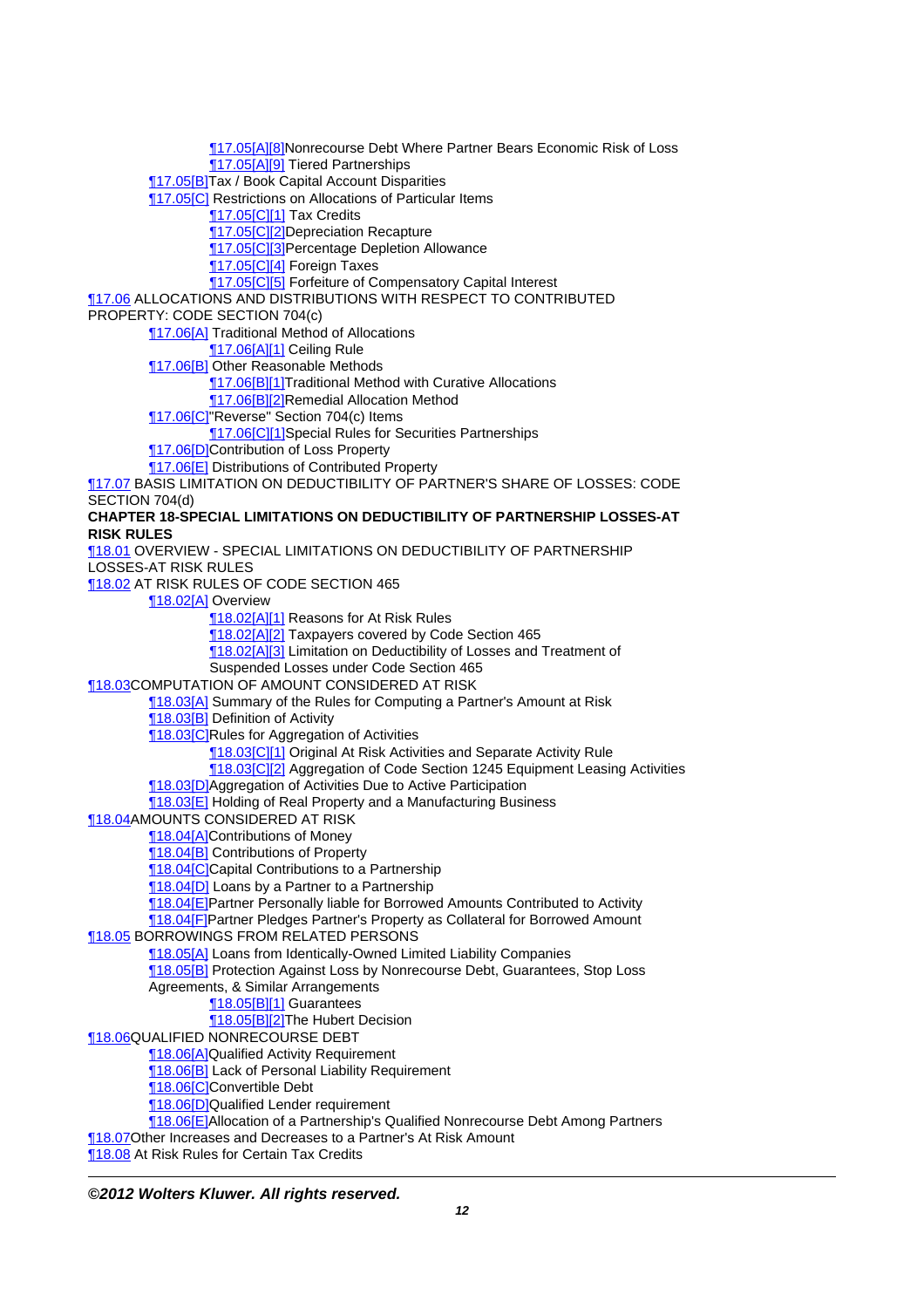**CHAPTER 19-SPECIAL LIMITATIONS ON DEDUCTIONS-PASSIVE LOSS RULES** [¶19.01](http://prod.resource.cch.com/resource/scion/citation/pit/19.01/GLP01?cfu=TAA) OVERVIEW - SPECIAL LIMITATIONS ON DEDUCTIONS-PASSIVE LOSS RULES [¶19.01\[A\]](http://prod.resource.cch.com/resource/scion/citation/pit/19.01%5BA%5D/GLP01?cfu=TAA)Synopsis of Passive Activity Loss and Credit Rules [¶19.01\[B\]](http://prod.resource.cch.com/resource/scion/citation/pit/19.01%5BB%5D/GLP01?cfu=TAA) Rules for Publicly Traded Partnerships [¶19.02](http://prod.resource.cch.com/resource/scion/citation/pit/19.02/GLP01?cfu=TAA) DEFINITION OF AN ACTIVITY [¶19.02\[A\]](http://prod.resource.cch.com/resource/scion/citation/pit/19.02%5BA%5D/GLP01?cfu=TAA) Significance of the Definition of an Activity [¶19.02\[B\]](http://prod.resource.cch.com/resource/scion/citation/pit/19.02%5BB%5D/GLP01?cfu=TAA) Definition of Activity [¶19.02\[B\]\[1\]](http://prod.resource.cch.com/resource/scion/citation/pit/19.02%5BB%5D%5B1%5D/GLP01?cfu=TAA)Grouping by Partnerships and Consistency Requirements [¶19.02\[B\]\[2\]](http://prod.resource.cch.com/resource/scion/citation/pit/19.02%5BB%5D%5B2%5D/GLP01?cfu=TAA)Disclosure Requirements [¶19.02\[B\]\[3\]](http://prod.resource.cch.com/resource/scion/citation/pit/19.02%5BB%5D%5B3%5D/GLP01?cfu=TAA)Property Rented to Taxpayer's Trade or Business [¶19.03](http://prod.resource.cch.com/resource/scion/citation/pit/19.03/GLP01?cfu=TAA) TRADER PARTNERSHIPS [¶19.04](http://prod.resource.cch.com/resource/scion/citation/pit/19.04/GLP01?cfu=TAA)MATERIAL PARTICIPATION [¶19.04\[A\]](http://prod.resource.cch.com/resource/scion/citation/pit/19.04%5BA%5D/GLP01?cfu=TAA)Definition of Participation [¶19.04\[B\]](http://prod.resource.cch.com/resource/scion/citation/pit/19.04%5BB%5D/GLP01?cfu=TAA) Significant Participation Activities [¶19.04\[C\]S](http://prod.resource.cch.com/resource/scion/citation/pit/19.04%5BC%5D/GLP01?cfu=TAA)ignificant Participation Passive Activities [¶19.04\[D\]M](http://prod.resource.cch.com/resource/scion/citation/pit/19.04%5BD%5D/GLP01?cfu=TAA)aterial Participation on a Regular, Continuous and Substantial Basis [¶19.04\[E\]](http://prod.resource.cch.com/resource/scion/citation/pit/19.04%5BE%5D/GLP01?cfu=TAA) Participation by Limited Liability Company Members and Limited Partners [¶19.05](http://prod.resource.cch.com/resource/scion/citation/pit/19.05/GLP01?cfu=TAA)PASSIVE ACTIVITY GROSS INCOME AND DEDUCTIONS [¶19.05\[A\]](http://prod.resource.cch.com/resource/scion/citation/pit/19.05%5BA%5D/GLP01?cfu=TAA)Passive Activity Gross Income [¶19.05\[A\]\[1\]](http://prod.resource.cch.com/resource/scion/citation/pit/19.05%5BA%5D%5B1%5D/GLP01?cfu=TAA)Gain or Loss from an Interest in an Activity or an Interest in Property Used in an Activity **19.05[A][2]** Disposition of Substantially Appreciated Property Formerly Used In Non-Passive Activity 19.05[A][3] Gain on Partnership Distributions and Partnership Capital **Contributions** [¶19.05\[B\]](http://prod.resource.cch.com/resource/scion/citation/pit/19.05%5BB%5D/GLP01?cfu=TAA)Passive Activity Deductions [¶19.05\[C\]D](http://prod.resource.cch.com/resource/scion/citation/pit/19.05%5BC%5D/GLP01?cfu=TAA)eductions that are not Passive Activity Deductions [¶19.06](http://prod.resource.cch.com/resource/scion/citation/pit/19.06/GLP01?cfu=TAA)PORTFOLIO INCOME **19.06[A]Items that Generally are Portfolio Income** [¶19.06\[B\]](http://prod.resource.cch.com/resource/scion/citation/pit/19.06%5BB%5D/GLP01?cfu=TAA) Self-Charged Interest [¶19.06\[B\]\[1\]](http://prod.resource.cch.com/resource/scion/citation/pit/19.06%5BB%5D%5B1%5D/GLP01?cfu=TAA) Reg. §1.469-7 Regulations on Treatment of Self-Charged Interest 19.06[B][2]Applying the Self-Charged Interest Rules to Other Expenses [¶19.07](http://prod.resource.cch.com/resource/scion/citation/pit/19.07/GLP01?cfu=TAA)RECHARACTERIZATION RULES [¶19.07\[A\]](http://prod.resource.cch.com/resource/scion/citation/pit/19.07%5BA%5D/GLP01?cfu=TAA) Rental of Non Depreciable Property **19.07[B] Equity Financed Lending Activities 19.07[C]** Property Rented Incidental to Development Activities [¶19.07\[D\]P](http://prod.resource.cch.com/resource/scion/citation/pit/19.07%5BD%5D/GLP01?cfu=TAA)artnerships that License Intangible Property [¶19.08](http://prod.resource.cch.com/resource/scion/citation/pit/19.08/GLP01?cfu=TAA)RULES FOR MATERIALLY PARTICIPATING REAL ESTATE PROFESSIONALS [¶19.08\[A\]](http://prod.resource.cch.com/resource/scion/citation/pit/19.08%5BA%5D/GLP01?cfu=TAA)Decisions for a Materially Participating Real Estate Professional [¶19.09](http://prod.resource.cch.com/resource/scion/citation/pit/19.09/GLP01?cfu=TAA) SPECIAL ALLOWANCE FOR RENTAL REAL ESTATE ACTIVITIES WITH ACTIVE PARTICIPATION [¶19.10](http://prod.resource.cch.com/resource/scion/citation/pit/19.10/GLP01?cfu=TAA)OTHER RULES **19.10[A]** Transfer by Gift or Transfers at Death [¶19.10\[B\]](http://prod.resource.cch.com/resource/scion/citation/pit/19.10%5BB%5D/GLP01?cfu=TAA)Dispositions of an Interest in a Passive Activity [¶19.11](http://prod.resource.cch.com/resource/scion/citation/pit/19.11/GLP01?cfu=TAA) IMPOSITION OF MEDICARE TAX AND IRS PROJECTS **CHAPTER 20—PARTNERSHIP ALLOCATIONS IN CONNECTION WITH CHANGES IN PARTNERS' INTERESTS** [¶20.01](http://prod.resource.cch.com/resource/scion/citation/pit/20.01/GLP01?cfu=TAA) OVERVIEW - PARTNERSHIP ALLOCATIONS - CODE SECTIONS 706(C) & 706(D) [¶20.02](http://prod.resource.cch.com/resource/scion/citation/pit/20.02/GLP01?cfu=TAA)SHIFTS THAT CLOSE THE PARTNERSHIP'S TAX YEAR [¶20.02\[A\]](http://prod.resource.cch.com/resource/scion/citation/pit/20.02%5BA%5D/GLP01?cfu=TAA)Termination of Partnership [¶20.02\[B\]](http://prod.resource.cch.com/resource/scion/citation/pit/20.02%5BB%5D/GLP01?cfu=TAA)Dispositions of Partner's Entire Interest [¶20.02\[C\]D](http://prod.resource.cch.com/resource/scion/citation/pit/20.02%5BC%5D/GLP01?cfu=TAA)ispositions of Less Than Partner's Entire Interest [¶20.03](http://prod.resource.cch.com/resource/scion/citation/pit/20.03/GLP01?cfu=TAA)DETERMINING DISTRIBUTIVE SHARES WHEN PARTNER'S INTEREST CHANGES [¶20.03\[A\]](http://prod.resource.cch.com/resource/scion/citation/pit/20.03%5BA%5D/GLP01?cfu=TAA)Allocation under "Varying Interests Rule" **120.03[A][1] Interim Closing of the Books and Pro Rata Method** [¶20.03\[A\]\[2\]](http://prod.resource.cch.com/resource/scion/citation/pit/20.03%5BA%5D%5B2%5D/GLP01?cfu=TAA)Other Permissible Allocation Methods: Conventions **120.03[B]** Allocable Cash Basis Items [¶20.03\[C\]A](http://prod.resource.cch.com/resource/scion/citation/pit/20.03%5BC%5D/GLP01?cfu=TAA)llocation Rule for Tiered Partnerships [¶20.04](http://prod.resource.cch.com/resource/scion/citation/pit/20.04/GLP01?cfu=TAA)RELATIONSHIP WITH CODE SECTION 704(B) SPECIAL ALLOCATIONS; SHIFTS AMONGST CONTEMPORANEOUS PARTNERS

**Part 5**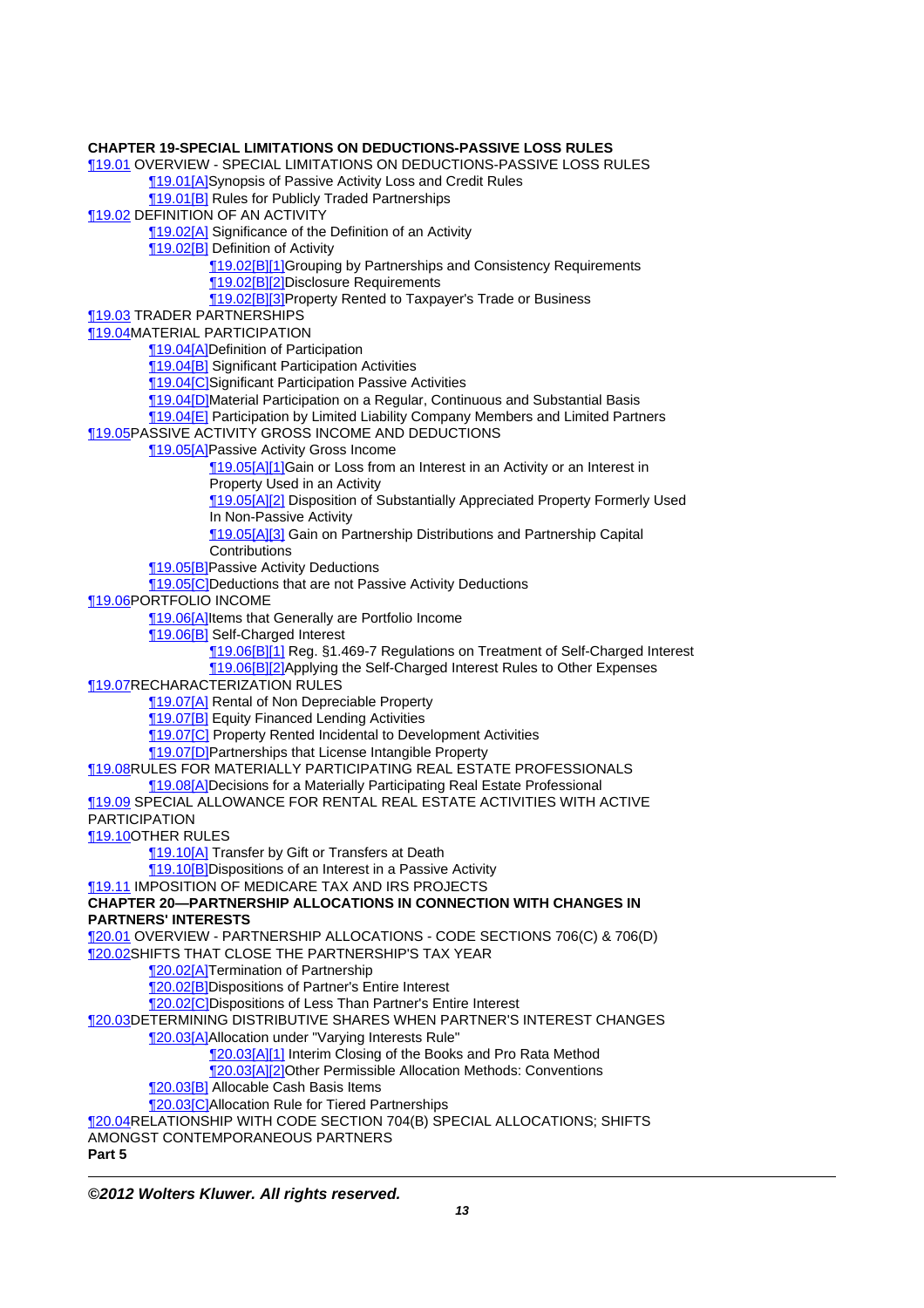**Chapter 21-Distributions Not Involving "Hot Assets" or Code §736(a) Payments 121.01 OVERVIEW - DISTRIBUTIONS TO PARTNERS 121.01[A] Types of Distributions** [¶21.01\[B\]](http://prod.resource.cch.com/resource/scion/citation/pit/21.01%5BB%5D/GLP01?cfu=TAA) General Rules Concerning Partnership Distributions [¶21.01\[B\]\[1\]](http://prod.resource.cch.com/resource/scion/citation/pit/21.01%5BB%5D%5B1%5D/GLP01?cfu=TAA) Current Distributions of Money [¶21.01\[B\]\[2\]](http://prod.resource.cch.com/resource/scion/citation/pit/21.01%5BB%5D%5B2%5D/GLP01?cfu=TAA) Constructive Distributions and Code Section 108(i) [¶21.01\[B\]\[3\]](http://prod.resource.cch.com/resource/scion/citation/pit/21.01%5BB%5D%5B3%5D/GLP01?cfu=TAA)Current Distributions of Property [¶21.01\[B\]\[4\]](http://prod.resource.cch.com/resource/scion/citation/pit/21.01%5BB%5D%5B4%5D/GLP01?cfu=TAA)Liquidating Distributions of Money, Unrealized Receivables and Inventory Items [¶21.01\[B\]\[5\]](http://prod.resource.cch.com/resource/scion/citation/pit/21.01%5BB%5D%5B5%5D/GLP01?cfu=TAA)Liquidating Distributions of Property other than Cash, Unrealized Receivables and Inventory Items [¶21.01\[B\]\[6\]](http://prod.resource.cch.com/resource/scion/citation/pit/21.01%5BB%5D%5B6%5D/GLP01?cfu=TAA) Special Partnership Basis of Distributed Property **121.02 DRAWING ACCOUNT REGULATION** [¶21.03](http://prod.resource.cch.com/resource/scion/citation/pit/21.03/GLP01?cfu=TAA)SPECIAL SITUATIONS CONCERNING PARTNERSHIP DISTRIBUTIONS **121.04LOANS FROM PARTNERSHIPS TO PARTNERS** [¶21.05](http://prod.resource.cch.com/resource/scion/citation/pit/21.05/GLP01?cfu=TAA) DISGUISED SALES OF PARTNERSHIP INTERESTS **121.06 DISTRIBUTIONS OF MARKETABLE SECURITIES** [¶21.06\[A\]](http://prod.resource.cch.com/resource/scion/citation/pit/21.06%5BA%5D/GLP01?cfu=TAA) General Rule and Reasons for its Enactment **121.06[B]Exceptions to the General Rule** [¶21.06\[C\]R](http://prod.resource.cch.com/resource/scion/citation/pit/21.06%5BC%5D/GLP01?cfu=TAA)eduction of Value of Distributed Marketable Securities for Partner's Share of **Gain 121.06[D]Definition of Marketable Securities 121.06[E]** Partner's Basis in Marketable Securities Distributed [¶21.06\[F\]](http://prod.resource.cch.com/resource/scion/citation/pit/21.06%5BF%5D/GLP01?cfu=TAA) Interaction of Code Sections 731(c), 704(c)(1)(B) and 737 **[21.06[G]** Technical Terminations and the Anti-Abuse Rule [¶21.06\[H\]](http://prod.resource.cch.com/resource/scion/citation/pit/21.06%5BH%5D/GLP01?cfu=TAA) Investment Partnerships [¶21.07](http://prod.resource.cch.com/resource/scion/citation/pit/21.07/GLP01?cfu=TAA)DISTRIBUTIONS OF CODE SECTION 704 (C)(1)(A) PROPERTY [¶21.07\[A\]](http://prod.resource.cch.com/resource/scion/citation/pit/21.07%5BA%5D/GLP01?cfu=TAA)Exceptions to Code Section 704(c)(1)(B) [¶21.07\[B\]](http://prod.resource.cch.com/resource/scion/citation/pit/21.07%5BB%5D/GLP01?cfu=TAA) Carryover of Code Section 704(c)(1)(a) Treatment to a Successor Partner [¶21.08](http://prod.resource.cch.com/resource/scion/citation/pit/21.08/GLP01?cfu=TAA) CODE 737-RECOGNITION OF PRE CONTRIBUTION GAIN IN CASE OF CERTAIN DISTRIBUTIONS TO CONTRIBUTING PARTNER [¶21.08\[A\]](http://prod.resource.cch.com/resource/scion/citation/pit/21.08%5BA%5D/GLP01?cfu=TAA) Basis of Partner's Interest before the Excess Distribution and Recognition of Code Section 704(c)(1)(B) Gain [¶21.08\[B\]](http://prod.resource.cch.com/resource/scion/citation/pit/21.08%5BB%5D/GLP01?cfu=TAA)Character of Code Section 737 Gain [¶21.08\[C\]](http://prod.resource.cch.com/resource/scion/citation/pit/21.08%5BC%5D/GLP01?cfu=TAA) Other Rules of Regulation Section 1.737-1 **121.08[D]** Exceptions and Special Rules **[21.08[D][1]** Transfers to Another Partnership [¶21.08\[D\]\[2\]D](http://prod.resource.cch.com/resource/scion/citation/pit/21.08%5BD%5D%5B2%5D/GLP01?cfu=TAA)istribution of Previously Contributed Property [¶21.08\[E\]](http://prod.resource.cch.com/resource/scion/citation/pit/21.08%5BE%5D/GLP01?cfu=TAA)Basis of Property Received in a Code Section 737 [¶21.08\[F\]C](http://prod.resource.cch.com/resource/scion/citation/pit/21.08%5BF%5D/GLP01?cfu=TAA)ode Section 737 Anti-abuse Rule **121.08[G]Application of Partnership Rules to Real Estate Development** [¶21.09](http://prod.resource.cch.com/resource/scion/citation/pit/21.09/GLP01?cfu=TAA) ADJUSTMENT TO BASIS OF DISTRIBUTED PARTNERSHIP PROPERTY UNDER CODE SECTION 732(D) 121.09[A]Making the Code Section 732 (d) Election [¶21.09\[B\]](http://prod.resource.cch.com/resource/scion/citation/pit/21.09%5BB%5D/GLP01?cfu=TAA) Other Rules [¶21.10](http://prod.resource.cch.com/resource/scion/citation/pit/21.10/GLP01?cfu=TAA) ADJUSTMENT TO BASIS OF ASSETS OF A DISTRIBUTED CORPORATION CONTROLLED BY A CORPORATE PARTNER **CHAPTER 22 - POST-DISTRIBUTION CONSEQUENCES TO RECIPIENT PARTNER** [¶22.01](http://prod.resource.cch.com/resource/scion/citation/pit/22.01/GLP01?cfu=TAA) OVERVIEW - POST-DISTRIBUTION CONSEQUENCES TO RECIPIENT PARTNER [¶22.02](http://prod.resource.cch.com/resource/scion/citation/pit/22.02/GLP01?cfu=TAA) CHARACTER OF UNREALIZED RECEIVABLES AND INVENTORY 122.02[A]Unrealized Receivables [¶22.02\[B\]](http://prod.resource.cch.com/resource/scion/citation/pit/22.02%5BB%5D/GLP01?cfu=TAA)Inventory Items [¶22.02\[C\]H](http://prod.resource.cch.com/resource/scion/citation/pit/22.02%5BC%5D/GLP01?cfu=TAA)olding Period for Distributed Property [¶22.03](http://prod.resource.cch.com/resource/scion/citation/pit/22.03/GLP01?cfu=TAA) DISTRIBUTION OF RECAPTURE PROPERTY **122.03[A]Section 1245 Depreciation Recapture** 122.03<sup>[B]</sup>Section 1250 Depreciation Recapture **122.03[C]Other Recapture Property [22.03[C][1]** Mining Exploration Expenditures [¶22.03\[C\]\[2\]](http://prod.resource.cch.com/resource/scion/citation/pit/22.03%5BC%5D%5B2%5D/GLP01?cfu=TAA) Stock of a Domestic International Sales Corporation [¶22.03\[C\]\[3\]](http://prod.resource.cch.com/resource/scion/citation/pit/22.03%5BC%5D%5B3%5D/GLP01?cfu=TAA) Gain from Sales of Exchanges of Stock in certain Foreign **Corporations** 

**©2012 Wolters Kluwer. All rights reserved.**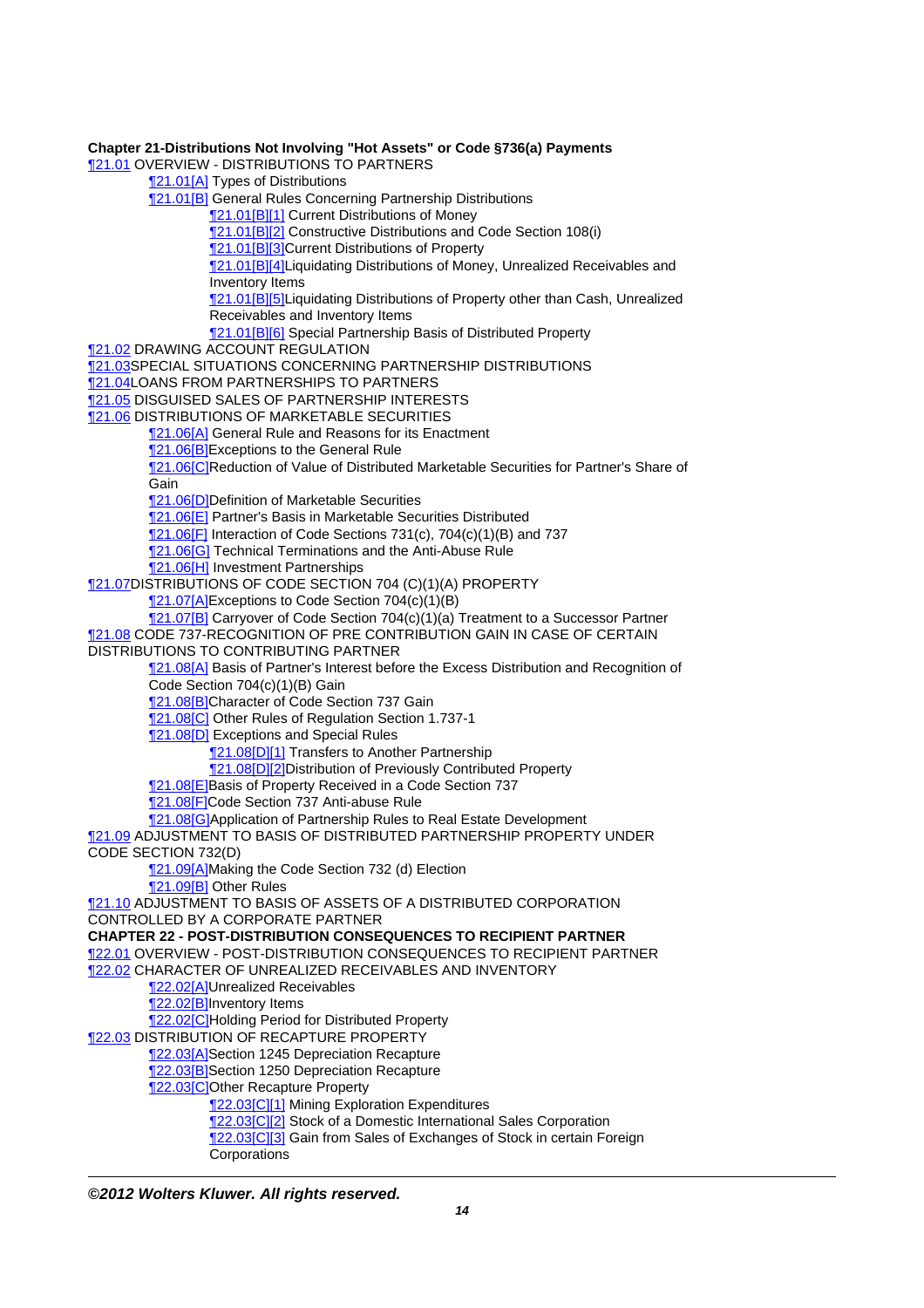[¶22.03\[C\]\[4\]](http://prod.resource.cch.com/resource/scion/citation/pit/22.03%5BC%5D%5B4%5D/GLP01?cfu=TAA) Code Section 1252 Gain from Disposition of Farm Land 122.03 CI5 Gain on Transfers of Franchises, Trademarks and Trade Names [¶22.03\[C\]\[6\]](http://prod.resource.cch.com/resource/scion/citation/pit/22.03%5BC%5D%5B6%5D/GLP01?cfu=TAA) Code Section 1254 Gain from Disposition of Interest in Oil, Gas, Geothermal or other Mineral Properties [¶22.03\[C\]\[7\]M](http://prod.resource.cch.com/resource/scion/citation/pit/22.03%5BC%5D%5B7%5D/GLP01?cfu=TAA)arket Discount Bonds [¶22.03\[C\]\[8\]](http://prod.resource.cch.com/resource/scion/citation/pit/22.03%5BC%5D%5B8%5D/GLP01?cfu=TAA) Short-term Obligations [¶22.04](http://prod.resource.cch.com/resource/scion/citation/pit/22.04/GLP01?cfu=TAA) POST-DISTRIBUTION COMPUTATION OF DEPRECIATION [¶22.05](http://prod.resource.cch.com/resource/scion/citation/pit/22.05/GLP01?cfu=TAA)PARTNERSHIP DISTRIBUTIONS OF INTANGIBLES [¶22.05\[A\]](http://prod.resource.cch.com/resource/scion/citation/pit/22.05%5BA%5D/GLP01?cfu=TAA)Description of Issue with respect to Partnership Distributions of Intangibles [¶22.05\[B\]](http://prod.resource.cch.com/resource/scion/citation/pit/22.05%5BB%5D/GLP01?cfu=TAA) General Description of Code Section 197 [¶22.05\[C\]A](http://prod.resource.cch.com/resource/scion/citation/pit/22.05%5BC%5D/GLP01?cfu=TAA)nti-Churning Rules [¶22.05\[D\]](http://prod.resource.cch.com/resource/scion/citation/pit/22.05%5BD%5D/GLP01?cfu=TAA) Application of Anti-Churning Rules to Shift of Decline in Other Assets **CHAPTER 23 - Disproportionate Distributions of Ordinary Income Assets - Section 751(b)** [¶23.01](http://prod.resource.cch.com/resource/scion/citation/pit/23.01/GLP01?cfu=TAA) SECTION 751(B) - THE ECONOMICS OF PRESERVING THE CHARACTER OF INCOME IN PARTNERSHIP DISTRIBUTIONS [¶23.02](http://prod.resource.cch.com/resource/scion/citation/pit/23.02/GLP01?cfu=TAA) THE LEGISLATIVE SOLUTION - STATUTORY ELEMENTS OF SECTION 751(B) [¶23.02\[A\]](http://prod.resource.cch.com/resource/scion/citation/pit/23.02%5BA%5D/GLP01?cfu=TAA) The General Rule (Code Section 751(b)(1)) [¶23.02\[B\]](http://prod.resource.cch.com/resource/scion/citation/pit/23.02%5BB%5D/GLP01?cfu=TAA)Statutory Exceptions to the General Rule (Section 751(b)(2)) [¶23.02\[C\]](http://prod.resource.cch.com/resource/scion/citation/pit/23.02%5BC%5D/GLP01?cfu=TAA) Identifying and Categorizing Hot Assets under Section 751(b) [¶23.02\[C\]\[1\]](http://prod.resource.cch.com/resource/scion/citation/pit/23.02%5BC%5D%5B1%5D/GLP01?cfu=TAA) Unrealized Receivables under Section 751(b) [¶23.02\[C\]\[2\]I](http://prod.resource.cch.com/resource/scion/citation/pit/23.02%5BC%5D%5B2%5D/GLP01?cfu=TAA)nventory Items under Section 751(b) **123.02[D]** Tiered Partnerships: Section 751(f) [¶23.03](http://prod.resource.cch.com/resource/scion/citation/pit/23.03/GLP01?cfu=TAA) DETERMINING WHETHER SECTION 751(B) APPLIES [¶23.03\[A\]](http://prod.resource.cch.com/resource/scion/citation/pit/23.03%5BA%5D/GLP01?cfu=TAA)Overview **[23.03[B]** The Requirement of a Distribution **[23.03[C]** The Requirement of an Exchange Altering Interests in Hot and Cold Assets [¶23.04](http://prod.resource.cch.com/resource/scion/citation/pit/23.04/GLP01?cfu=TAA) THE APPLICATION OF SECTION 751(B) TO A DISPROPORTIONATE DISTRIBUTION - OPERATING PRINCIPLES 123.04[A]Overview **123.04[B]** Determining and Separating the Hot Assets from the Cold Assets **123.04 CD** Determining Relevant Gross Values [¶23.04\[D\]C](http://prod.resource.cch.com/resource/scion/citation/pit/23.04%5BD%5D/GLP01?cfu=TAA)onstructing the Partnership Exchange Table [¶23.04\[E\]](http://prod.resource.cch.com/resource/scion/citation/pit/23.04%5BE%5D/GLP01?cfu=TAA)Determining the Assets Affected by the 751(b) Distribution [¶23.04\[F\]](http://prod.resource.cch.com/resource/scion/citation/pit/23.04%5BF%5D/GLP01?cfu=TAA) Determine the Basis of the Assets Deemed Surrendered **123.04[G]Determining the Gain or Loss on the Exchange and Collateral Matters** [¶23.04\[H\]](http://prod.resource.cch.com/resource/scion/citation/pit/23.04%5BH%5D/GLP01?cfu=TAA) Determining the Consequences of the Distribution Not Subject to Section 751(b) [¶23.04\[I\]C](http://prod.resource.cch.com/resource/scion/citation/pit/23.04%5BI%5D/GLP01?cfu=TAA)ollateral Problems in Nonliquidating Distributions [¶23.05](http://prod.resource.cch.com/resource/scion/citation/pit/23.05/GLP01?cfu=TAA) CODE SECTION 751(B) AND PARTNERSHIP DISSOLUTIONS [¶23.05\[A\]](http://prod.resource.cch.com/resource/scion/citation/pit/23.05%5BA%5D/GLP01?cfu=TAA)Liquidation of a Two-Person Partnership [¶23.05\[B\]](http://prod.resource.cch.com/resource/scion/citation/pit/23.05%5BB%5D/GLP01?cfu=TAA) Uncertainty Relating to Dissolutions of Partnerships of Three or More Partners **Part 6 CHAPTER 24— TRANSFER OF PARTNERSHIP INTERESTS** [¶24.01](http://prod.resource.cch.com/resource/scion/citation/pit/24.01/GLP01?cfu=TAA) OVERVIEW—TRANSFER OF PARTNERSHIP INTERESTS—MODIFIED ENTITY APPROACH (CODE SECTION 741) [¶24.02](http://prod.resource.cch.com/resource/scion/citation/pit/24.02/GLP01?cfu=TAA) GENERAL RULES—TRANSFER OF PARTNERSHIP INTERESTS [¶24.03](http://prod.resource.cch.com/resource/scion/citation/pit/24.03/GLP01?cfu=TAA) SALE OF A PARTNER'S INTEREST [¶24.03\[A\]](http://prod.resource.cch.com/resource/scion/citation/pit/24.03%5BA%5D/GLP01?cfu=TAA) General Rule [¶24.03\[B\]](http://prod.resource.cch.com/resource/scion/citation/pit/24.03%5BB%5D/GLP01?cfu=TAA) When Is There a "Sale or Exchange"? [¶24.03\[B\]\[1\]](http://prod.resource.cch.com/resource/scion/citation/pit/24.03%5BB%5D%5B1%5D/GLP01?cfu=TAA) Change in Partner's Interest [24.03[B][2] Sale of Future Personal Services [¶24.03\[C\]T](http://prod.resource.cch.com/resource/scion/citation/pit/24.03%5BC%5D/GLP01?cfu=TAA)ax Effect on Selling Partner [¶24.03\[C\]\[1\]](http://prod.resource.cch.com/resource/scion/citation/pit/24.03%5BC%5D%5B1%5D/GLP01?cfu=TAA) Computation of Gain or Loss [¶24.03\[C\]\[2\]](http://prod.resource.cch.com/resource/scion/citation/pit/24.03%5BC%5D%5B2%5D/GLP01?cfu=TAA) Computation of Amount Realized [¶24.03\[C\]\[3\]](http://prod.resource.cch.com/resource/scion/citation/pit/24.03%5BC%5D%5B3%5D/GLP01?cfu=TAA) Computation of Basis [¶24.03\[C\]\[4\]](http://prod.resource.cch.com/resource/scion/citation/pit/24.03%5BC%5D%5B4%5D/GLP01?cfu=TAA) Holding Period Based on Assets Contributed and Holding Period of Partnership Interest [¶24.03\[C\]\[5\]O](http://prod.resource.cch.com/resource/scion/citation/pit/24.03%5BC%5D%5B5%5D/GLP01?cfu=TAA)rdinary Income [¶24.03\[C\]\[6\]](http://prod.resource.cch.com/resource/scion/citation/pit/24.03%5BC%5D%5B6%5D/GLP01?cfu=TAA) Collectibles, Small Business Stock and Recapture Property [¶24.03\[C\]\[7\]](http://prod.resource.cch.com/resource/scion/citation/pit/24.03%5BC%5D%5B7%5D/GLP01?cfu=TAA) Allocation of Profits and Losses for Partial Year [¶24.03\[C\]\[8\]S](http://prod.resource.cch.com/resource/scion/citation/pit/24.03%5BC%5D%5B8%5D/GLP01?cfu=TAA)ale of Parent in Multi-Tiered Partnership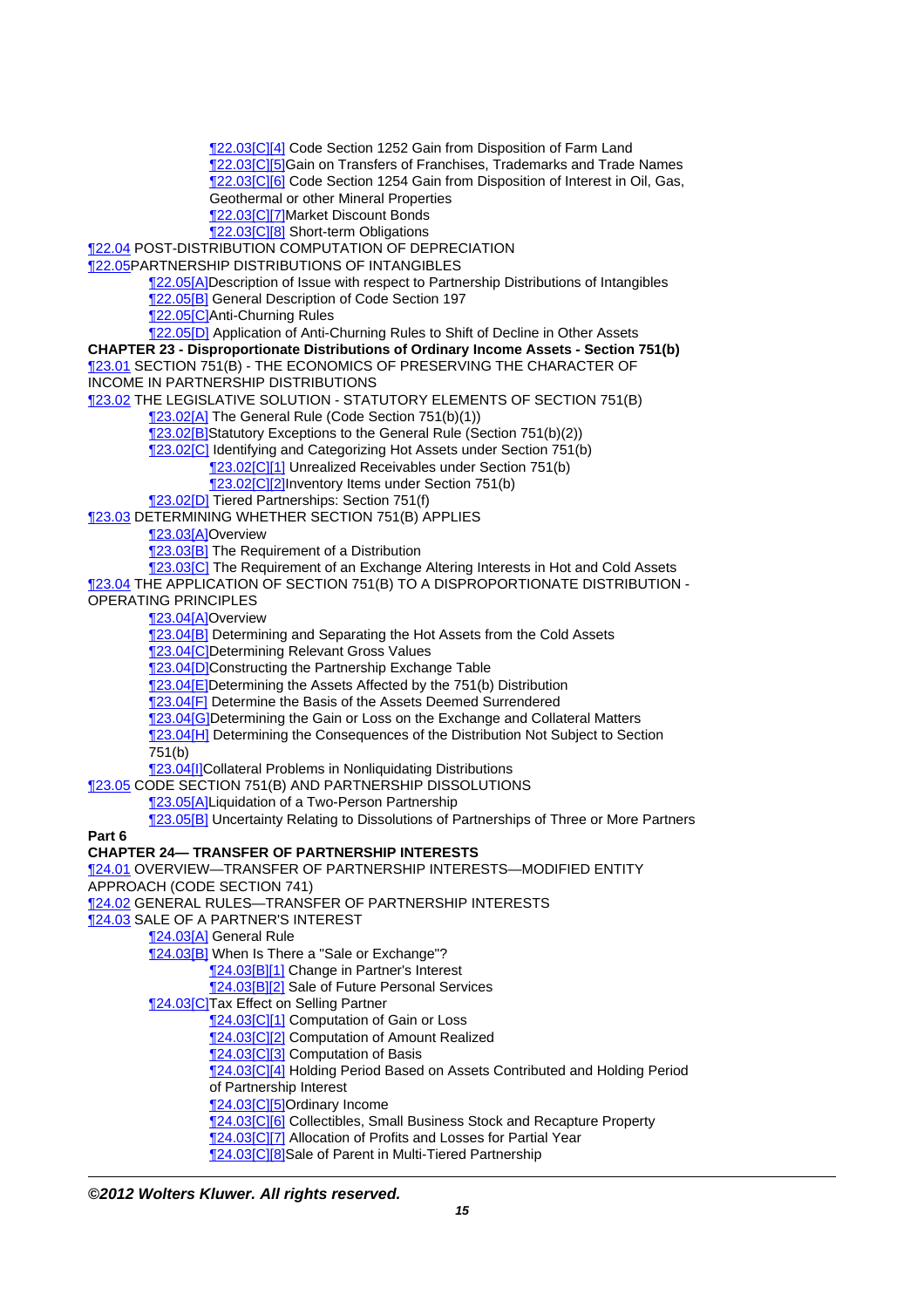[¶24.03\[D\]](http://prod.resource.cch.com/resource/scion/citation/pit/24.03%5BD%5D/GLP01?cfu=TAA) Tax Effect on Purchasing Partner [¶24.03\[D\]\[1\]](http://prod.resource.cch.com/resource/scion/citation/pit/24.03%5BD%5D%5B1%5D/GLP01?cfu=TAA) Basis Generally Equals Purchase Price Plus Share of Liabilities [¶24.03\[D\]\[2\]N](http://prod.resource.cch.com/resource/scion/citation/pit/24.03%5BD%5D%5B2%5D/GLP01?cfu=TAA)on-Recognition Transaction [¶24.03\[D\]\[3\]](http://prod.resource.cch.com/resource/scion/citation/pit/24.03%5BD%5D%5B3%5D/GLP01?cfu=TAA) Generally Not Amortizable [¶24.04](http://prod.resource.cch.com/resource/scion/citation/pit/24.04/GLP01?cfu=TAA) SALE V. LIQUIDATION OF PARTNERSHIP INTEREST: WITHDRAWAL OR RETIREMENT OF A PARTNER **124.04[A] Comparison of Consequences** [¶24.04\[A\]\[1\]](http://prod.resource.cch.com/resource/scion/citation/pit/24.04%5BA%5D%5B1%5D/GLP01?cfu=TAA)Goodwill [¶24.04\[A\]\[2\]](http://prod.resource.cch.com/resource/scion/citation/pit/24.04%5BA%5D%5B2%5D/GLP01?cfu=TAA) Deferred Payments [¶24.04\[A\]\[3\]](http://prod.resource.cch.com/resource/scion/citation/pit/24.04%5BA%5D%5B3%5D/GLP01?cfu=TAA) Unrealized Receivables [¶24.04\[A\]\[4\]](http://prod.resource.cch.com/resource/scion/citation/pit/24.04%5BA%5D%5B4%5D/GLP01?cfu=TAA) Basis Adjustments [¶24.04\[A\]\[5\]](http://prod.resource.cch.com/resource/scion/citation/pit/24.04%5BA%5D%5B5%5D/GLP01?cfu=TAA)Partnership Termination **124.04[A][6]Closing of Partnership Year** [¶24.04\[B\]](http://prod.resource.cch.com/resource/scion/citation/pit/24.04%5BB%5D/GLP01?cfu=TAA) Recharacterization of Transaction 124.04[B][1]Form Prevails if Proportionate Increase by Remaining Partners [¶24.04\[B\]\[2\]](http://prod.resource.cch.com/resource/scion/citation/pit/24.04%5BB%5D%5B2%5D/GLP01?cfu=TAA)Substance Prevails if Disproportionate Increase by Some Partners [¶24.04\[B\]\[3\]](http://prod.resource.cch.com/resource/scion/citation/pit/24.04%5BB%5D%5B3%5D/GLP01?cfu=TAA) Step Transaction and In-Kind Distributions [¶24.04\[B\]\[4\]](http://prod.resource.cch.com/resource/scion/citation/pit/24.04%5BB%5D%5B4%5D/GLP01?cfu=TAA) Special Considerations for Two Person Partnerships [¶24.05](http://prod.resource.cch.com/resource/scion/citation/pit/24.05/GLP01?cfu=TAA)TRANSFER OF PARTNERSHIP INTEREST V. TRANSFER OF PARTNERSHIP ASSETS [¶24.06](http://prod.resource.cch.com/resource/scion/citation/pit/24.06/GLP01?cfu=TAA)EXCHANGE OF PARTNERSHIP INTEREST FOR PARTNERSHIP INTEREST [¶24.06\[A\]](http://prod.resource.cch.com/resource/scion/citation/pit/24.06%5BA%5D/GLP01?cfu=TAA) Like Kind Exchange [24.06<sup>[B]</sup> Exchange of Partnership Interests in the Same Partnership [¶24.07](http://prod.resource.cch.com/resource/scion/citation/pit/24.07/GLP01?cfu=TAA) ABANDONMENT OF PARTNERSHIP INTEREST [¶24.07\[A\]](http://prod.resource.cch.com/resource/scion/citation/pit/24.07%5BA%5D/GLP01?cfu=TAA)Abandonment [¶24.08](http://prod.resource.cch.com/resource/scion/citation/pit/24.08/GLP01?cfu=TAA) GRATUITOUS TRANSFERS (OTHER THAN BY SALE OR EXCHANGE) [¶24.08\[A\]](http://prod.resource.cch.com/resource/scion/citation/pit/24.08%5BA%5D/GLP01?cfu=TAA)By Gift [¶24.08\[A\]\[1\]](http://prod.resource.cch.com/resource/scion/citation/pit/24.08%5BA%5D%5B1%5D/GLP01?cfu=TAA)On Death - Non-Recognition [¶24.08\[A\]\[2\]](http://prod.resource.cch.com/resource/scion/citation/pit/24.08%5BA%5D%5B2%5D/GLP01?cfu=TAA)Inter-Vivos [¶24.08\[B\]](http://prod.resource.cch.com/resource/scion/citation/pit/24.08%5BB%5D/GLP01?cfu=TAA) Charitable Contribution Of Partnership Interest [¶24.09](http://prod.resource.cch.com/resource/scion/citation/pit/24.09/GLP01?cfu=TAA) TRANSFERS OF PARTNERSHIP INTERESTS TO AND FROM CORPORATIONS AND OTHER PARTNERSHIPS 124.09[A]Transfer To Corporation [¶24.09\[A\]\[1\]](http://prod.resource.cch.com/resource/scion/citation/pit/24.09%5BA%5D%5B1%5D/GLP01?cfu=TAA)Section 351 Non-Recognition [¶24.09\[A\]\[2\]](http://prod.resource.cch.com/resource/scion/citation/pit/24.09%5BA%5D%5B2%5D/GLP01?cfu=TAA)Boot Under CODE Section 741 124.09[A][3] Basis Adjustment Under CODE Section 743 Possibly **124.09[B]** Distribution by Corporation [¶24.09\[B\]\[1\]](http://prod.resource.cch.com/resource/scion/citation/pit/24.09%5BB%5D%5B1%5D/GLP01?cfu=TAA) Corporations Recognize Gain/(Loss) under CODE SECTIONS 311 and 336 [¶24.09\[B\]\[2\]](http://prod.resource.cch.com/resource/scion/citation/pit/24.09%5BB%5D%5B2%5D/GLP01?cfu=TAA) Effect on Shareholder [¶24.09\[C\]T](http://prod.resource.cch.com/resource/scion/citation/pit/24.09%5BC%5D/GLP01?cfu=TAA)ransfer to Other Partnership [¶24.09\[C\]\[1\]](http://prod.resource.cch.com/resource/scion/citation/pit/24.09%5BC%5D%5B1%5D/GLP01?cfu=TAA) Non-Recognition Generally Under CODE Sections 721-723 [¶24.09\[D\]](http://prod.resource.cch.com/resource/scion/citation/pit/24.09%5BD%5D/GLP01?cfu=TAA) Distribution from Other Partnership **124.09[D][1] Sale or Exchange for CODE Sections 708 and 743** [¶24.10](http://prod.resource.cch.com/resource/scion/citation/pit/24.10/GLP01?cfu=TAA)TRANSFER OF PARTNERSHIP INTERESTS TO RELATED PERSONS [¶24.10\[A\]](http://prod.resource.cch.com/resource/scion/citation/pit/24.10%5BA%5D/GLP01?cfu=TAA)Code Section 267 Limitations [¶24.10\[B\]](http://prod.resource.cch.com/resource/scion/citation/pit/24.10%5BB%5D/GLP01?cfu=TAA) Ordinary Income Recognition Under CODE SECTION 1239 [¶24.10\[C\]C](http://prod.resource.cch.com/resource/scion/citation/pit/24.10%5BC%5D/GLP01?cfu=TAA)ode Section 704(e) Transfers **CHAPTER 25— TRANSFERS OF PARTNERSHIP INTERESTS—COLLAPSIBLE PARTNERSHIPS** [¶25.01](http://prod.resource.cch.com/resource/scion/citation/pit/25.01/GLP01?cfu=TAA)OVERVIEW - TRANSFERS OF PARTNERSHIP INTERESTS—COLLAPSIBLE PARTNERSHIPS [¶25.02](http://prod.resource.cch.com/resource/scion/citation/pit/25.02/GLP01?cfu=TAA)PROCEDURE FOR CALCULATING GAIN OR LOSS FOR SECTION 751 PROPERTY [¶25.02\[A\]](http://prod.resource.cch.com/resource/scion/citation/pit/25.02%5BA%5D/GLP01?cfu=TAA) In General [¶25.02\[B\]](http://prod.resource.cch.com/resource/scion/citation/pit/25.02%5BB%5D/GLP01?cfu=TAA)Nonrecognition Transfers [25.02[B][1] Code Section 351 Incorporations **125.02[B][2]Partnership Non-recognition transfers** [¶25.02\[B\]\[3\]](http://prod.resource.cch.com/resource/scion/citation/pit/25.02%5BB%5D%5B3%5D/GLP01?cfu=TAA) Gifts [¶25.03](http://prod.resource.cch.com/resource/scion/citation/pit/25.03/GLP01?cfu=TAA) INVENTORY ITEMS CODE SECTION 751(D) [¶25.03\[A\]](http://prod.resource.cch.com/resource/scion/citation/pit/25.03%5BA%5D/GLP01?cfu=TAA)Inclusion of receivables in inventory [¶25.03\[B\]](http://prod.resource.cch.com/resource/scion/citation/pit/25.03%5BB%5D/GLP01?cfu=TAA)Code Section 1221(a)(1) property **125.03 C** Other ordinary income property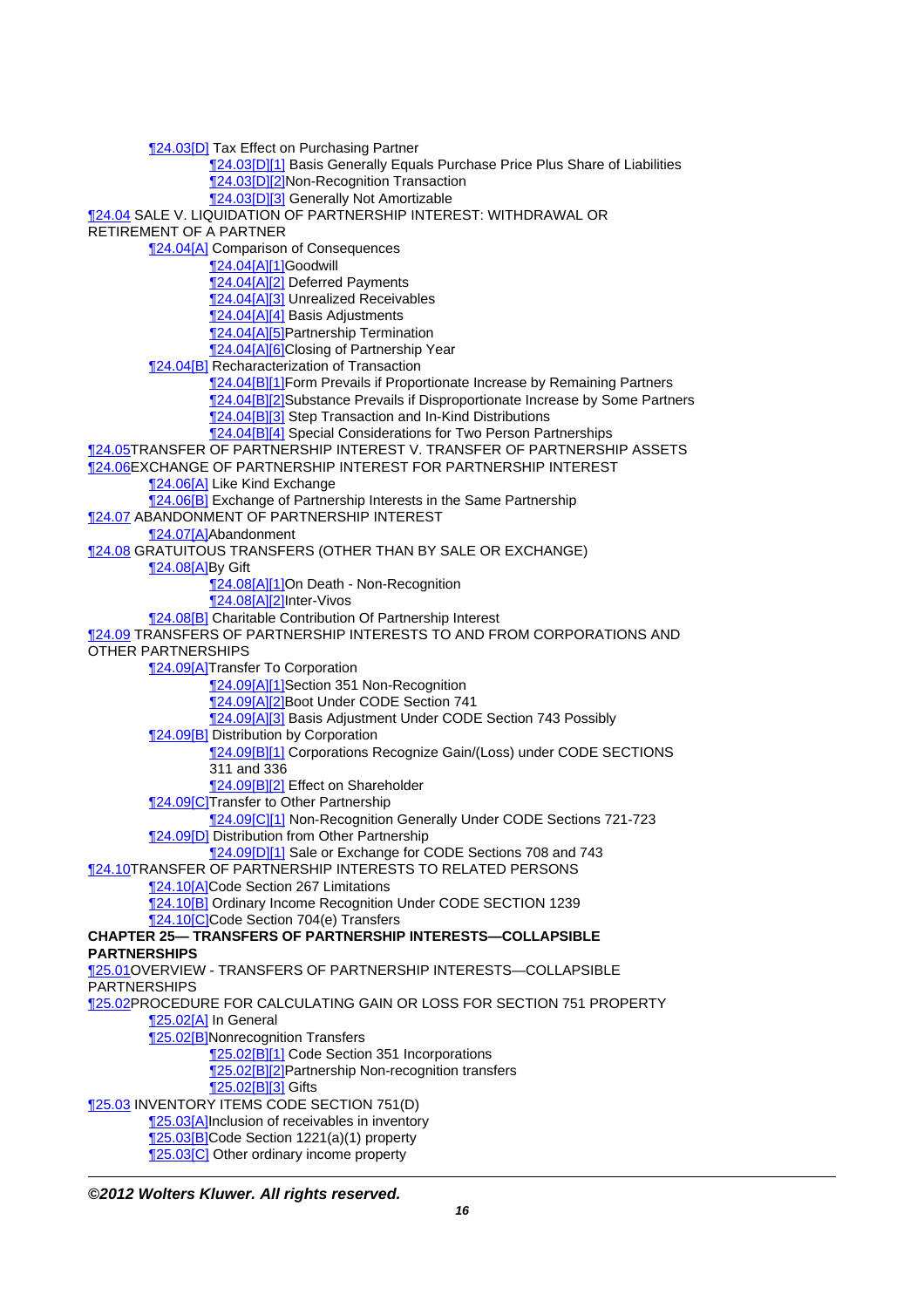[¶25.03\[D\]O](http://prod.resource.cch.com/resource/scion/citation/pit/25.03%5BD%5D/GLP01?cfu=TAA)rdinary Income property in the hands of the selling partner [¶25.04](http://prod.resource.cch.com/resource/scion/citation/pit/25.04/GLP01?cfu=TAA)UNREALIZED RECEIVABLES [¶25.04\[A\]](http://prod.resource.cch.com/resource/scion/citation/pit/25.04%5BA%5D/GLP01?cfu=TAA)Payments for goods [¶25.04\[B\]](http://prod.resource.cch.com/resource/scion/citation/pit/25.04%5BB%5D/GLP01?cfu=TAA) Payments for Services [¶25.04\[C\]S](http://prod.resource.cch.com/resource/scion/citation/pit/25.04%5BC%5D/GLP01?cfu=TAA)pecifically the Identical Unrealized Receivables [¶25.05](http://prod.resource.cch.com/resource/scion/citation/pit/25.05/GLP01?cfu=TAA)TIERED PARTNERSHIPS [¶25.06](http://prod.resource.cch.com/resource/scion/citation/pit/25.06/GLP01?cfu=TAA) STATEMENT REQUIRED TO BE FILED **CHAPTER 26— INCORPORATION OF A PARTNERSHIP** [¶26.01](http://prod.resource.cch.com/resource/scion/citation/pit/26.01/GLP01?cfu=TAA) OVERVIEW - REASONS FOR INCORPORATION OF A PARTNERSHIP [¶26.02](http://prod.resource.cch.com/resource/scion/citation/pit/26.02/GLP01?cfu=TAA) THREE ALTERNATIVE METHODS—INCORPORATION OF A PARTNERSHIP [¶26.02\[A\]](http://prod.resource.cch.com/resource/scion/citation/pit/26.02%5BA%5D/GLP01?cfu=TAA) Section 351; Recognition of Gain and Loss and Determining Basis [¶26.02\[B\]](http://prod.resource.cch.com/resource/scion/citation/pit/26.02%5BB%5D/GLP01?cfu=TAA)Contribution of Partnership Assets and Distribution of Corporate Shares (Assets-Over) [¶26.02\[C\]](http://prod.resource.cch.com/resource/scion/citation/pit/26.02%5BC%5D/GLP01?cfu=TAA) Distribution and Contribution of Partnership Assets (Assets-Up) [¶26.02\[D\]C](http://prod.resource.cch.com/resource/scion/citation/pit/26.02%5BD%5D/GLP01?cfu=TAA)ontribution of Partnership Interests and Distribution of Corporate Shares (Interests-Up) [¶26.02\[E\]](http://prod.resource.cch.com/resource/scion/citation/pit/26.02%5BE%5D/GLP01?cfu=TAA) Planning Illustrations [¶26.03](http://prod.resource.cch.com/resource/scion/citation/pit/26.03/GLP01?cfu=TAA)INCORPORATION OF A PARTNERSHIP—OTHER ISSUES [¶26.03\[A\]](http://prod.resource.cch.com/resource/scion/citation/pit/26.03%5BA%5D/GLP01?cfu=TAA)Assignment of Income Issues and Accounting Issues [¶26.03\[B\]](http://prod.resource.cch.com/resource/scion/citation/pit/26.03%5BB%5D/GLP01?cfu=TAA)Treatment of Section 754 Adjustments [¶26.04](http://prod.resource.cch.com/resource/scion/citation/pit/26.04/GLP01?cfu=TAA) INCORPORATION OF A PARTNERSHIP—COLLATERAL CONSEQUENCES AND **ISSUES** [¶26.04\[A\]](http://prod.resource.cch.com/resource/scion/citation/pit/26.04%5BA%5D/GLP01?cfu=TAA) Interaction with Code Section 367 [¶26.04\[B\]](http://prod.resource.cch.com/resource/scion/citation/pit/26.04%5BB%5D/GLP01?cfu=TAA)Interaction with Section 362(e) **126.04 [C]**Incorporation when Liabilities are in Excess of Basis **126.04 D**Disguised Sale Issues [¶26.04\[E\]](http://prod.resource.cch.com/resource/scion/citation/pit/26.04%5BE%5D/GLP01?cfu=TAA) Subchapter S Corporation Status of the New Corporation [¶26.04\[F\]](http://prod.resource.cch.com/resource/scion/citation/pit/26.04%5BF%5D/GLP01?cfu=TAA) Section 1244 Stock [¶26.04\[G\]](http://prod.resource.cch.com/resource/scion/citation/pit/26.04%5BG%5D/GLP01?cfu=TAA) Personal Holding Company Issues **Part 7 CHAPTER 27—TRANSACTIONS BETWEEN PARTNERS AND PARTNERSHIPS** [¶27.01](http://prod.resource.cch.com/resource/scion/citation/pit/27.01/GLP01?cfu=TAA) OVERVIEW - THREE CATEGORIES OF SECTION 707 PAYMENTS [¶27.01\[A\]](http://prod.resource.cch.com/resource/scion/citation/pit/27.01%5BA%5D/GLP01?cfu=TAA) Framework and Purpose of Section 707 **127.01[B]** Distinguishing Among Section 707 Payments [¶27.02](http://prod.resource.cch.com/resource/scion/citation/pit/27.02/GLP01?cfu=TAA) PARTNER ACTING AS A "THIRD PARTY" - SECTION 707(A) PAYMENTS [¶27.02\[A\]](http://prod.resource.cch.com/resource/scion/citation/pit/27.02%5BA%5D/GLP01?cfu=TAA) Loans [¶27.02\[B\]](http://prod.resource.cch.com/resource/scion/citation/pit/27.02%5BB%5D/GLP01?cfu=TAA)Services [¶27.02\[C\]](http://prod.resource.cch.com/resource/scion/citation/pit/27.02%5BC%5D/GLP01?cfu=TAA) Leases 127.02[D]Sale of property [¶27.02\[D\]\[1\]](http://prod.resource.cch.com/resource/scion/citation/pit/27.02%5BD%5D%5B1%5D/GLP01?cfu=TAA) In General **127.02[D][2]Disguised Sales of Property to the Partnership 127.02[D][3] Exceptions to Disguised Sale Treatment** [¶27.02\[D\]\[4\]E](http://prod.resource.cch.com/resource/scion/citation/pit/27.02%5BD%5D%5B4%5D/GLP01?cfu=TAA)ffect of Liabilities **127.02[D][5] Disguised Sales by Partnerships to Partner 127.02[D][6] Disguised Sale of Partnership Interest** [¶27.03](http://prod.resource.cch.com/resource/scion/citation/pit/27.03/GLP01?cfu=TAA)GUARANTEED PAYMENTS TO PARTNERS - SECTION 707(C) PAYMENTS [¶27.03\[A\]](http://prod.resource.cch.com/resource/scion/citation/pit/27.03%5BA%5D/GLP01?cfu=TAA) Determining Whether Payment is a Guaranteed Payment [¶27.03\[A\]\[1\]](http://prod.resource.cch.com/resource/scion/citation/pit/27.03%5BA%5D%5B1%5D/GLP01?cfu=TAA) Acting in Partner Capacity **127.03[A][2] Determined Without Regard to Income of Partnership** [¶27.03\[B\]](http://prod.resource.cch.com/resource/scion/citation/pit/27.03%5BB%5D/GLP01?cfu=TAA)Tax Treatment of Guaranteed Payments to Partnership and Partners [27.03[B][1] Reporting as Income and Deduction [27.03[B][2] Employment Tax Issues [¶27.03\[B\]\[3\]](http://prod.resource.cch.com/resource/scion/citation/pit/27.03%5BB%5D%5B3%5D/GLP01?cfu=TAA) Fringe Benefits [¶27.03\[B\]\[4\]](http://prod.resource.cch.com/resource/scion/citation/pit/27.03%5BB%5D%5B4%5D/GLP01?cfu=TAA)Transfer of Property as Consideration for Guaranteed Payment [¶27.04](http://prod.resource.cch.com/resource/scion/citation/pit/27.04/GLP01?cfu=TAA) RELATED PARTY ISSUES 127.04[A]Code Section 707(b) Limitations with Controlling Partners or Commonly Controlled Partnerships [¶27.04\[A\]\[1\]](http://prod.resource.cch.com/resource/scion/citation/pit/27.04%5BA%5D%5B1%5D/GLP01?cfu=TAA) Loss Limitations **127.04[A][2]** Capital Gain Recharacterization [¶27.04\[B\]](http://prod.resource.cch.com/resource/scion/citation/pit/27.04%5BB%5D/GLP01?cfu=TAA) Losses, Expenses, and Interest Limitations with Related Parties - Code Section 267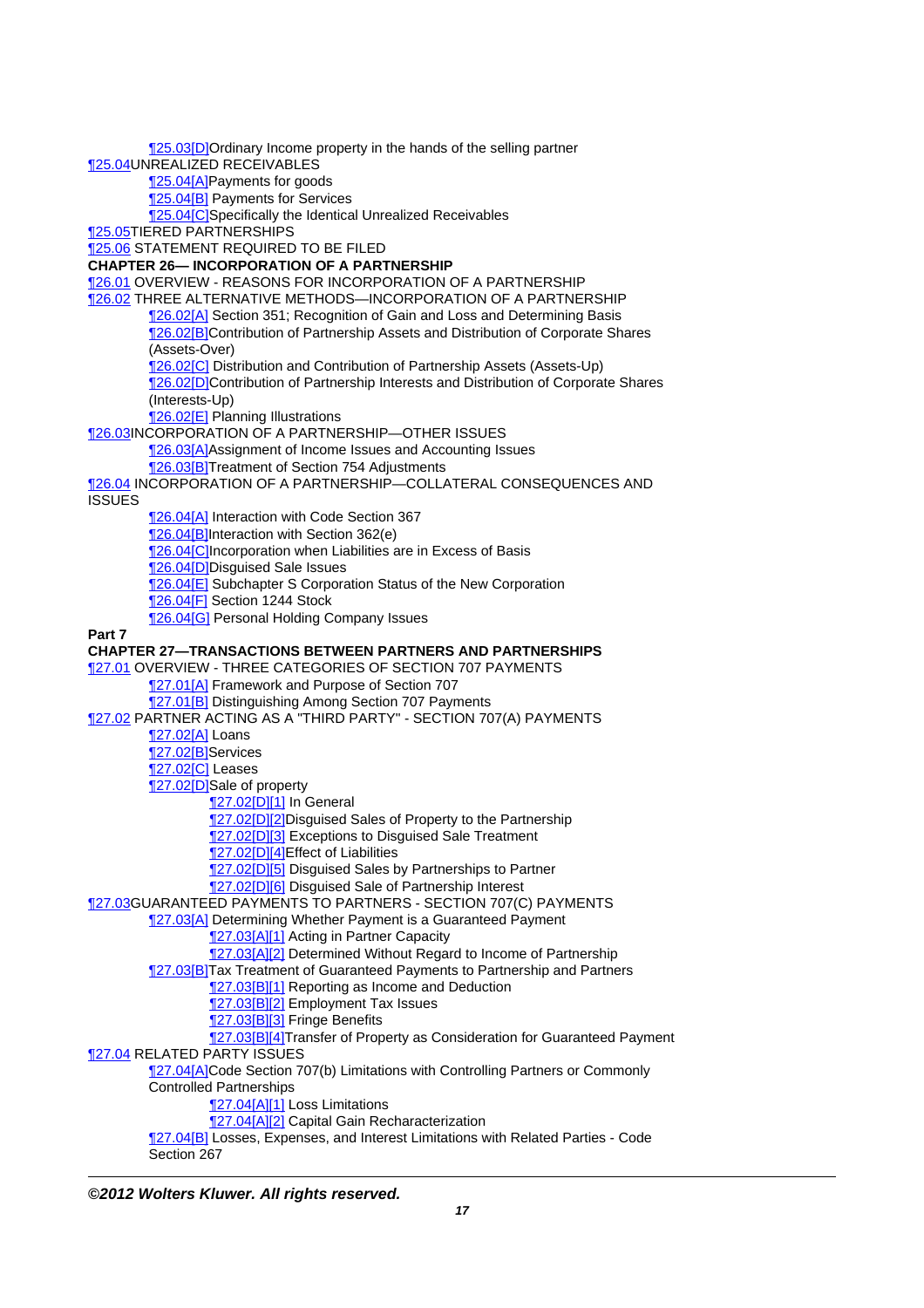[¶27.04\[B\]\[1\]](http://prod.resource.cch.com/resource/scion/citation/pit/27.04%5BB%5D%5B1%5D/GLP01?cfu=TAA)Loss Transactions with Related Non-Partners - Code Section  $267(a)(1)$ [¶27.04\[B\]\[2\]](http://prod.resource.cch.com/resource/scion/citation/pit/27.04%5BB%5D%5B2%5D/GLP01?cfu=TAA)Deferral Of Accrued Expenses - Code Section 267(a)(2) [¶27.04\[C\]](http://prod.resource.cch.com/resource/scion/citation/pit/27.04%5BC%5D/GLP01?cfu=TAA) Disallowance of Installment Sale Treatment - Code Section 453 [¶27.04\[D\]](http://prod.resource.cch.com/resource/scion/citation/pit/27.04%5BD%5D/GLP01?cfu=TAA) Sales of Depreciable Property Between Partnerships and Controlling Persons - Code Section 1239 **CHAPTER 28— COMPENSATION ARRANGEMENTS USING PARTNERSHIP INTERESTS** [¶28.01](http://prod.resource.cch.com/resource/scion/citation/pit/28.01/GLP01?cfu=TAA) OVERVIEW - COMPENSATORY ARRANGEMENTS USING PARTNERSHIP INTERESTS [¶28.02](http://prod.resource.cch.com/resource/scion/citation/pit/28.02/GLP01?cfu=TAA) BASIC CODE SECTION 83 PRINCIPLES [¶28.03](http://prod.resource.cch.com/resource/scion/citation/pit/28.03/GLP01?cfu=TAA) GRANT OF PARTNERSHIP PROFITS OR CAPITAL INTERESTS [¶28.03\[A\]](http://prod.resource.cch.com/resource/scion/citation/pit/28.03%5BA%5D/GLP01?cfu=TAA)Profits Interests [¶28.03\[A\]\[1\]](http://prod.resource.cch.com/resource/scion/citation/pit/28.03%5BA%5D%5B1%5D/GLP01?cfu=TAA) Fully Vested Profits Interest [¶28.03\[A\]\[2\]](http://prod.resource.cch.com/resource/scion/citation/pit/28.03%5BA%5D%5B2%5D/GLP01?cfu=TAA) Subject to Vesting [¶28.03\[B\]](http://prod.resource.cch.com/resource/scion/citation/pit/28.03%5BB%5D/GLP01?cfu=TAA)Capital and Profits Interests [¶28.03\[B\]\[1\]](http://prod.resource.cch.com/resource/scion/citation/pit/28.03%5BB%5D%5B1%5D/GLP01?cfu=TAA)Fully Vested [¶28.03\[B\]\[2\]](http://prod.resource.cch.com/resource/scion/citation/pit/28.03%5BB%5D%5B2%5D/GLP01?cfu=TAA)Subject to Vesting [¶28.04](http://prod.resource.cch.com/resource/scion/citation/pit/28.04/GLP01?cfu=TAA) GRANTS OF OPTIONS TO ACQUIRE PARTNERSHIP EQUITY [¶28.04\[A\]](http://prod.resource.cch.com/resource/scion/citation/pit/28.04%5BA%5D/GLP01?cfu=TAA)Profits Interests [¶28.04\[B\]](http://prod.resource.cch.com/resource/scion/citation/pit/28.04%5BB%5D/GLP01?cfu=TAA) Option to Acquire a Capital Interest - Fully Vested [¶28.05](http://prod.resource.cch.com/resource/scion/citation/pit/28.05/GLP01?cfu=TAA) BUSINESS CONSIDERATIONS WITH GRANTS OF PROFITS INTERESTS, CAPITAL INTERESTS AND OPTIONS [¶28.06](http://prod.resource.cch.com/resource/scion/citation/pit/28.06/GLP01?cfu=TAA)EQUITY APPRECIATION RIGHTS 128.06[A]Key Characteristics [¶28.06\[B\]](http://prod.resource.cch.com/resource/scion/citation/pit/28.06%5BB%5D/GLP01?cfu=TAA) Disadvantages 128.06[C]Changing Role of SARs [¶28.06\[D\]](http://prod.resource.cch.com/resource/scion/citation/pit/28.06%5BD%5D/GLP01?cfu=TAA) Tax Treatment [¶28.06\[E\]](http://prod.resource.cch.com/resource/scion/citation/pit/28.06%5BE%5D/GLP01?cfu=TAA) EARs for Partnerships [¶28.06\[F\]T](http://prod.resource.cch.com/resource/scion/citation/pit/28.06%5BF%5D/GLP01?cfu=TAA)ax Treatment of Partnership EAR to Service Provider **128.06[G]Tax Treatment of Partnership EAR to Partnership 128.07 OTHER PHANTOM EQUITY [28.07[A]Key Characteristics** [¶28.07\[B\]](http://prod.resource.cch.com/resource/scion/citation/pit/28.07%5BB%5D/GLP01?cfu=TAA)Advantages [¶28.07\[C\]](http://prod.resource.cch.com/resource/scion/citation/pit/28.07%5BC%5D/GLP01?cfu=TAA) Disadvantages [¶28.07\[D\]S](http://prod.resource.cch.com/resource/scion/citation/pit/28.07%5BD%5D/GLP01?cfu=TAA)trategic Application [¶28.07\[E\]](http://prod.resource.cch.com/resource/scion/citation/pit/28.07%5BE%5D/GLP01?cfu=TAA)Tax Treatment of Phantom Equity to Partnership [¶28.07\[F\]](http://prod.resource.cch.com/resource/scion/citation/pit/28.07%5BF%5D/GLP01?cfu=TAA) Planning Suggestions [¶28.08](http://prod.resource.cch.com/resource/scion/citation/pit/28.08/GLP01?cfu=TAA) CODE SECTION 409A IN THE PARTNERSHIP CONTEXT [¶28.08\[A\]](http://prod.resource.cch.com/resource/scion/citation/pit/28.08%5BA%5D/GLP01?cfu=TAA)In General [¶28.08\[B\]](http://prod.resource.cch.com/resource/scion/citation/pit/28.08%5BB%5D/GLP01?cfu=TAA) Code Section 409A As Applied to Partnerships [¶28.08\[C\]](http://prod.resource.cch.com/resource/scion/citation/pit/28.08%5BC%5D/GLP01?cfu=TAA) Special Issues In Respect of Equity Compensation for Private Investment **Partnerships** [¶28.08\[C\]\[1\]](http://prod.resource.cch.com/resource/scion/citation/pit/28.08%5BC%5D%5B1%5D/GLP01?cfu=TAA) Special Issues With Respect to Deferral Elections Under Code Section §409A [¶28.08\[C\]\[2\]O](http://prod.resource.cch.com/resource/scion/citation/pit/28.08%5BC%5D%5B2%5D/GLP01?cfu=TAA)ther Code Section 409A Issues For Private Investment Partnership Managers [¶28.09](http://prod.resource.cch.com/resource/scion/citation/pit/28.09/GLP01?cfu=TAA)CODE SECTION 457A [¶28.10](http://prod.resource.cch.com/resource/scion/citation/pit/28.10/GLP01?cfu=TAA) CORPORATE PARTNER EQUITY AND OTHER ISSUES **Part 8 CHAPTER 29—TAX PLANNING—SPECIAL PARTNERS & PARTNERSHIPS** [¶29.01](http://prod.resource.cch.com/resource/scion/citation/pit/29.01/GLP01?cfu=TAA) OVERVIEW - SPECIAL PARTNERS AND PARTNERSHIPS [¶29.02](http://prod.resource.cch.com/resource/scion/citation/pit/29.02/GLP01?cfu=TAA)FAMILY PARTNERSHIPS [¶29.02\[A\]](http://prod.resource.cch.com/resource/scion/citation/pit/29.02%5BA%5D/GLP01?cfu=TAA) Overview of Code Section 704(e) [¶29.02\[B\]](http://prod.resource.cch.com/resource/scion/citation/pit/29.02%5BB%5D/GLP01?cfu=TAA)Family Partnerships Where Capital is a Material Income-Producing Factor [¶29.02\[B\]\[1\]](http://prod.resource.cch.com/resource/scion/citation/pit/29.02%5BB%5D%5B1%5D/GLP01?cfu=TAA) Determining When Capital is a Material Income-Producing Factor [¶29.02\[B\]\[2\]](http://prod.resource.cch.com/resource/scion/citation/pit/29.02%5BB%5D%5B2%5D/GLP01?cfu=TAA) Ownership of Capital Interest **129.02[C]** Family Service Partnerships [¶29.02\[D\]](http://prod.resource.cch.com/resource/scion/citation/pit/29.02%5BD%5D/GLP01?cfu=TAA) Donee Treated as Partner [¶29.02\[D\]\[1\]](http://prod.resource.cch.com/resource/scion/citation/pit/29.02%5BD%5D%5B1%5D/GLP01?cfu=TAA) Legal title [¶29.02\[D\]\[2\]](http://prod.resource.cch.com/resource/scion/citation/pit/29.02%5BD%5D%5B2%5D/GLP01?cfu=TAA) Conduct of Business 129.02[D][3] Control Retained by Donor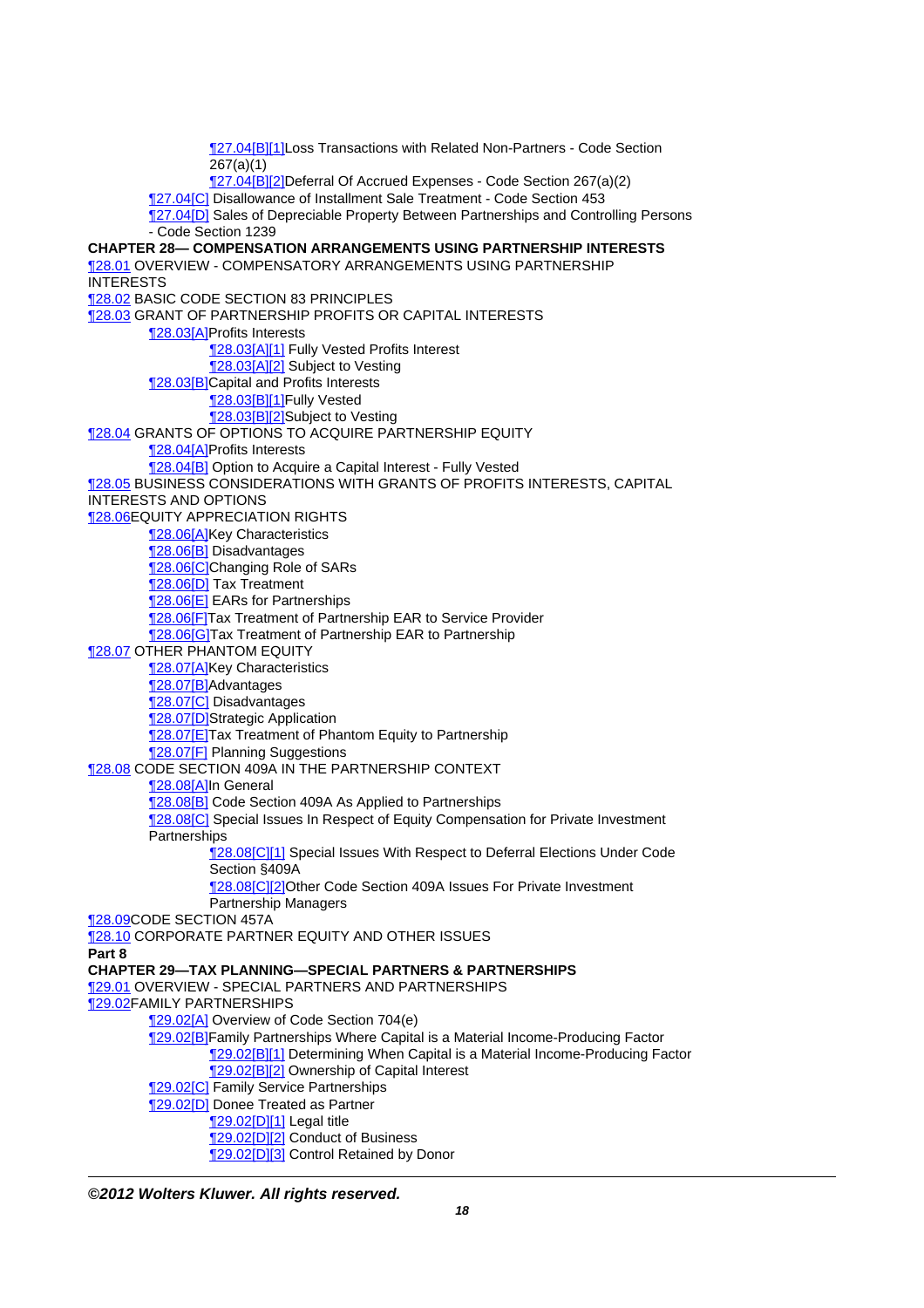[¶29.02\[D\]\[4\]](http://prod.resource.cch.com/resource/scion/citation/pit/29.02%5BD%5D%5B4%5D/GLP01?cfu=TAA) Indirect Control [¶29.02\[E\]](http://prod.resource.cch.com/resource/scion/citation/pit/29.02%5BE%5D/GLP01?cfu=TAA)Interest Purchased from Family Member [¶29.02\[F\]](http://prod.resource.cch.com/resource/scion/citation/pit/29.02%5BF%5D/GLP01?cfu=TAA) Allocation Restrictions [¶29.03](http://prod.resource.cch.com/resource/scion/citation/pit/29.03/GLP01?cfu=TAA)PUBLICLY TRADED PARTNERSHIPS [¶29.03\[A\]](http://prod.resource.cch.com/resource/scion/citation/pit/29.03%5BA%5D/GLP01?cfu=TAA)General [¶29.03\[A\]\[1\]](http://prod.resource.cch.com/resource/scion/citation/pit/29.03%5BA%5D%5B1%5D/GLP01?cfu=TAA) Definition of Publicly Traded [¶29.03\[A\]\[2\]](http://prod.resource.cch.com/resource/scion/citation/pit/29.03%5BA%5D%5B2%5D/GLP01?cfu=TAA) Conversion to PTP Treatment [¶29.03\[B\]](http://prod.resource.cch.com/resource/scion/citation/pit/29.03%5BB%5D/GLP01?cfu=TAA) Exceptions [29.03[B][1] Passive Income Exception [¶29.03\[B\]\[2\]](http://prod.resource.cch.com/resource/scion/citation/pit/29.03%5BB%5D%5B2%5D/GLP01?cfu=TAA)Electing 1987 Partnerships [¶29.04](http://prod.resource.cch.com/resource/scion/citation/pit/29.04/GLP01?cfu=TAA)TAX-EXEMPT ORGANIZATIONS AS PARTNERS [¶29.04\[A\]](http://prod.resource.cch.com/resource/scion/citation/pit/29.04%5BA%5D/GLP01?cfu=TAA)Unrelated Business Taxable Income of Tax-Exempt Partners [¶29.04\[B\]](http://prod.resource.cch.com/resource/scion/citation/pit/29.04%5BB%5D/GLP01?cfu=TAA) Reduction of Cost Recovery Deductions [¶29.05](http://prod.resource.cch.com/resource/scion/citation/pit/29.05/GLP01?cfu=TAA) OTHER TYPES OF PARTNERS AND PARTNERSHIPS 129.05[A] C corporations as partners [¶29.05\[B\]](http://prod.resource.cch.com/resource/scion/citation/pit/29.05%5BB%5D/GLP01?cfu=TAA)S corporations as partners [¶29.05\[C\]R](http://prod.resource.cch.com/resource/scion/citation/pit/29.05%5BC%5D/GLP01?cfu=TAA)EITs as partners [¶29.05\[D\]](http://prod.resource.cch.com/resource/scion/citation/pit/29.05%5BD%5D/GLP01?cfu=TAA) Regulated investment companies as partners [¶29.05\[E\]](http://prod.resource.cch.com/resource/scion/citation/pit/29.05%5BE%5D/GLP01?cfu=TAA) Limited Liability partnerships [¶29.05\[F\]](http://prod.resource.cch.com/resource/scion/citation/pit/29.05%5BF%5D/GLP01?cfu=TAA) Limited Liability limited partnerships [¶29.05\[G\]](http://prod.resource.cch.com/resource/scion/citation/pit/29.05%5BG%5D/GLP01?cfu=TAA)Electing large partnerships [¶29.05\[H\]S](http://prod.resource.cch.com/resource/scion/citation/pit/29.05%5BH%5D/GLP01?cfu=TAA)ecurities partnerships [¶29.05\[I\]S](http://prod.resource.cch.com/resource/scion/citation/pit/29.05%5BI%5D/GLP01?cfu=TAA)yndicated investment partnerships **CHAPTER 30—TREATMENT OF DISTRESSED PARTNERSHIPS** [¶30.01](http://prod.resource.cch.com/resource/scion/citation/pit/30.01/GLP01?cfu=TAA) INTRODUCTION—DISTRESSED PARTNERSHIPS AND PARTNERSHIPS IN **BANKRUPTCY** [¶30.02](http://prod.resource.cch.com/resource/scion/citation/pit/30.02/GLP01?cfu=TAA) PRE-BANKRUPTCY—DISTRESSED PARTNERSHIPS [¶30.02\[A\]](http://prod.resource.cch.com/resource/scion/citation/pit/30.02%5BA%5D/GLP01?cfu=TAA)Debt Modifications [¶30.02\[B\]](http://prod.resource.cch.com/resource/scion/citation/pit/30.02%5BB%5D/GLP01?cfu=TAA)Debt Cancellation **130.02[C]Repaying Creditors at a Discount** [¶30.02\[D\]T](http://prod.resource.cch.com/resource/scion/citation/pit/30.02%5BD%5D/GLP01?cfu=TAA)ransferring Partnership Property to Repay Debt [¶30.02\[D\]\[1\]](http://prod.resource.cch.com/resource/scion/citation/pit/30.02D%5D%5B1%5D/GLP01?cfu=TAA) In General [¶30.02\[D\]\[2\]](http://prod.resource.cch.com/resource/scion/citation/pit/30.02%5BD%5D%5B2%5D/GLP01?cfu=TAA) Transfer of Property Subject to Nonrecourse Debt [¶30.02\[D\]\[3\]](http://prod.resource.cch.com/resource/scion/citation/pit/30.02%5BD%5D%5B3%5D/GLP01?cfu=TAA) Transfer of Property Subject to Recourse Debt **130.02[E]Issuing Partnership Equity to Repay Debt** [¶30.03](http://prod.resource.cch.com/resource/scion/citation/pit/30.03/GLP01?cfu=TAA)TREATMENT OF A PARTNERSHIP UNDER THE BANKRUPTCY CODE [¶30.03\[A\]](http://prod.resource.cch.com/resource/scion/citation/pit/30.03%5BA%5D/GLP01?cfu=TAA) General [¶30.03\[B\]](http://prod.resource.cch.com/resource/scion/citation/pit/30.03%5BB%5D/GLP01?cfu=TAA)Procedural Issues [¶30.04](http://prod.resource.cch.com/resource/scion/citation/pit/30.04/GLP01?cfu=TAA)CANCELLATION OF INDEBTNESS IN A PARTNERSHIP [¶30.04\[A\]](http://prod.resource.cch.com/resource/scion/citation/pit/30.04%5BA%5D/GLP01?cfu=TAA) General **[30.04[B]** Exception to COD Income Inclusion Applied at Partner Level [¶30.04\[C\]](http://prod.resource.cch.com/resource/scion/citation/pit/30.04%5BC%5D/GLP01?cfu=TAA) Allocation of COD Income **130.04[C][1]In General** [¶30.04\[C\]\[2\]S](http://prod.resource.cch.com/resource/scion/citation/pit/30.04%5BC%5D%5B2%5D/GLP01?cfu=TAA)ubstantial Economic Effect Issues [¶30.04\[D\]E](http://prod.resource.cch.com/resource/scion/citation/pit/30.04%5BD%5D/GLP01?cfu=TAA)lection to Defer COD Income [¶30.04\[D\]\[1\]G](http://prod.resource.cch.com/resource/scion/citation/pit/30.04%5BD%5D%5B1%5D/GLP01?cfu=TAA)eneral [¶30.04\[D\]\[2\]A](http://prod.resource.cch.com/resource/scion/citation/pit/30.04%5BD%5D%5B2%5D/GLP01?cfu=TAA)cceleration Events [¶30.04\[D\]\[3\]](http://prod.resource.cch.com/resource/scion/citation/pit/30.04%5BD%5D%5B3%5D/GLP01?cfu=TAA) Allocation of Deferred COD Income [¶30.05](http://prod.resource.cch.com/resource/scion/citation/pit/30.05/GLP01?cfu=TAA)PLANNING TECHNIQUES FOR DISTRESSED PARTNERSHIP [¶30.05\[A\]](http://prod.resource.cch.com/resource/scion/citation/pit/30.05%5BA%5D/GLP01?cfu=TAA) Debt Restructure Versus Foreclosure [¶30.05\[B\]](http://prod.resource.cch.com/resource/scion/citation/pit/30.05%5BB%5D/GLP01?cfu=TAA)Abandonment of Partnership Interest [¶30.05\[C\]](http://prod.resource.cch.com/resource/scion/citation/pit/30.05%5BC%5D/GLP01?cfu=TAA) Partnership Going Into Bankruptcy **CHAPTER 31—PROFESSIONAL PARTNERSHIPS** [¶31.01](http://prod.resource.cch.com/resource/scion/citation/pit/31.01/GLP01?cfu=TAA) OVERVIEW—PROFESSIONAL PARTNERSHIPS [¶31.02](http://prod.resource.cch.com/resource/scion/citation/pit/31.02/GLP01?cfu=TAA)FORMATION ISSUES 131.02[A]Who is a partner? [¶31.02\[B\]](http://prod.resource.cch.com/resource/scion/citation/pit/31.02%5BB%5D/GLP01?cfu=TAA)Issues Involving Receivables and Payables [¶31.02\[C\]C](http://prod.resource.cch.com/resource/scion/citation/pit/31.02%5BC%5D/GLP01?cfu=TAA)ontribution of Services [¶31.03](http://prod.resource.cch.com/resource/scion/citation/pit/31.03/GLP01?cfu=TAA)OPERATIONAL ISSUES [¶31.03\[A\]](http://prod.resource.cch.com/resource/scion/citation/pit/31.03%5BA%5D/GLP01?cfu=TAA) Distributive Shares [¶31.03\[B\]](http://prod.resource.cch.com/resource/scion/citation/pit/31.03%5BB%5D/GLP01?cfu=TAA) Self-employment Tax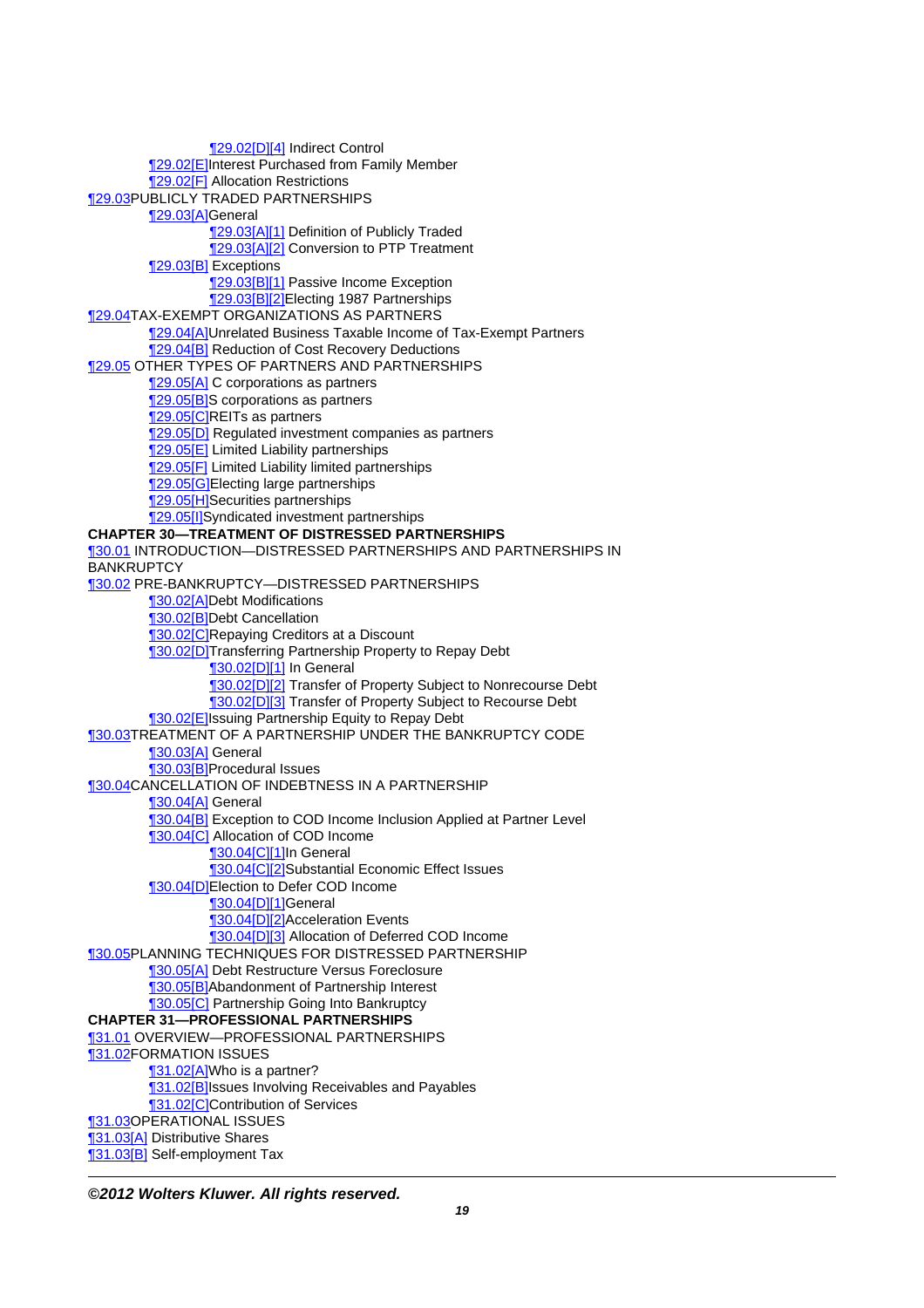[¶31.03\[C\]](http://prod.resource.cch.com/resource/scion/citation/pit/31.03%5BC%5D/GLP01?cfu=TAA) Use of Guaranteed Payments [¶31.04](http://prod.resource.cch.com/resource/scion/citation/pit/31.04/GLP01?cfu=TAA)WITHDRAWAL ISSUES [¶31.04\[A\]](http://prod.resource.cch.com/resource/scion/citation/pit/31.04%5BA%5D/GLP01?cfu=TAA)Sale [¶31.04\[B\]](http://prod.resource.cch.com/resource/scion/citation/pit/31.04%5BB%5D/GLP01?cfu=TAA) Liquidation [¶31.04\[C\]](http://prod.resource.cch.com/resource/scion/citation/pit/31.04%5BC%5D/GLP01?cfu=TAA) Death [¶31.04\[D\]A](http://prod.resource.cch.com/resource/scion/citation/pit/31.04%5BD%5D/GLP01?cfu=TAA)llocating Income in the Year of Withdrawal **CHAPTER 32—INTERNATIONAL PARTNERSHIPS Part 9 CHAPTER 33— TERMINATION OF A PARTNERSHIP** [¶33.01](http://prod.resource.cch.com/resource/scion/citation/pit/33.01/GLP01?cfu=TAA) OVERVIEW OF CODE SECTION 708 [¶33.02](http://prod.resource.cch.com/resource/scion/citation/pit/33.02/GLP01?cfu=TAA)TERMINATION OF A PARTNERSHIP [¶33.02\[A\]](http://prod.resource.cch.com/resource/scion/citation/pit/33.02%5BA%5D/GLP01?cfu=TAA)Actual Termination of a Partnership [¶33.02\[A\]\[1\]](http://prod.resource.cch.com/resource/scion/citation/pit/33.02%5BA%5D%5B1%5D/GLP01?cfu=TAA) State law and actual termination of a partnership [¶33.02\[A\]\[2\]](http://prod.resource.cch.com/resource/scion/citation/pit/33.02%5BA%5D%5B2%5D/GLP01?cfu=TAA)Actual Termination of Two Member Partnership [¶33.02\[A\]\[3\]](http://prod.resource.cch.com/resource/scion/citation/pit/33.02%5BA%5D%5B3%5D/GLP01?cfu=TAA) Winding Up a Partnership's Affairs and Cessation of Partnership's Business Activities [¶33.02\[B\]](http://prod.resource.cch.com/resource/scion/citation/pit/33.02%5BB%5D/GLP01?cfu=TAA) Consequences of an Actual Termination of a Partnership [¶33.02\[C\]](http://prod.resource.cch.com/resource/scion/citation/pit/33.02%5BC%5D/GLP01?cfu=TAA) Revenue Ruling 99-6-Conversion of a Multi-Member partnership to a Single-Member LLC [¶33.02\[C\]\[1\]A](http://prod.resource.cch.com/resource/scion/citation/pit/33.02%5BC%5D%5B1%5D/GLP01?cfu=TAA)ctual Termination of a Partnership with Two Partners [¶33.02\[C\]\[2\]](http://prod.resource.cch.com/resource/scion/citation/pit/33.02%5BC%5D%5B2%5D/GLP01?cfu=TAA) Application of Revenue Ruling 99-6 to a Deferred Like-kind Exchange **133.02[C][3] Involuntary Conversions and Revenue Ruling 99-6 133.03 TECHNICAL TERMINATION OF A PARTNERSHIP** [¶33.03\[A\]](http://prod.resource.cch.com/resource/scion/citation/pit/33.03%5BA%5D/GLP01?cfu=TAA)Occurrence of Sales or Exchanges Within a Twelve Month Period [¶33.03\[B\]](http://prod.resource.cch.com/resource/scion/citation/pit/33.03%5BB%5D/GLP01?cfu=TAA)Sale or Exchange Requirement [¶33.03\[C\]T](http://prod.resource.cch.com/resource/scion/citation/pit/33.03%5BC%5D/GLP01?cfu=TAA)ransactions that are not Sales or Exchanges [¶33.03\[C\]\[1\]D](http://prod.resource.cch.com/resource/scion/citation/pit/33.03%5BC%5D%5B1%5D/GLP01?cfu=TAA)istributions of Interests in Tiered Partnership Arrangements [¶33.03\[D\]](http://prod.resource.cch.com/resource/scion/citation/pit/33.03%5BD%5D/GLP01?cfu=TAA) Transfer of 50% or more total interest in Partnership Capital and Profits [¶33.03\[E\]](http://prod.resource.cch.com/resource/scion/citation/pit/33.03%5BE%5D/GLP01?cfu=TAA)Summary of Strategies to Avoid a Code Section 708(b)(1)(B) **133.03[E][1]** Transfer Interests over a period of more than 12 consecutive months [¶33.03\[E\]\[2\]](http://prod.resource.cch.com/resource/scion/citation/pit/33.03%5BE%5D%5B2%5D/GLP01?cfu=TAA) Liquidate a Partner's Interest in a Transaction that is not a Sale or Exchange [¶33.04](http://prod.resource.cch.com/resource/scion/citation/pit/33.04/GLP01?cfu=TAA)DEEMED TRANSACTIONS THAT OCCUR AS A RESULT OF A PARTNERSHIP'S TECHNICAL TERMINATION [¶33.05](http://prod.resource.cch.com/resource/scion/citation/pit/33.05/GLP01?cfu=TAA)EFFECTS OF A TECHNICAL TERMINATION OF A PARTNERSHIP [¶33.05\[A\]](http://prod.resource.cch.com/resource/scion/citation/pit/33.05%5BA%5D/GLP01?cfu=TAA)Closing of the Terminated Partnership's Tax Year [¶33.05\[B\]](http://prod.resource.cch.com/resource/scion/citation/pit/33.05%5BB%5D/GLP01?cfu=TAA)Basis and Holding Period of Assets in New Partnership [¶33.05\[C\]B](http://prod.resource.cch.com/resource/scion/citation/pit/33.05%5BC%5D/GLP01?cfu=TAA)asis and Holding Period of Interests of Partners in New Partnership **[33.05[D]** Elections by Terminated Partnership [¶33.05\[E\]](http://prod.resource.cch.com/resource/scion/citation/pit/33.05%5BE%5D/GLP01?cfu=TAA)Depreciation of Assets of New Partnership [¶33.05\[E\]\[1\]](http://prod.resource.cch.com/resource/scion/citation/pit/33.05%5BE%5D%5B1%5D/GLP01?cfu=TAA)Special Bonus Depreciation Allowance [¶33.05\[F\]](http://prod.resource.cch.com/resource/scion/citation/pit/33.05%5BF%5D/GLP01?cfu=TAA) Section 197 Assets and Amortization of those assets [¶33.05\[G\]](http://prod.resource.cch.com/resource/scion/citation/pit/33.05%5BG%5D/GLP01?cfu=TAA)No Recapture of Investment Credit [¶33.05\[H\]E](http://prod.resource.cch.com/resource/scion/citation/pit/33.05%5BH%5D/GLP01?cfu=TAA)ffect of Technical Termination on Partnership's Book Capital Accounts [¶33.05\[I\]A](http://prod.resource.cch.com/resource/scion/citation/pit/33.05%5BI%5D/GLP01?cfu=TAA)pplication of Rules of Code Section 704( c) to Technical Termination [¶33.05\[J\]T](http://prod.resource.cch.com/resource/scion/citation/pit/33.05%5BJ%5D/GLP01?cfu=TAA)reatment of Retirement Plans [¶33.05\[K\]](http://prod.resource.cch.com/resource/scion/citation/pit/33.05%5BK%5D/GLP01?cfu=TAA) Partnership Organization Costs, Syndication Costs and Start-Up Expenses **133.05{L]** Other Tax Consequences of a Technical Termination **CHAPTER 34 Partnership Mergers and Divisions**- [¶34.01](http://prod.resource.cch.com/resource/scion/citation/pit/34.01/GLP01?cfu=TAA) OVERVIEW - PARTNERSHIP MERGERS AND DIVISIONS [¶34.02](http://prod.resource.cch.com/resource/scion/citation/pit/34.02/GLP01?cfu=TAA)REASONS FOR PARTNERSHIP MERGERS [¶34.02\[A\]](http://prod.resource.cch.com/resource/scion/citation/pit/34.02%5BA%5D/GLP01?cfu=TAA)Definition of Partnership Merger and Continuity of Interest Doctrine [¶34.02\[B\]](http://prod.resource.cch.com/resource/scion/citation/pit/34.02%5BB%5D/GLP01?cfu=TAA) Types of Partnership Mergers Allowed [¶34.02\[B\]\[1\]](http://prod.resource.cch.com/resource/scion/citation/pit/34.02%5BB%5D%5B1%5D/GLP01?cfu=TAA)Assets-Over Merger [¶34.02\[B\]\[2\]](http://prod.resource.cch.com/resource/scion/citation/pit/34.02%5BB%5D%5B2%5D/GLP01?cfu=TAA) Assets-Up Merger [¶34.02\[B\]\[3\]](http://prod.resource.cch.com/resource/scion/citation/pit/34.02%5BB%5D%5B3%5D/GLP01?cfu=TAA)Other Forms of Merger [¶34.02\[B\]\[4\]](http://prod.resource.cch.com/resource/scion/citation/pit/34.02%5BB%5D%5B4%5D/GLP01?cfu=TAA) Bifurcation of Assets-Over and Assets-Up Forms of Merger [¶34.02\[B\]\[5\]](http://prod.resource.cch.com/resource/scion/citation/pit/34.02%5BB%5D%5B5%5D/GLP01?cfu=TAA)Assets-over Merger Coupled with a Sale of a Partnership Interest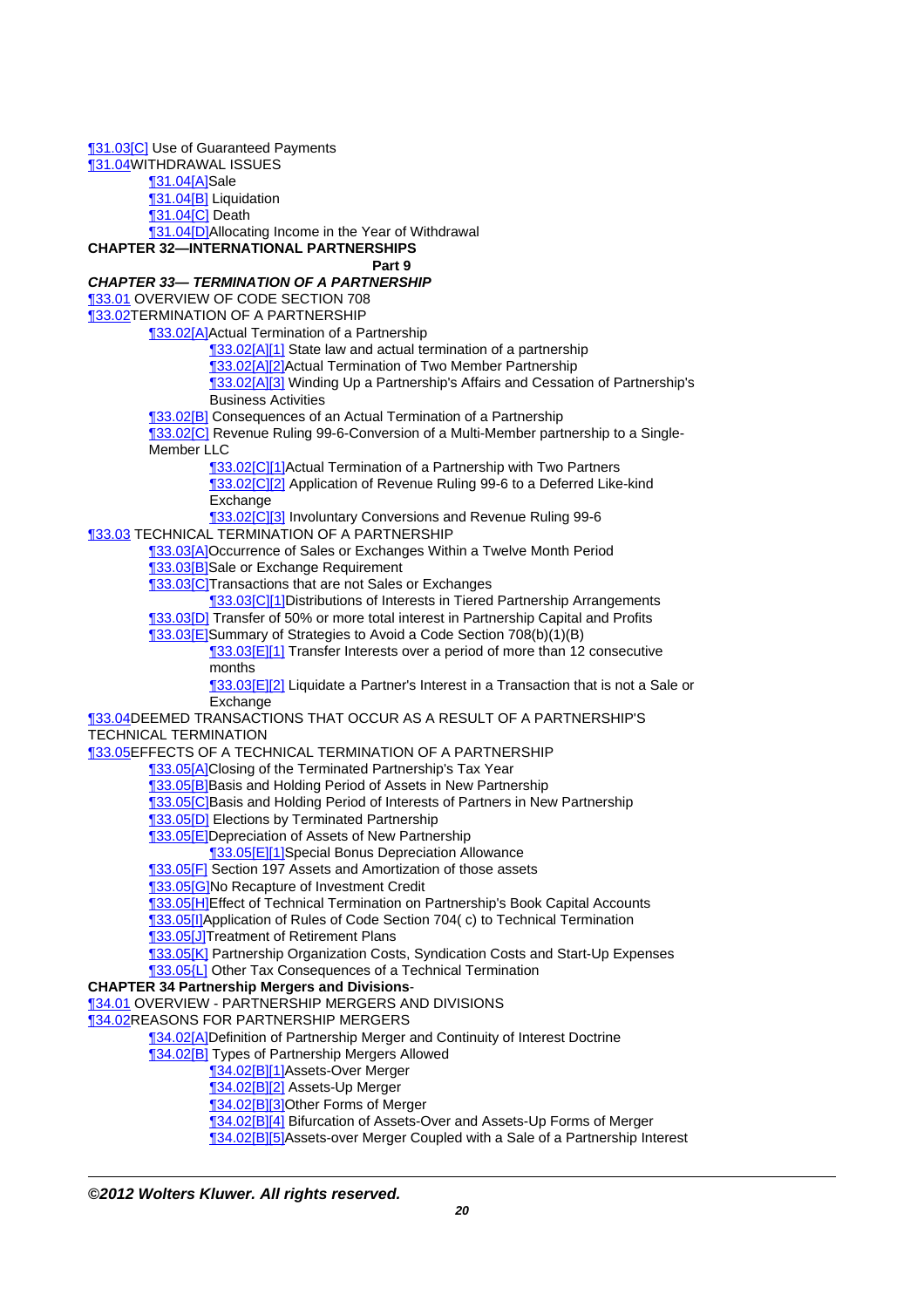[¶34.02\[B\]\[6\]](http://prod.resource.cch.com/resource/scion/citation/pit/34.02%5BB%5D%5B6%5D/GLP01?cfu=TAA) Assets-Over and Assets-Up Form Not Followed By IRS in Certain **Circumstances** [¶34.02\[C\]T](http://prod.resource.cch.com/resource/scion/citation/pit/34.02%5BC%5D/GLP01?cfu=TAA)ax Consequences of Partnership Mergers [¶34.02\[C\]\[1\]](http://prod.resource.cch.com/resource/scion/citation/pit/34.02%5BC%5D%5B1%5D/GLP01?cfu=TAA) Termination of Taxable year of Terminating Partnership [¶34.02\[C\]\[2\]](http://prod.resource.cch.com/resource/scion/citation/pit/34.02%5BC%5D%5B2%5D/GLP01?cfu=TAA) Accounting Methods [¶34.02\[C\]\[3\]B](http://prod.resource.cch.com/resource/scion/citation/pit/34.02%5BC%5D%5B3%5D/GLP01?cfu=TAA)asis and Holding Periods of Assets [¶34.02\[C\]\[4\]](http://prod.resource.cch.com/resource/scion/citation/pit/34.02%5BC%5D%5B4%5D/GLP01?cfu=TAA) Application of Code Section 704(c) to Assets-Over Mergers [¶34.02\[C\]\[5\]D](http://prod.resource.cch.com/resource/scion/citation/pit/34.02%5BC%5D%5B5%5D/GLP01?cfu=TAA)epreciation Methods [¶34.02\[C\]\[6\]I](http://prod.resource.cch.com/resource/scion/citation/pit/34.02%5BC%5D%5B6%5D/GLP01?cfu=TAA)ntangible Assets **134.02[C][7]** Section 1245 and Section 1250 Depreciation Recapture [¶34.02\[C\]\[8\]](http://prod.resource.cch.com/resource/scion/citation/pit/34.02%5BC%5D%5B8%5D/GLP01?cfu=TAA) Investment Credit Recapture [¶34.02\[C\]\[9\]Q](http://prod.resource.cch.com/resource/scion/citation/pit/34.02%5BC%5D%5B9%5D/GLP01?cfu=TAA)ualified Retirement Plan of Terminating Partnership [¶34.03](http://prod.resource.cch.com/resource/scion/citation/pit/34.03/GLP01?cfu=TAA)PARTNERSHIP DIVISIONS [¶34.03\[A\]](http://prod.resource.cch.com/resource/scion/citation/pit/34.03%5BA%5D/GLP01?cfu=TAA)Introduction and Reasons for a Division [¶34.03\[B\]](http://prod.resource.cch.com/resource/scion/citation/pit/34.03%5BB%5D/GLP01?cfu=TAA) Definition of Terms Contained in Partnership Division Regulations [¶34.03\[C\]R](http://prod.resource.cch.com/resource/scion/citation/pit/34.03%5BC%5D/GLP01?cfu=TAA)ules for Partnership Divisions **134.03[C][1] Prior Partnership Partners that Do Not Join a Resulting Partnership** [¶34.03\[C\]\[2\]A](http://prod.resource.cch.com/resource/scion/citation/pit/34.03%5BC%5D%5B2%5D/GLP01?cfu=TAA)ssets-Over Division [¶34.03\[C\]\[3\]](http://prod.resource.cch.com/resource/scion/citation/pit/34.03%5BC%5D%5B3%5D/GLP01?cfu=TAA) Assets-Up Division [¶34.03\[D\]T](http://prod.resource.cch.com/resource/scion/citation/pit/34.03%5BD%5D/GLP01?cfu=TAA)ax Consequences of Partnership Divisions [¶34.03\[D\]\[1\]A](http://prod.resource.cch.com/resource/scion/citation/pit/34.03%5BD%5D%5B1%5D/GLP01?cfu=TAA)ssets-Over Divisions [¶34.03\[D\]\[2\]A](http://prod.resource.cch.com/resource/scion/citation/pit/34.03%5BD%5D%5B2%5D/GLP01?cfu=TAA)ssets-Up Divisions [¶34.04](http://prod.resource.cch.com/resource/scion/citation/pit/34.04/GLP01?cfu=TAA) GENERAL TAX CONSEQUENCES OF PARTNERSHIP CONVERSIONS [¶34.04\[A\]](http://prod.resource.cch.com/resource/scion/citation/pit/34.04%5BA%5D/GLP01?cfu=TAA) Conversion of General Partnership to Limited Partnership [¶34.04\[B\]](http://prod.resource.cch.com/resource/scion/citation/pit/34.04%5BB%5D/GLP01?cfu=TAA)Conversion of a Partnership to a Limited Liability Company [¶34.04\[C\]C](http://prod.resource.cch.com/resource/scion/citation/pit/34.04%5BC%5D/GLP01?cfu=TAA)onversion of a Partnership or LLC to a C Corporation **134.04 CI11** Methods of Transferring Assets and Liabilities from a Partnership to a Corporation 134.04[C][2] Evaluation of Methods for Converting a Partnership to a Corporation [¶34.04\[D\]](http://prod.resource.cch.com/resource/scion/citation/pit/34.04%5BD%5D/GLP01?cfu=TAA) Conversion of C Corporation to Partnership [¶34.04\[E\]](http://prod.resource.cch.com/resource/scion/citation/pit/34.04%5BE%5D/GLP01?cfu=TAA)Conversion of S Corporation to Partnership [¶34.04\[F\]](http://prod.resource.cch.com/resource/scion/citation/pit/34.04%5BF%5D/GLP01?cfu=TAA) Conversion of Sole Proprietorship to Single-Member LLC [¶34.04\[G\]](http://prod.resource.cch.com/resource/scion/citation/pit/34.04%5BG%5D/GLP01?cfu=TAA)Conversion of Single-Member LLC to an LLC with Multiple Members [¶34.04\[H\]C](http://prod.resource.cch.com/resource/scion/citation/pit/34.04%5BH%5D/GLP01?cfu=TAA)onversion of Single-Member LLC to an LLC with Multiple Members **Part 10 CHAPTER 35-DEATH OR RETIREMENT OF A PARTNER** [¶35.01](http://prod.resource.cch.com/resource/scion/citation/pit/35.01/GLP01?cfu=TAA) OVERVIEW OF CODE SECTION 736 [¶35.01\[A\]](http://prod.resource.cch.com/resource/scion/citation/pit/35.01%5BA%5D/GLP01?cfu=TAA)Scope of Code Section 736 [¶35.01\[B\]](http://prod.resource.cch.com/resource/scion/citation/pit/35.01%5BB%5D/GLP01?cfu=TAA) Application of Code Section 736 in general [¶35.02](http://prod.resource.cch.com/resource/scion/citation/pit/35.02/GLP01?cfu=TAA)CHARACTERIZATION AND TREATMENT OF PAYMENTS UNDER CODE SECTION 736 [¶35.02\[A\]](http://prod.resource.cch.com/resource/scion/citation/pit/35.02%5BA%5D/GLP01?cfu=TAA)Payments for Interest in Partnership Property - Code Section 736(b) [¶35.02\[B\]](http://prod.resource.cch.com/resource/scion/citation/pit/35.02%5BB%5D/GLP01?cfu=TAA) Payments for Certain Unrealized Receivables and Goodwill [¶35.02\[B\]\[1\]](http://prod.resource.cch.com/resource/scion/citation/pit/35.02%5BB%5D%5B1%5D/GLP01?cfu=TAA)In General [¶35.02\[B\]\[2\]](http://prod.resource.cch.com/resource/scion/citation/pit/35.02%5BB%5D%5B2%5D/GLP01?cfu=TAA)Unrealized Receivables [¶35.02\[B\]\[3\]](http://prod.resource.cch.com/resource/scion/citation/pit/35.02%5BB%5D%5B3%5D/GLP01?cfu=TAA)Goodwill [¶35.02\[C\]O](http://prod.resource.cch.com/resource/scion/citation/pit/35.02%5BC%5D/GLP01?cfu=TAA)ther Payments - Code Section 736(a) **135.02[D]Timing and Reporting Issues** 135.02[E]Examples [¶35.02\[F\]D](http://prod.resource.cch.com/resource/scion/citation/pit/35.02%5BF%5D/GLP01?cfu=TAA)istributions of Property other than Money [¶35.02\[F\]\[1\]N](http://prod.resource.cch.com/resource/scion/citation/pit/35.02%5BF%5D%5B1%5D/GLP01?cfu=TAA)o Section 736(a) Payment [¶35.02\[F\]\[2\]S](http://prod.resource.cch.com/resource/scion/citation/pit/35.02%5BF%5D%5B2%5D/GLP01?cfu=TAA)ection 736(a) Payments with Property Distributions [¶35.02\[F\]\[3\]S](http://prod.resource.cch.com/resource/scion/citation/pit/35.02%5BF%5D%5B3%5D/GLP01?cfu=TAA)ection 736(a) Payments with Property Distributions and Unrealized Receivables [¶35.03](http://prod.resource.cch.com/resource/scion/citation/pit/35.03/GLP01?cfu=TAA)SALES OF PARTNERSHIP INTERESTS V. LIQUIDATING DISTRIBUTIONS OF MONEY [¶35.03\[A\]](http://prod.resource.cch.com/resource/scion/citation/pit/35.03%5BA%5D/GLP01?cfu=TAA)Identification of the Transaction [¶35.03\[B\]](http://prod.resource.cch.com/resource/scion/citation/pit/35.03%5BB%5D/GLP01?cfu=TAA) Tax Consequences of Sale versus Liquidation [¶35.03\[B\]\[1\]](http://prod.resource.cch.com/resource/scion/citation/pit/35.03%5BB%5D%5B1%5D/GLP01?cfu=TAA) Gain or Loss Recognized; Character and Timing [¶35.03\[B\]\[2\]](http://prod.resource.cch.com/resource/scion/citation/pit/35.03%5BB%5D%5B2%5D/GLP01?cfu=TAA) Hot Asset Rules [¶35.03\[B\]\[3\]](http://prod.resource.cch.com/resource/scion/citation/pit/35.03%5BB%5D%5B3%5D/GLP01?cfu=TAA)Basis Adjustments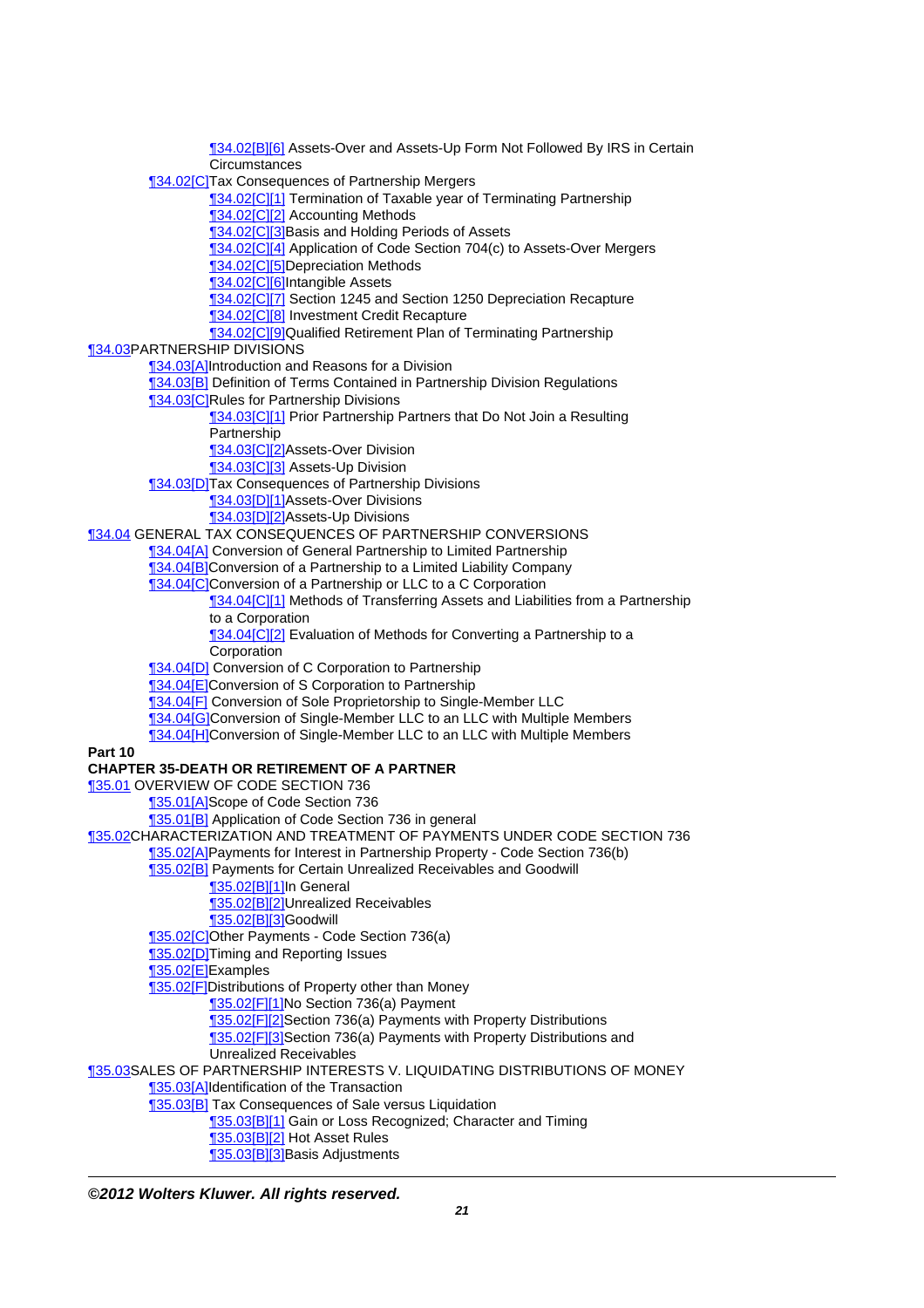[¶35.03\[B\]\[4\]](http://prod.resource.cch.com/resource/scion/citation/pit/35.03%5BB%5D%5B4%5D/GLP01?cfu=TAA)Termination of the Partnership [¶35.03\[C\]](http://prod.resource.cch.com/resource/scion/citation/pit/35.03%5BC%5D/GLP01?cfu=TAA) Disguised Sales of Partnership Interests **CHAPTER 36-SPECIAL ISSUES RELATING TO DEATH OF A PARTNER** [¶36.01](http://prod.resource.cch.com/resource/scion/citation/pit/36.01/GLP01?cfu=TAA) OVERVIEW—SPECIAL ISSUES RELATING TO DEATH OF A PARTNER [¶36.02](http://prod.resource.cch.com/resource/scion/citation/pit/36.02/GLP01?cfu=TAA)BASIS OF PARTNERSHIP INTEREST ACQUIRED FROM A DECEDENT [¶36.02\[A\]](http://prod.resource.cch.com/resource/scion/citation/pit/36.02%5BA%5D/GLP01?cfu=TAA) Step-Up to Fair Market Value [¶36.02\[B\]](http://prod.resource.cch.com/resource/scion/citation/pit/36.02%5BB%5D/GLP01?cfu=TAA) Section 743 Basis Adjustments [¶36.03](http://prod.resource.cch.com/resource/scion/citation/pit/36.03/GLP01?cfu=TAA) REPORTING PARTNERSHIP INCOME ATTRIBUTABLE TO DECEASED PARTNER [¶36.03\[A\]](http://prod.resource.cch.com/resource/scion/citation/pit/36.03%5BA%5D/GLP01?cfu=TAA) Income in Respect of a Decedent [¶36.03\[A\]\[1\]](http://prod.resource.cch.com/resource/scion/citation/pit/36.03%5BA%5D%5B1%5D/GLP01?cfu=TAA) Section 736(a) Items [¶36.03\[A\]\[2\]](http://prod.resource.cch.com/resource/scion/citation/pit/36.03%5BA%5D%5B2%5D/GLP01?cfu=TAA) Other IRD Items [¶36.03\[B\]](http://prod.resource.cch.com/resource/scion/citation/pit/36.03%5BB%5D/GLP01?cfu=TAA) Closing of Partnership Tax Year **[36.03[B][1]** With Respect to Deceased Partner [¶36.03\[B\]\[2\]](http://prod.resource.cch.com/resource/scion/citation/pit/36.03%5BB%5D%5B2%5D/GLP01?cfu=TAA) Termination of Partnership Due to Death of Partner [¶36.03\[C\]](http://prod.resource.cch.com/resource/scion/citation/pit/36.03%5BC%5D/GLP01?cfu=TAA) Allocating Year of Death Partnership Income [¶36.04](http://prod.resource.cch.com/resource/scion/citation/pit/36.04/GLP01?cfu=TAA)USE OF BUY-SELL AND REDEMPTION AGREEMENTS [¶36.04\[A\]](http://prod.resource.cch.com/resource/scion/citation/pit/36.04%5BA%5D/GLP01?cfu=TAA) A General Comparison [¶36.04\[B\]](http://prod.resource.cch.com/resource/scion/citation/pit/36.04%5BB%5D/GLP01?cfu=TAA)Use of Insurance Funding [¶36.04\[B\]\[1\]](http://prod.resource.cch.com/resource/scion/citation/pit/36.04%5BB%5D%5B1%5D/GLP01?cfu=TAA)Structure [¶36.04\[B\]\[2\]](http://prod.resource.cch.com/resource/scion/citation/pit/36.04%5BB%5D%5B2%5D/GLP01?cfu=TAA)Additional Tax Issues with Buy-Sell Agreements [¶36.04\[B\]\[3\]](http://prod.resource.cch.com/resource/scion/citation/pit/36.04%5BB%5D%5B3%5D/GLP01?cfu=TAA) Additional Tax Issues with Redemption Agreements [¶36.04\[B\]\[4\]](http://prod.resource.cch.com/resource/scion/citation/pit/36.04%5BB%5D%5B4%5D/GLP01?cfu=TAA)Shareholder Buy-Outs Utilizing Partnerships [¶36.05](http://prod.resource.cch.com/resource/scion/citation/pit/36.05/GLP01?cfu=TAA)Valuation of Partnership Interests for Estate and Gift Tax Purposes **136.06Partnership Interests Held by Estates and Trusts** [¶36.06\[A\]](http://prod.resource.cch.com/resource/scion/citation/pit/36.06%5BA%5D/GLP01?cfu=TAA)Distributions of Partnership Interests **Part 11 Chapter 37-Adjustments to the Basis of Partnership Assets** [¶37.01](http://prod.resource.cch.com/resource/scion/citation/pit/37.01/GLP01?cfu=TAA)OVERVIEW—ADJUSTMENTS TO THE BASIS OF THE PARTNERSHIP ASSETS **137.02MECHANICS OF A SECTION 754 ELECTION 137.02[A]Application of the Election 137.02[B]**Making the Election **137.02[C]Revocation of the Election** [¶37.02\[D\]D](http://prod.resource.cch.com/resource/scion/citation/pit/37.02%5BD%5D/GLP01?cfu=TAA)etermining Whether to Elect Under section 754 [¶37.03](http://prod.resource.cch.com/resource/scion/citation/pit/37.03/GLP01?cfu=TAA)THE AMERICAN JOBS CREATION ACT OF 2004 [¶37.03\[A\]](http://prod.resource.cch.com/resource/scion/citation/pit/37.03%5BA%5D/GLP01?cfu=TAA)In General **137.03[B]Transfers of Partnership Interests** [¶37.03\[B\]\[1\]](http://prod.resource.cch.com/resource/scion/citation/pit/37.03%5BB%5D%5B1%5D/GLP01?cfu=TAA)Investment Partnerships [¶37.03\[B\]\[2\]](http://prod.resource.cch.com/resource/scion/citation/pit/37.03%5BB%5D%5B2%5D/GLP01?cfu=TAA)Securitization Partnerships [¶37.03\[C\]D](http://prod.resource.cch.com/resource/scion/citation/pit/37.03%5BC%5D/GLP01?cfu=TAA)istributions of Partnership Property [¶37.03\[C\]\[1\]](http://prod.resource.cch.com/resource/scion/citation/pit/37.03%5BC%5D%5B1%5D/GLP01?cfu=TAA) Exceptions **137.04 THE CODE SECTION 743 RULES** [¶37.04\[A\]](http://prod.resource.cch.com/resource/scion/citation/pit/37.04%5BA%5D/GLP01?cfu=TAA)In General [¶37.04\[B\]](http://prod.resource.cch.com/resource/scion/citation/pit/37.04%5BB%5D/GLP01?cfu=TAA) Determining of the Amount of the Basis Adjustment [¶37.04\[B\]\[1\]](http://prod.resource.cch.com/resource/scion/citation/pit/37.04%5BB%5D%5B1%5D/GLP01?cfu=TAA) Adjustment Allocation [¶37.04\[B\]\[2\]](http://prod.resource.cch.com/resource/scion/citation/pit/37.04%5BB%5D%5B2%5D/GLP01?cfu=TAA)Transfers of Adjusted Property [¶37.04\[B\]\[3\]](http://prod.resource.cch.com/resource/scion/citation/pit/37.04%5BB%5D%5B3%5D/GLP01?cfu=TAA)Distributions of Adjusted Property. [¶37.04\[B\]\[4\]](http://prod.resource.cch.com/resource/scion/citation/pit/37.04%5BB%5D%5B4%5D/GLP01?cfu=TAA) Contributions of Adjusted Property **137.04[C]The Calculation of the Transferee's Share of Partnership Items** [¶37.04\[D\]](http://prod.resource.cch.com/resource/scion/citation/pit/37.04%5BD%5D/GLP01?cfu=TAA) Coordination of Code Section 743(b) with Section 704(c) [¶37.04\[E\]](http://prod.resource.cch.com/resource/scion/citation/pit/37.04%5BE%5D/GLP01?cfu=TAA)Cost Recovery Issues **137.04[F]Reporting and Returns 137.05 THE CODE SECTION 734 RULES** [¶37.05\[A\]](http://prod.resource.cch.com/resource/scion/citation/pit/37.05%5BA%5D/GLP01?cfu=TAA)In General [¶37.05\[B\]](http://prod.resource.cch.com/resource/scion/citation/pit/37.05%5BB%5D/GLP01?cfu=TAA) Determining the Amount of the Basis Adjustment [¶37.05\[C\]R](http://prod.resource.cch.com/resource/scion/citation/pit/37.05%5BC%5D/GLP01?cfu=TAA)elationship of Section 734(b) with Section 704(c) **137.05[D] Reporting and Returns 137.06 SECTION 755 RULES** [¶37.06\[A\]](http://prod.resource.cch.com/resource/scion/citation/pit/37.06%5BA%5D/GLP01?cfu=TAA)In General [¶37.06\[B\]](http://prod.resource.cch.com/resource/scion/citation/pit/37.06%5BB%5D/GLP01?cfu=TAA) Allocating Basis Adjustments Under Section 743(b) [¶37.06\[C\]A](http://prod.resource.cch.com/resource/scion/citation/pit/37.06%5BC%5D/GLP01?cfu=TAA)llocations between Classes **137.06[D]Allocations within the Class**